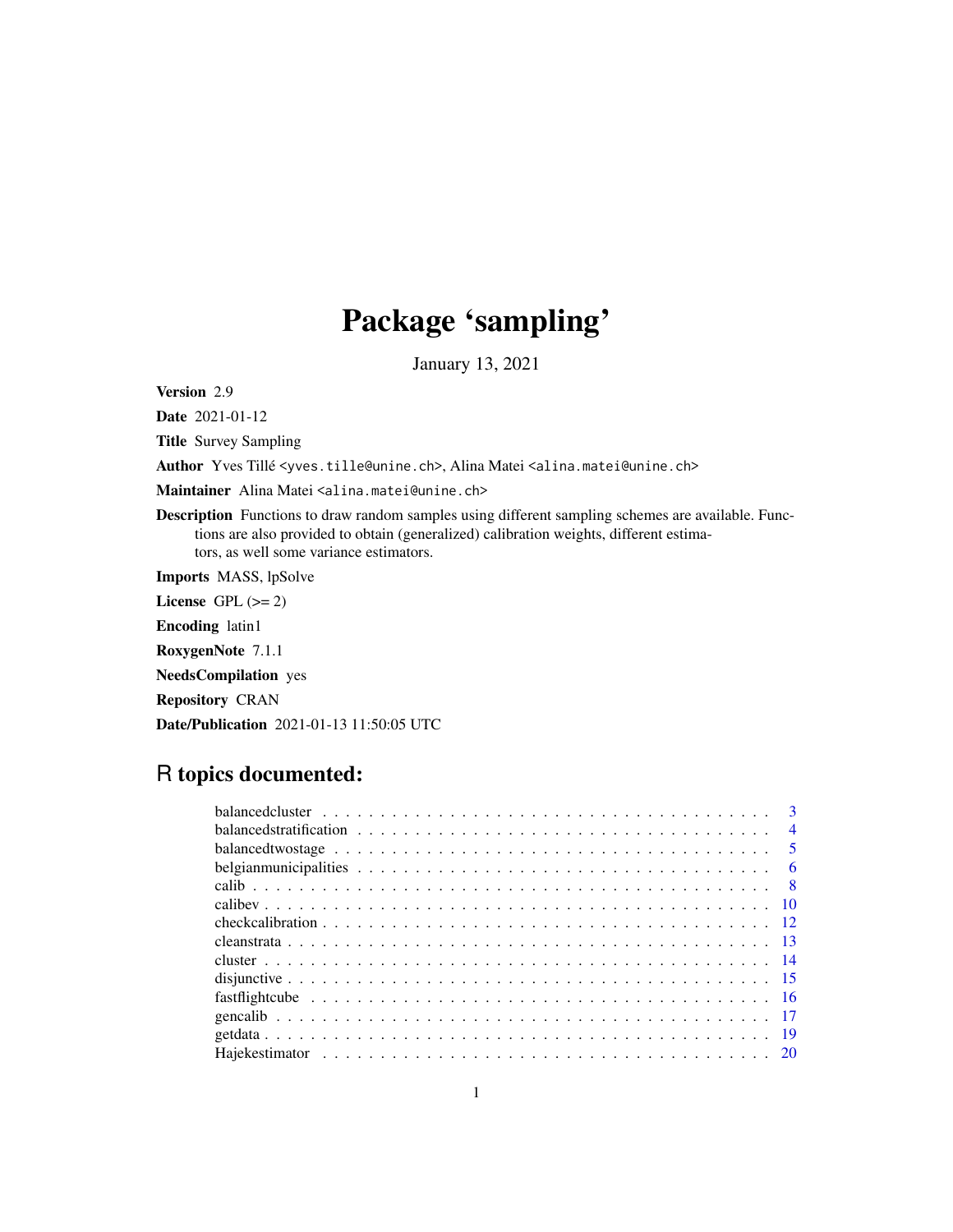| 21                    |
|-----------------------|
| 22                    |
| 23                    |
| 24                    |
| 25                    |
| 26                    |
| 27                    |
| 30                    |
| 31                    |
| 34                    |
| 35                    |
| 36                    |
| 38                    |
| 39                    |
| 40                    |
| 42                    |
| 43                    |
| 44                    |
| 46                    |
| 48                    |
| 49                    |
| 50                    |
| 51                    |
| 53                    |
| 54                    |
| 55                    |
| 57                    |
| 58                    |
| 59                    |
| 60                    |
| 61                    |
| 62                    |
| 63                    |
| 64                    |
| 65                    |
| 66                    |
| 67                    |
| 68<br>UPsystematic    |
| 69<br>UPsystematicpi2 |
| 70                    |
| 71                    |
| 72                    |
| 73                    |
| 74                    |
| 75                    |
|                       |

**Index**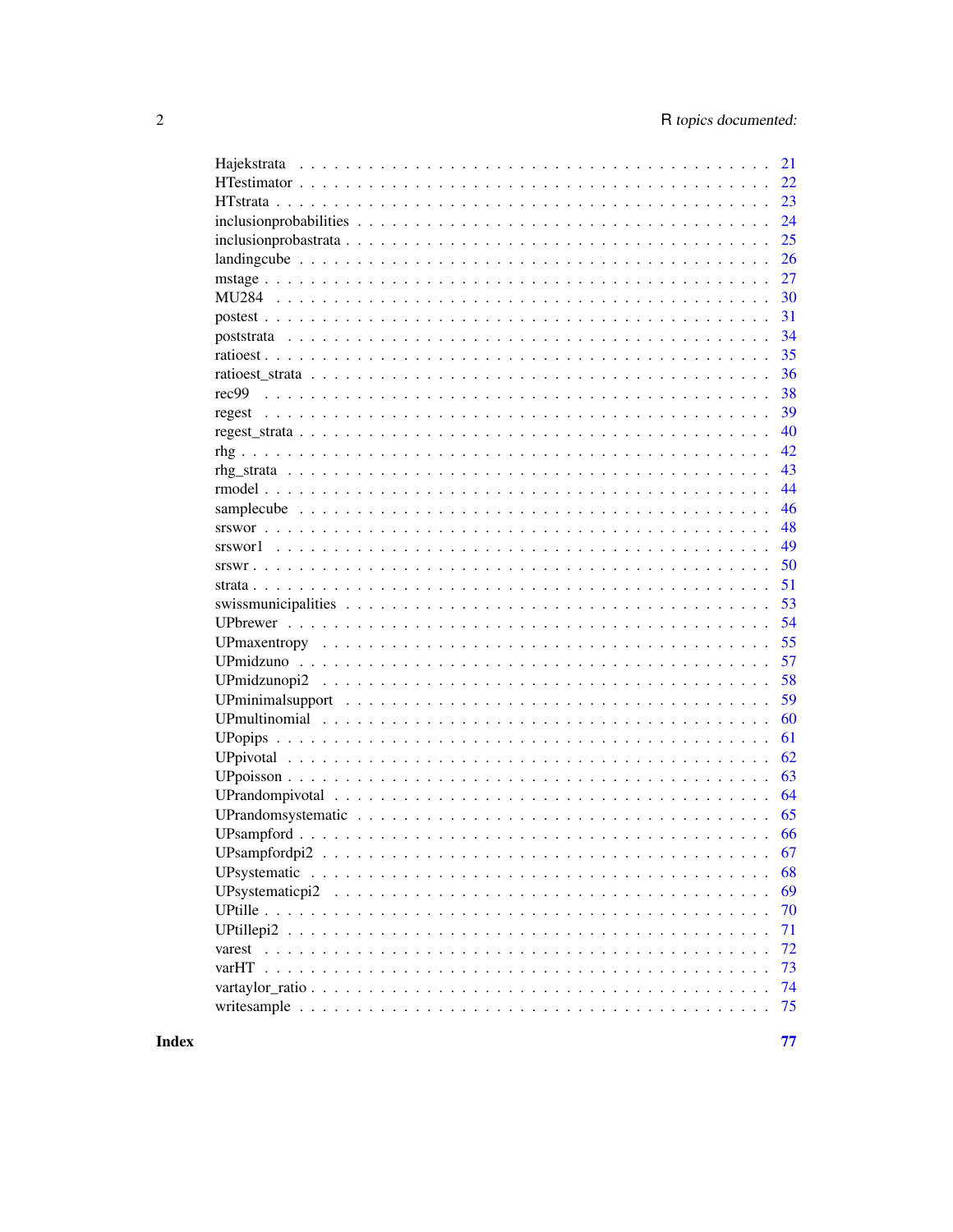<span id="page-2-1"></span><span id="page-2-0"></span>balancedcluster *Balanced cluster*

#### Description

Selects a balanced cluster sample.

#### Usage

balancedcluster(X,m,cluster,selection=1,comment=TRUE,method=1)

# Arguments

| X         | matrix of auxiliary variables on which the sample must be balanced.                                                             |
|-----------|---------------------------------------------------------------------------------------------------------------------------------|
| m         | number of clusters to be selected.                                                                                              |
| cluster   | vector of integers that defines the clusters.                                                                                   |
| selection | 1, selection of the clusters with probabilities proportional to size,<br>2, selection of the clusters with equal probabilities. |
| comment   | a comment is written during the execution if comment is TRUE.                                                                   |
| method    | the used method in the function samplecube.                                                                                     |

# Value

Returns a matrix containing the vector of inclusion probabilities and the selected sample.

# See Also

[samplecube](#page-45-1), [fastflightcube](#page-15-1), [landingcube](#page-25-1)

```
############
## Example 1
############
# definition of the clusters; there are 15 units in 3 clusters
cluster=c(1,1,1,1,1,2,2,2,2,2,3,3,3,3,3)
# matrix of balancing variables
X=cbind(c(1,2,3,4,5,6,7,8,9,10,11,12,13,14,15))
# selection of 2 clusters
s=balancedcluster(X,2,cluster,2,TRUE)
# the sample of clusters with the inclusion probabilities of the clusters
s
# the selected clusters
unique(cluster[s[,1]==1])
# the selected units
(1:length(cluster))[s[,1]==1]
# with the probabilities
s[s[,1]==1,2]
```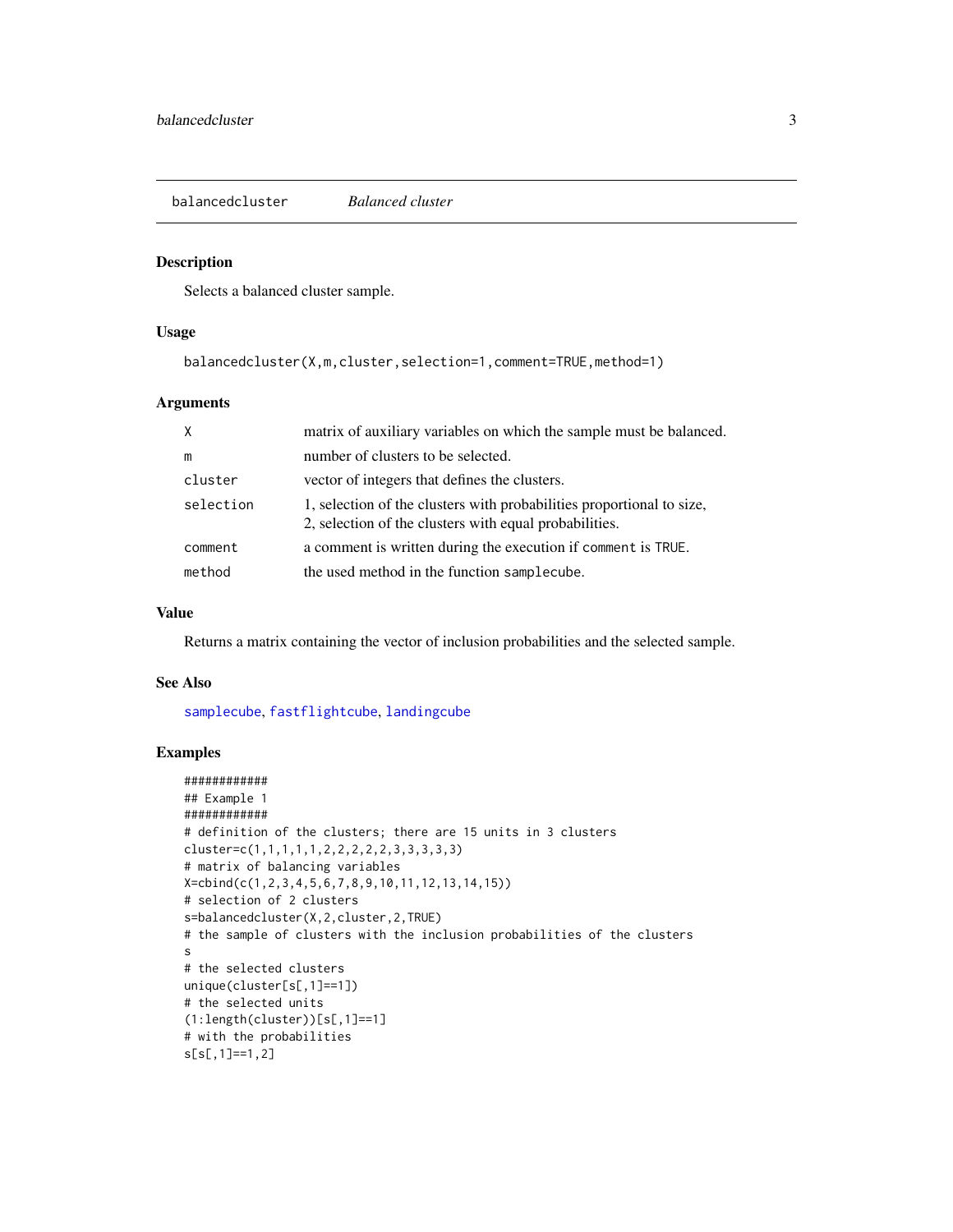# <span id="page-3-0"></span>4 balancedstratification

```
############
## Example 2
############
data(MU284)
X=cbind(MU284$P75,MU284$CS82,MU284$SS82,MU284$S82,MU284$ME84)
s=balancedcluster(X,10,MU284$CL,1,TRUE)
cluster=MU284$CL
# the selected clusters
unique(cluster[s[,1]==1])
# the selected units
(1:length(cluster))[s[,1]==1]
# with the probabilities
s[s[,1]==1,2]
```
<span id="page-3-1"></span>balancedstratification

*Balanced stratification*

# Description

Selects a stratified balanced sample (a vector of 0 and 1). Firstly, the flight phase is applied in each stratum. Secondly, the strata are aggregated and the flight phase is applied on the whole population. Finally, the landing phase is applied on the whole population.

# Usage

balancedstratification(X,strata,pik,comment=TRUE,method=1)

# Arguments

| X       | matrix of auxiliary variables on which the sample must be balanced. |
|---------|---------------------------------------------------------------------|
| strata  | vector of integers that specifies the stratification.               |
| pik     | vector of inclusion probabilities.                                  |
| comment | a comment is written during the execution if comment is TRUE.       |
| method  | the used method in the function samplecube.                         |

#### References

Tillé, Y. (2006), *Sampling Algorithms*, Springer.

Chauvet, G. and Tillé, Y. (2006). A fast algorithm of balanced sampling. *Computational Statistics*, 21/1:53–62.

Chauvet, G. and Tillé, Y. (2005). New SAS macros for balanced sampling. In INSEE, editor, *Journées de Méthodologie Statistique*, Paris.

Deville, J.-C. and Tillé, Y. (2004). Efficient balanced sampling: the cube method. *Biometrika*, 91:893–912.

Deville, J.-C. and Tillé, Y. (2005). Variance approximation under balanced sampling. *Journal of Statistical Planning and Inference*, 128/2:411–425.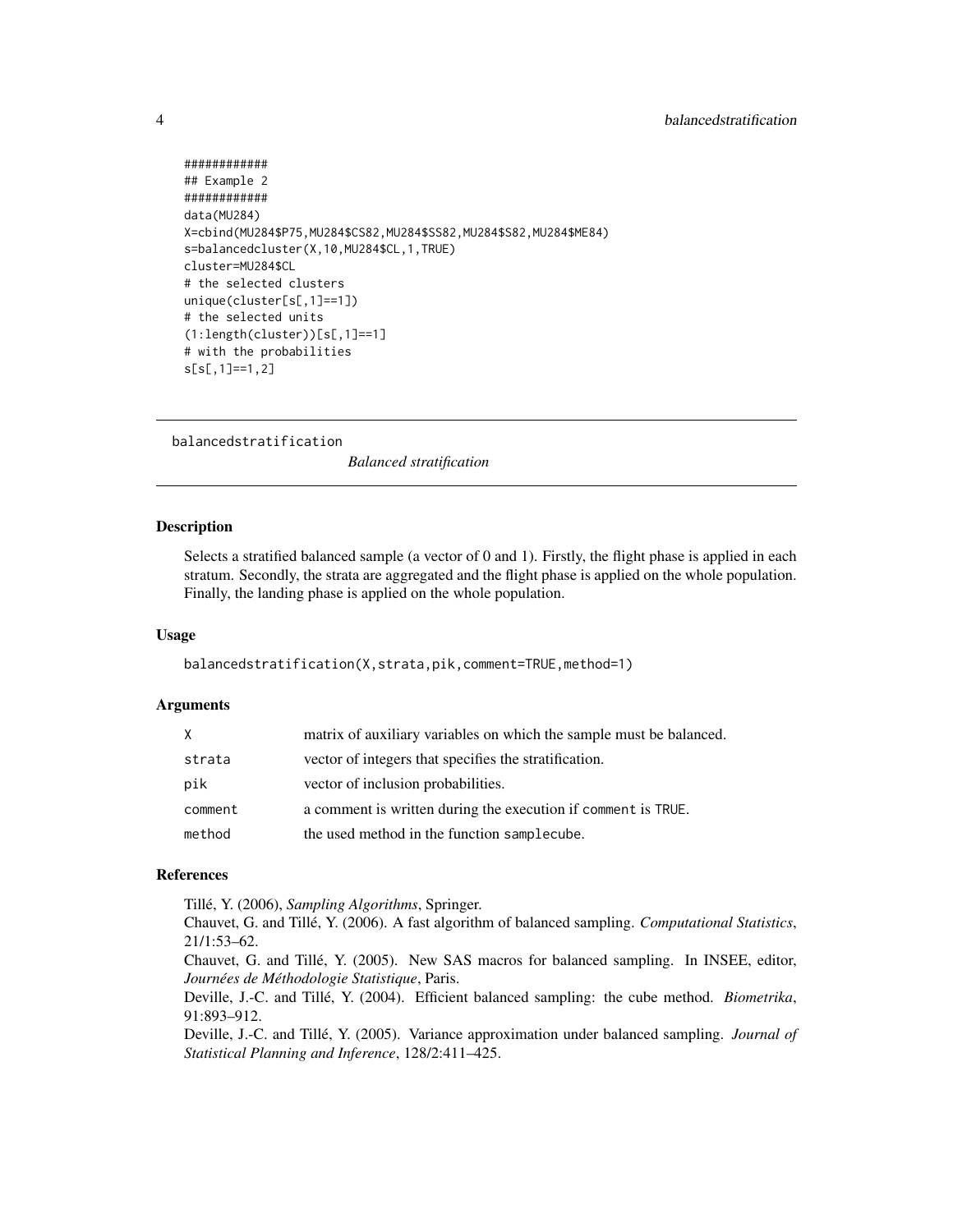# <span id="page-4-0"></span>balancedtwostage 5

# See Also

[samplecube](#page-45-1), [fastflightcube](#page-15-1), [landingcube](#page-25-1)

## Examples

```
############
## Example 1
############
# variable of stratification (3 strata)
strata=c(1,1,1,1,1,2,2,2,2,2,3,3,3,3,3)
# matrix of balancing variables
X=cbind(c(1,2,3,4,5,6,7,8,9,10,11,12,13,14,15))
# Vector of inclusion probabilities.
# the sample has its size equal to 9.
pik=rep(3/5,times=15)
# selection of a stratified sample
s=balancedstratification(X,strata,pik,comment=TRUE)
# the sample is
(1:length(pik))[s==1]
############
## Example 2
############
data(MU284)
X=cbind(MU284$P75,MU284$CS82,MU284$SS82,MU284$S82,MU284$ME84)
strata=MU284$REG
pik=inclusionprobabilities(MU284$P75,80)
s=balancedstratification(X,strata,pik,TRUE)
#the selected units are
MU284$LABEL[s==1]
```
balancedtwostage *Balanced two-stage sampling*

# Description

Selects a balanced two-stage sample.

#### Usage

```
balancedtwostage(X,selection,m,n,PU,comment=TRUE,method=1)
```
# Arguments

| X         | matrix of auxiliary variables on which the sample must be balanced.                                            |
|-----------|----------------------------------------------------------------------------------------------------------------|
| selection | 1, for simple random sampling without replacement at each stage,<br>2, for self-weighting two-stage selection. |
| m         | number of primary sampling units to be selected.                                                               |
| n         | number of second-stage sampling units to be selected.                                                          |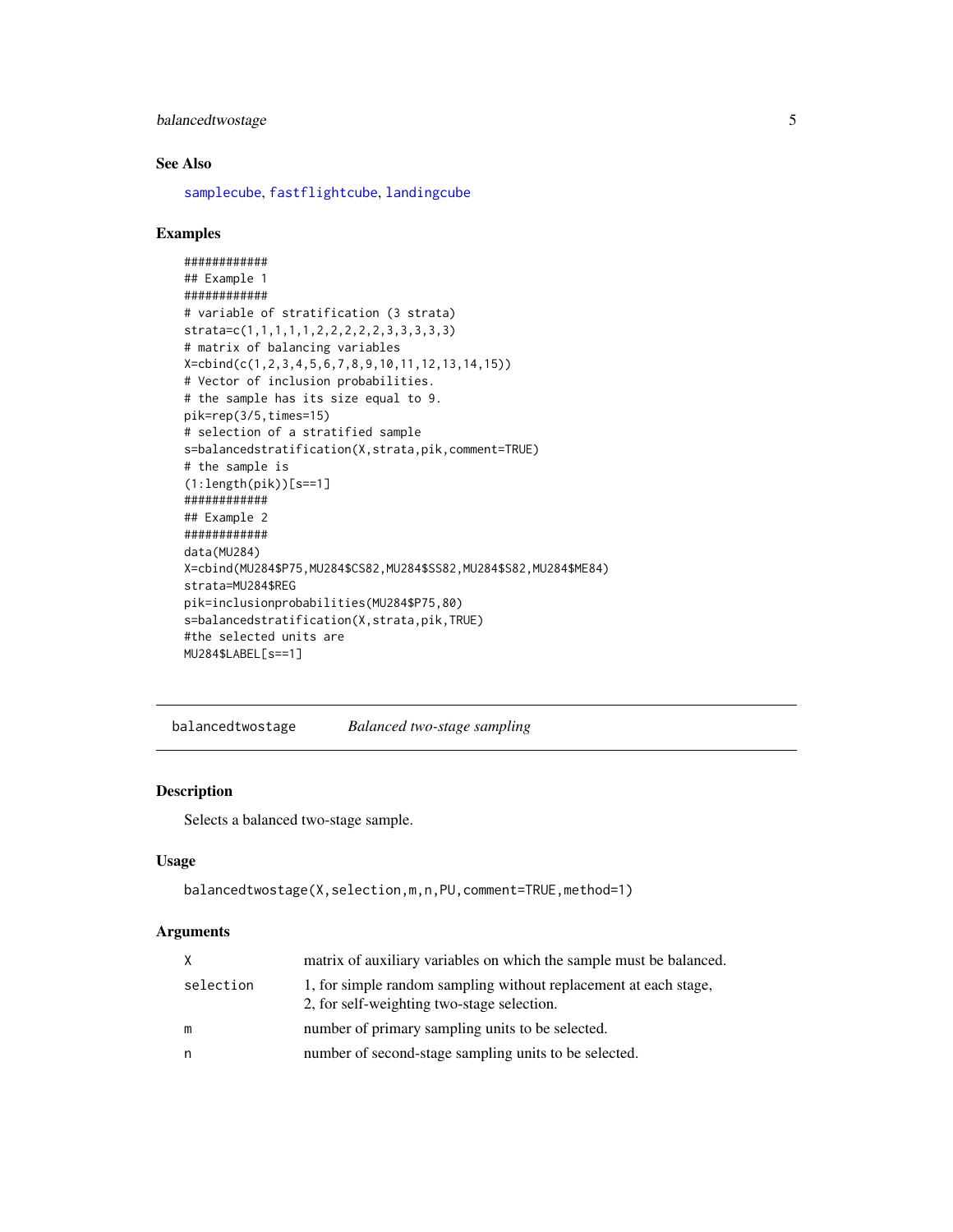<span id="page-5-0"></span>

| PU      | vector of integers that defines the primary sampling units.   |
|---------|---------------------------------------------------------------|
| comment | a comment is written during the execution if comment is TRUE. |
| method  | the used method in the function samplecube.                   |

# Value

The function returns a matrix whose columns are the following five vectors: the selected secondstage sampling units (0 - unselected, 1 - selected), the final inclusion probabilities, the selected primary sampling units, the inclusion probabilities of the first stage, the inclusion probabilities of the second stage.

#### See Also

[samplecube](#page-45-1), [fastflightcube](#page-15-1), [landingcube](#page-25-1), [balancedstratification](#page-3-1), [balancedcluster](#page-2-1)

#### Examples

```
############
## Example 1
############
# definition of the primary units (3 primary units)
PU=c(1,1,1,1,1,2,2,2,2,2,3,3,3,3,3)
# matrix of balancing variables
X=cbind(c(1,2,3,4,5,6,7,8,9,10,11,12,13,14,15))
# selection of 2 primary sampling units and 4 second-stage sampling units
s=balancedtwostage(X,1,2,4,PU,comment=TRUE)
# the sample and the inclusion probabilities
s
############
## Example 2
############
data(MU284)
X=cbind(MU284$P75,MU284$CS82,MU284$SS82,MU284$ME84)
N=dim(X)[1]
PU=MU284$CL
m=20
n=60
res=balancedtwostage(X,1,m,n,PU,TRUE)
# the sample and the inclusion probabilities
res
```
belgianmunicipalities *The Belgian municipalities population*

#### Description

This data provides information about the Belgian population of July 1, 2004 compared to that of July 1, 2003, and some financial information about the municipality incomes at the end of 2001.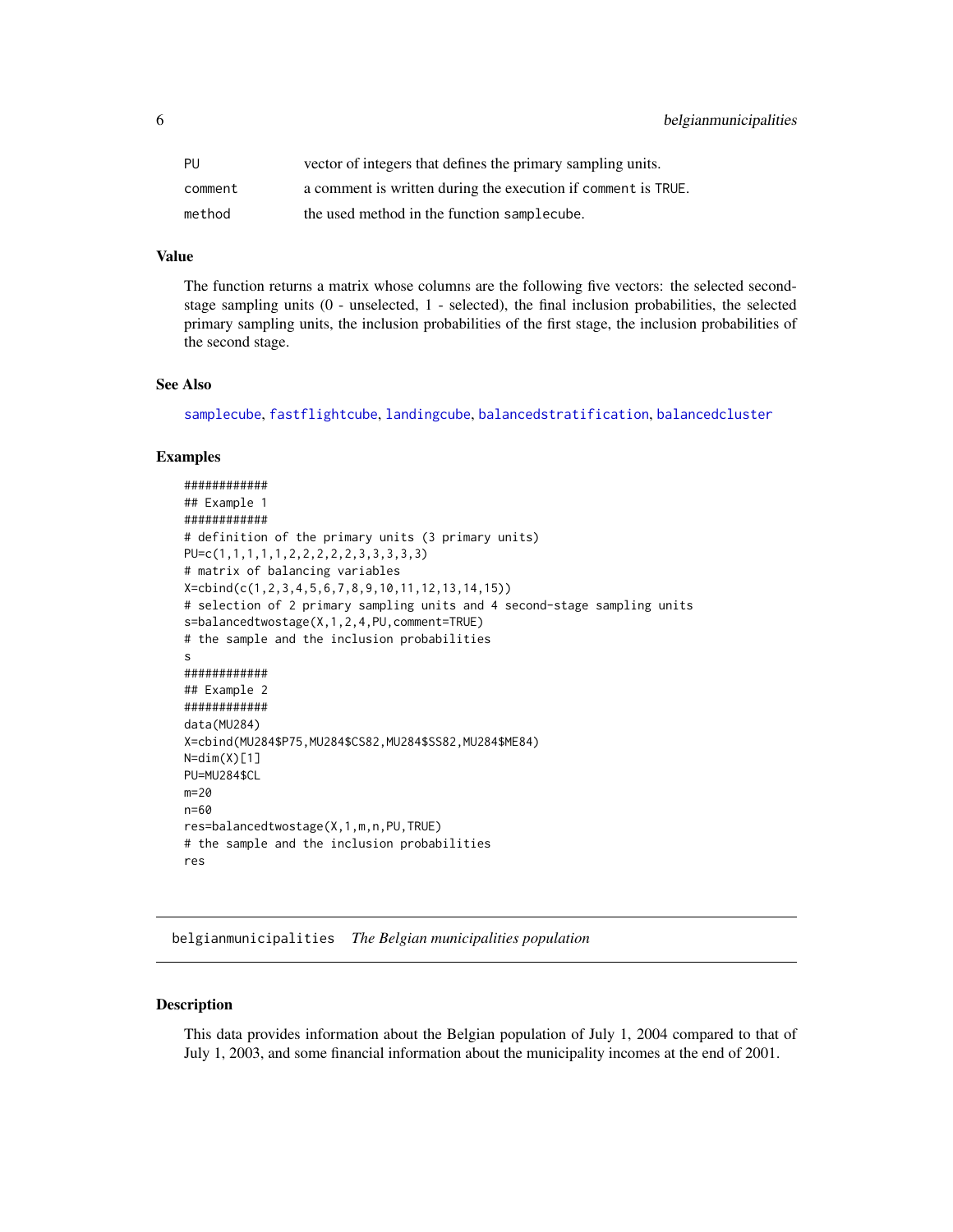# Usage

data(belgianmunicipalities)

# Format

A data frame with 589 observations on the following 17 variables:

Commune municipality name.

INS 'Institut National de statistique' code.

Province province number.

Arrondiss administrative division number.

Men04 number of men on July 1, 2004.

Women04 number of women on July 1, 2004.

Tot04 total population on July 1, 2004.

Men03 number of men on July 1, 2003.

Women03 number of women on July 1, 2003.

Tot03 total population on July 1, 2003.

Diffmen number of men on July 1, 2004 minus the number of men on July 1, 2003.

Diffwom number of women on July 1, 2004 minus the number of women on July 1, 2003.

DiffTOT difference between the total population on July 1, 2004 and on July 1, 2003.

TaxableIncome total taxable income in euros in 2001.

Totaltaxation total taxation in euros in 2001.

averageincome average of the income-tax return in euros in 2001.

medianincome median of the income-tax return in euros in 2001.

# Source

http://https://statbel.fgov.be/fr

```
data(belgianmunicipalities)
hist(belgianmunicipalities$medianincome)
```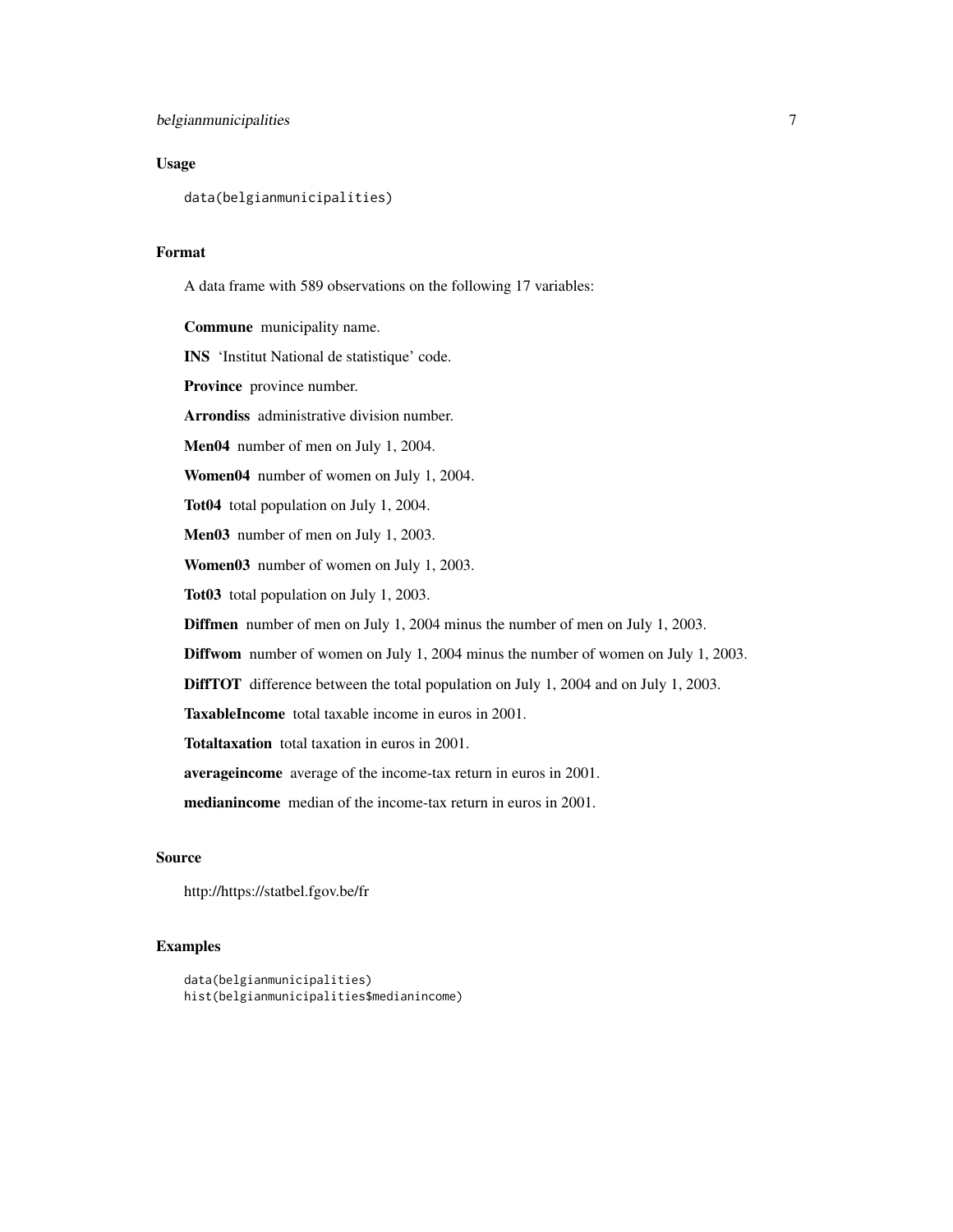# <span id="page-7-1"></span><span id="page-7-0"></span>Description

Computes the g-weights of the calibration estimator. The g-weights should lie in the specified bounds for the truncated and logit methods.

#### Usage

```
calib(Xs,d,total,q=rep(1,length(d)),method=c("linear","raking","truncated",
"logit"),bounds=c(low=0,upp=10),description=FALSE,max_iter=500)
```
# Arguments

| Xs                     | matrix of calibration variables.                                                                                                                       |
|------------------------|--------------------------------------------------------------------------------------------------------------------------------------------------------|
| d                      | vector of initial weights.                                                                                                                             |
| total                  | vector of population totals.                                                                                                                           |
| q                      | vector of positive values accounting for heteroscedasticity; the variation of the<br>g-weights is reduced for small values of q.                       |
| method                 | calibration method (linear, raking, logit, truncated).                                                                                                 |
| bounds                 | vector of bounds for the g-weights used in the truncated and logit methods; 'low'<br>is the smallest value and 'upp' is the largest value.             |
| description            | if description=TRUE, summary of initial and final weights are printed, and their<br>boxplots and histograms are drawn; by default, its value is FALSE. |
| $max$ <sub>Liter</sub> | maximum number of iterations in the Newton's method.                                                                                                   |

# Details

The argument *method* implements the methods given in the paper of Deville and Särndal(1992).

# Value

Returns the vector of g-weights.

# References

Cassel, C.-M., Särndal, C.-E., and Wretman, J. (1976). Some results on generalized difference estimation and generalized regression estimation for finite population.*Biometrika*, 63:615–620. Deville, J.-C. and Särndal, C.-E. (1992). Calibration estimators in survey sampling. *Journal of the American Statistical Association*, 87:376–382. Deville, J.-C., Särndal, C.-E., and Sautory, O. (1993). Generalized raking procedure in survey sam-

pling. *Journal of the American Statistical Association*, 88:1013–1020.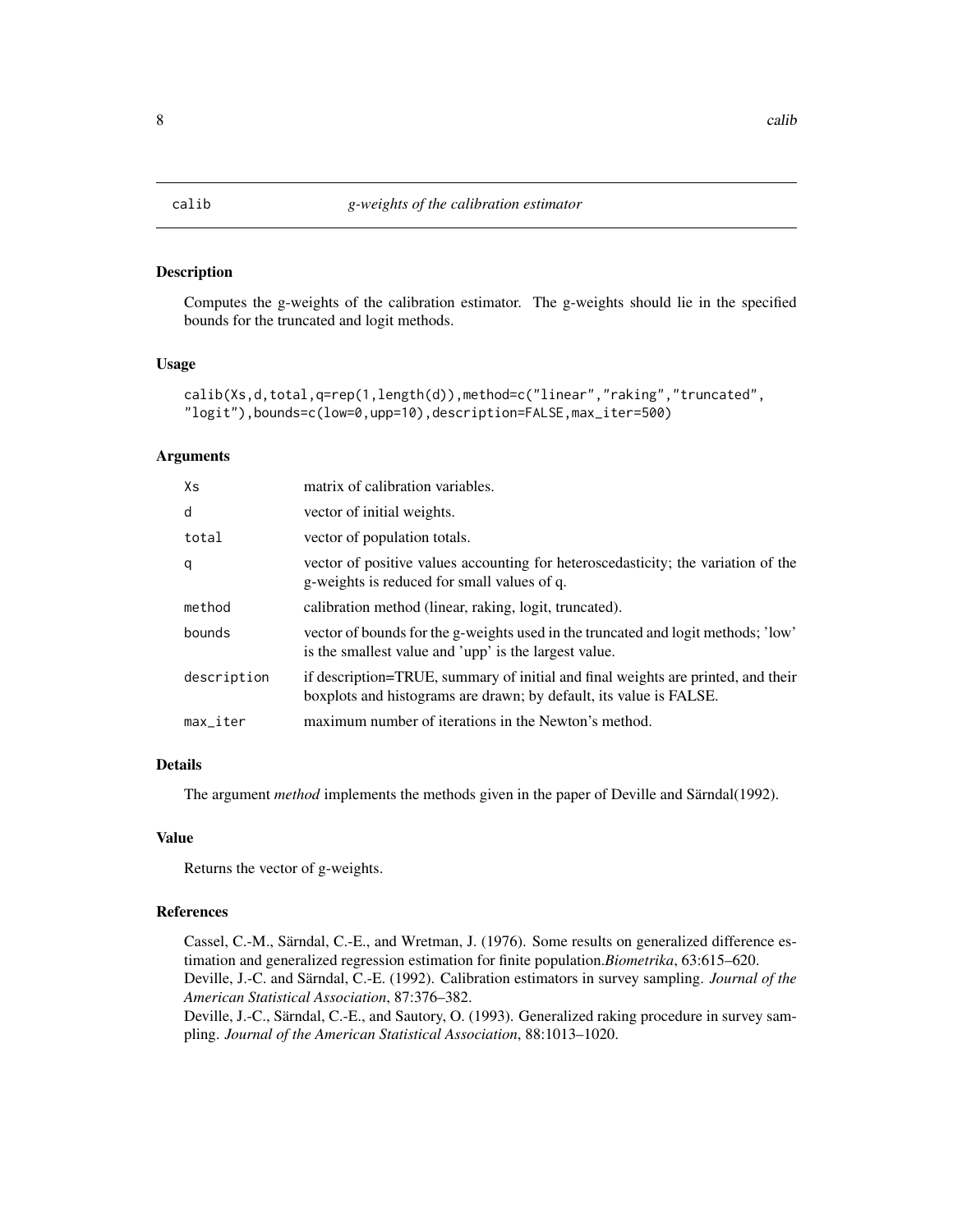calib 9

# See Also

[checkcalibration](#page-11-1), [calibev](#page-9-1), [gencalib](#page-16-1)

```
############
## Example 1
############
# matrix of sample calibration variables
Xs=cbind(
c(1,1,1,1,1,0,0,0,0,0),
c(0,0,0,0,0,1,1,1,1,1),
c(1,2,3,4,5,6,7,8,9,10)
)
# inclusion probabilities
piks=rep(0.2,times=10)
# vector of population totals
total=c(24,26,290)
# the g-weights using the truncated method
g=calib(Xs,d=1/piks,total,method="truncated",bounds=c(0.75,1.2))
# the calibration estimator of X is equal to 'total' vector
tcal=t(g/piks)%*%Xs
# the g-weights are between lower and upper bounds
g
############
## Example 2
############
# Example of g-weights (linear, raking, truncated, logit),
# with the data of Belgian municipalities as population.
# Firstly, a sample is selected by means of Poisson sampling.
# Secondly, the g-weights are calculated.
data(belgianmunicipalities)
attach(belgianmunicipalities)
# matrix of calibration variables for the population
X=cbind(
Men03/mean(Men03),
Women03/mean(Women03),
Diffmen,
Diffwom,
TaxableIncome/mean(TaxableIncome),
Totaltaxation/mean(Totaltaxation),
averageincome/mean(averageincome),
medianincome/mean(medianincome))
# selection of a sample with expectation size equal to 200
# by means of Poisson sampling
# the inclusion probabilities are proportional to the average income
pik=inclusionprobabilities(averageincome,200)
N=length(pik) # population size
s=UPpoisson(pik) # sample
Xs=X[s==1,] # sample matrix of calibration variables
piks=pik[s==1] # sample inclusion probabilities
n=length(piks) # sample size
```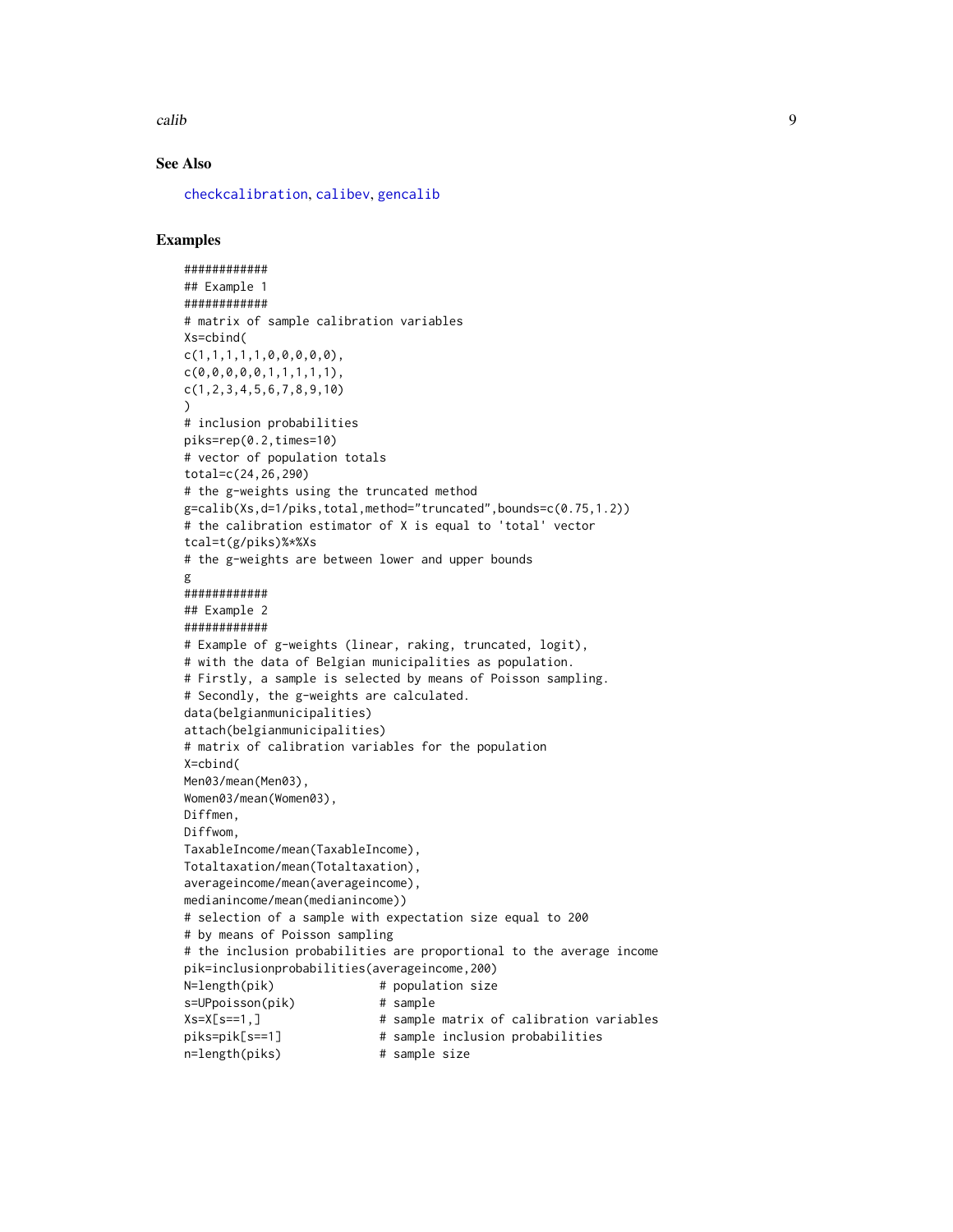```
# vector of population totals of the calibration variables
total=c(t(rep(1,times=N))%*%X)
# the population total
total
# computation of the g-weights
# by means of different calibration methods.
g1=calib(Xs,d=1/piks,total,method="linear")
g2=calib(Xs,d=1/piks,total,method="raking")
g3=calib(Xs,d=1/piks,total,method="truncated",bounds=c(0.5,1.5))
g4=calib(Xs,d=1/piks,total,method="logit",bounds=c(0.5,1.5))
# In some cases, the calibration does not exist
# particularly when bounds are used.
# if the calibration is possible, the calibration estimator of Xs is printed
if(checkcalibration(Xs,d=1/piks,total,g1)$result)
    print(c((g1/piks) %*% Xs)) else print("error")
if(!is.null(g2))
    if(checkcalibration(Xs,d=1/piks,total,g2)$result)
if(!is.null(g3))if(checkcalibration(Xs,d=1/piks,total,g3)$result & all(g3<=1.5) & all(g3>=0.5))
        print(c((g3/piks) %*% Xs)) else print("error")
if(!is.null(g4))if(checkcalibration(Xs,d=1/piks,total,g4)$result & all(g4 <= 1.5) & all(g4 >= 0.5))
         print(c((g4/piks) %*% Xs)) else print("error")
############
## Example 3
############
# Example of calibration and adjustment for nonresponse in the 'calibration' vignette
# vignette("calibration", package="sampling")
```
<span id="page-9-1"></span>calibev *Calibration estimator and its variance estimation*

# Description

Computes the calibration estimator of the population total and its variance estimation using the residuals' method.

# Usage

```
calibev(Ys,Xs,total,pikl,d,g,q=rep(1,length(d)),with=FALSE,EPS=1e-6)
```
#### Arguments

| Ys    | vector of interest variable; its size is n, the sample size. |
|-------|--------------------------------------------------------------|
| Χs    | matrix of sample calibration variables.                      |
| total | vector of population totals for calibration.                 |
| pikl  | matrix of joint inclusion probabilities of the sample units. |
| d     | vector of initial weights of the sample units.               |

<span id="page-9-0"></span>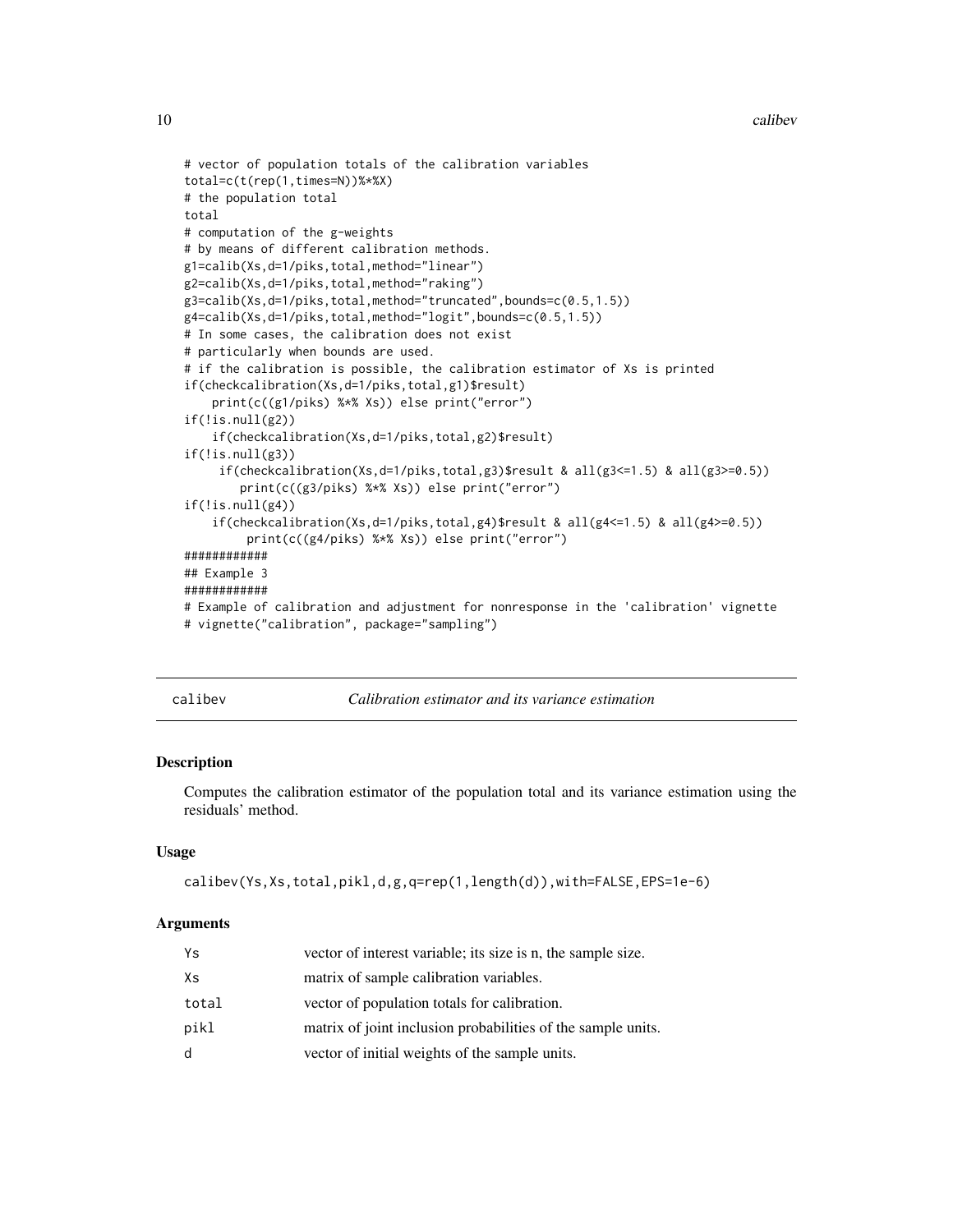#### calibev 11

| g          | vector of g-weights; its size is n, the sample size.                                                                                                                             |
|------------|----------------------------------------------------------------------------------------------------------------------------------------------------------------------------------|
| q          | vector of positive values accounting for heteroscedasticity; its size is n, the sam-<br>ple size.                                                                                |
| with       | if TRUE, the variance estimation takes into account the initial weights d; oth-<br>erwise, the final weights $w=g^*d$ are taken into account; by default, its value is<br>FALSE. |
| <b>EPS</b> | the tolerance in checking the calibration; by default, its value is 1e-6.                                                                                                        |

# Details

If with is TRUE, the following formula is used

$$
\widehat{Var}(\widehat{Ys}) = \sum_{k \in s} \sum_{\ell \in s} ((\pi_{k\ell} - \pi_k \pi_{\ell})/\pi_{k\ell})(d_k e_k)(d_\ell e_\ell)
$$

else

$$
\widehat{Var}(\widehat{Ys}) = \sum_{k \in s} \sum_{\ell \in s} ((\pi_{k\ell} - \pi_k \pi_\ell)/\pi_{k\ell})(w_k e_k)(w_\ell e_\ell)
$$

where  $e_k$  denotes the residual of unit k.

# Value

The function returns two values:

| cest | the calibration estimator, |
|------|----------------------------|
| evar | its estimated variance.    |

#### References

Deville, J.-C. and Särndal, C.-E. (1992). Calibration estimators in survey sampling. *Journal of the American Statistical Association*, 87:376–382.

Deville, J.-C., Särndal, C.-E., and Sautory, O. (1993). Generalized raking procedure in survey sampling. *Journal of the American Statistical Association*, 88:1013–1020.

# See Also

[calib](#page-7-1)

```
############
## Example
############
# Example of g-weights (linear, raking, truncated, logit),
# with the data of Belgian municipalities as population.
# Firstly, a sample is selected by means of systematic sampling.
# Secondly, the g-weights are calculated.
data(belgianmunicipalities)
attach(belgianmunicipalities)
```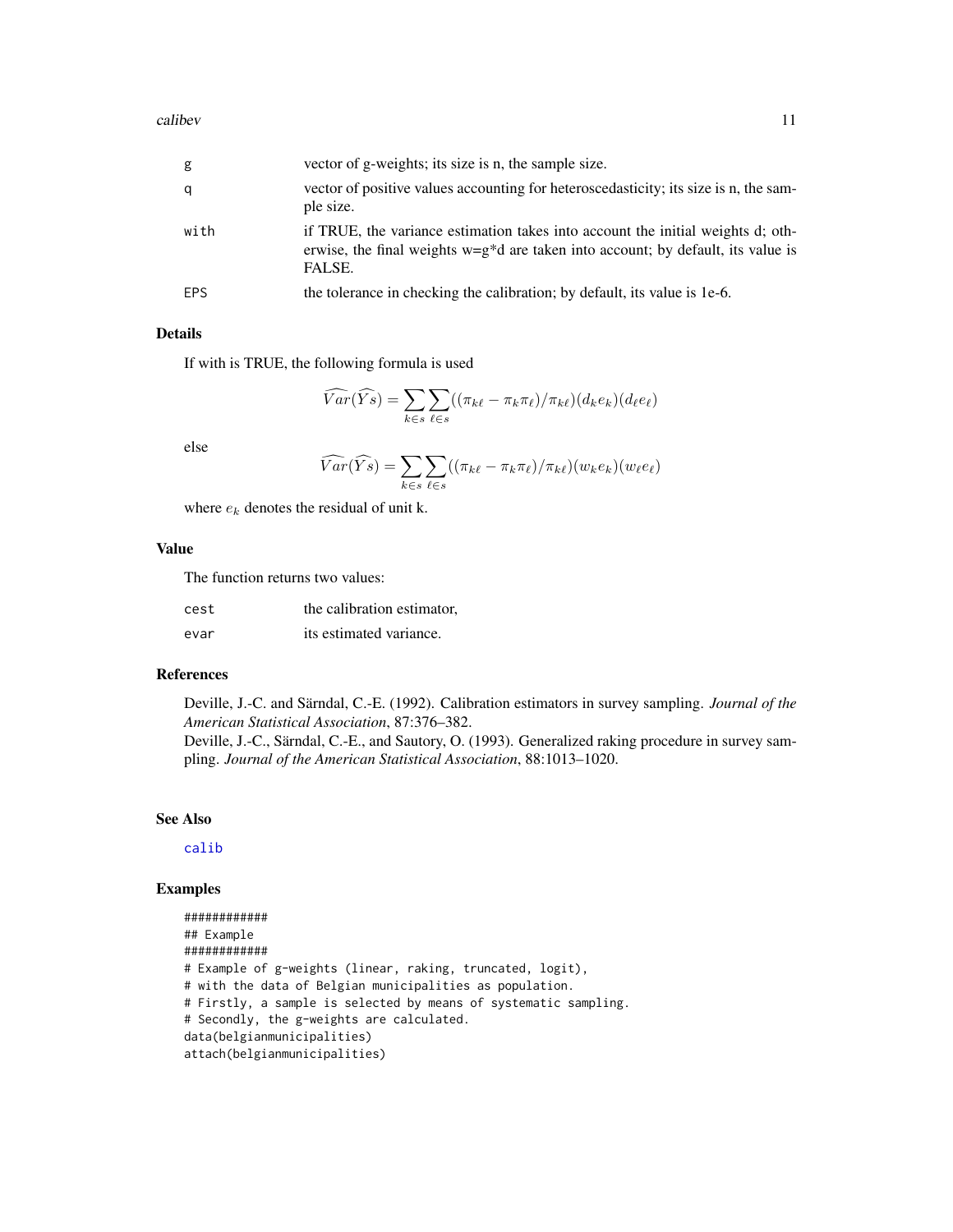# matrix of calibration variables for the population X=cbind( Men03/mean(Men03), Women03/mean(Women03), Diffmen, Diffwom, TaxableIncome/mean(TaxableIncome), Totaltaxation/mean(Totaltaxation), averageincome/mean(averageincome), medianincome/mean(medianincome)) # selection of a sample of size 200 # using systematic sampling # the inclusion probabilities are proportional to the average income pik=inclusionprobabilities(averageincome,200) N=length(pik) # population size s=UPsystematic(pik) # draws a sample s using systematic sampling Xs=X[s==1,] # matrix of sample calibration variables piks=pik[s==1] # sample inclusion probabilities n=length(piks) # sample size # vector of population totals of the calibration variables total=c(t(rep(1,times=N))%\*%X) g1=calib(Xs,d=1/piks,total,method="linear") # computes the g-weights pikl=UPsystematicpi2(pik) # computes the matrix of the joint inclusion probabilities pikls=pikl[s==1,s==1] # the same matrix for the units in s Ys=Tot04[s==1] # the variable of interest is Tot04 (for the units in s) calibev(Ys,Xs,total,pikls,d=1/piks,g1,with=FALSE,EPS=1e-6)

<span id="page-11-1"></span>checkcalibration *Check calibration*

# Description

Checks the validity of the calibration. In some cases, the calibration estimators do not exist, and the g-weights do not allow calibration.

# Usage

```
checkcalibration(Xs, d, total, g, EPS=1e-6)
```
# Arguments

| Xs    | matrix of calibration variables.                                            |
|-------|-----------------------------------------------------------------------------|
| d     | vector of initial weights.                                                  |
| total | vector of population totals.                                                |
| g     | vector of g-weights.                                                        |
| EPS   | the control value used to verify the calibration, by default equal to 1e-6. |

<span id="page-11-0"></span>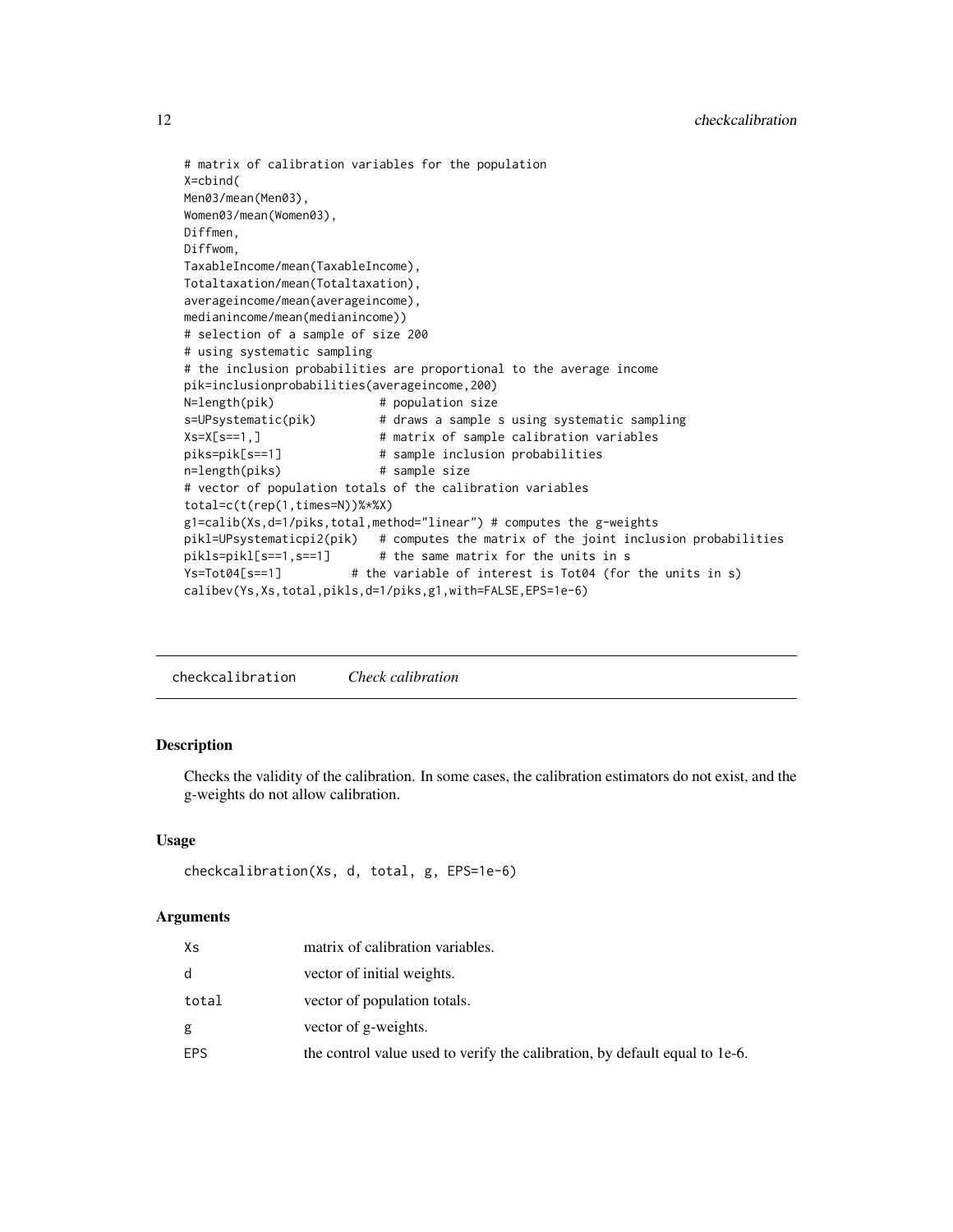#### <span id="page-12-0"></span>cleanstrata and the contract of the contract of the contract of the contract of the contract of the contract of the contract of the contract of the contract of the contract of the contract of the contract of the contract o

# Details

In the case where calibration is not possible, the 'value' indicates the difference in obtaining the calibration.

#### Value

The function returns the following three objects:

| message | a message concerning the calibration,                                                                                                                                                                      |
|---------|------------------------------------------------------------------------------------------------------------------------------------------------------------------------------------------------------------|
| result  | TRUE if the calibration is possible and FALSE, otherwise.                                                                                                                                                  |
| value   | value of max(abs(tr-total)/total, which is used as criterium to validate the cal-<br>ibration, where tr=crossprod(Xs, $g^*d$ ). If the vector total contains zeros, the<br>value is $max(abs(tr-total))$ . |

# See Also

[calib](#page-7-1)

# Examples

```
# matrix of auxiliary variables
Xs=cbind(c(1,1,1,1,1,0,0,0,0,0),c(0,0,0,0,0,1,1,1,1,1),c(1,2,3,4,5,6,7,8,9,10))
# inclusion probabilities
pik=rep(0.2,times=10)
# vector of totals
total=c(24,26,280)
# the g-weights
g=calib(Xs,d=1/pik,total,method="raking")
# the calibration is possible
checkcalibration(Xs,d=1/pik,total,g)
```
cleanstrata *Clean strata*

#### Description

Renumbers a variable of stratification (categorical variable). The strata receive a number from 1 to the last stratum number. The empty strata are suppressed. This function is used in 'balancedstratification'.

# Usage

cleanstrata(strata)

#### Arguments

strata vector of stratum numbers.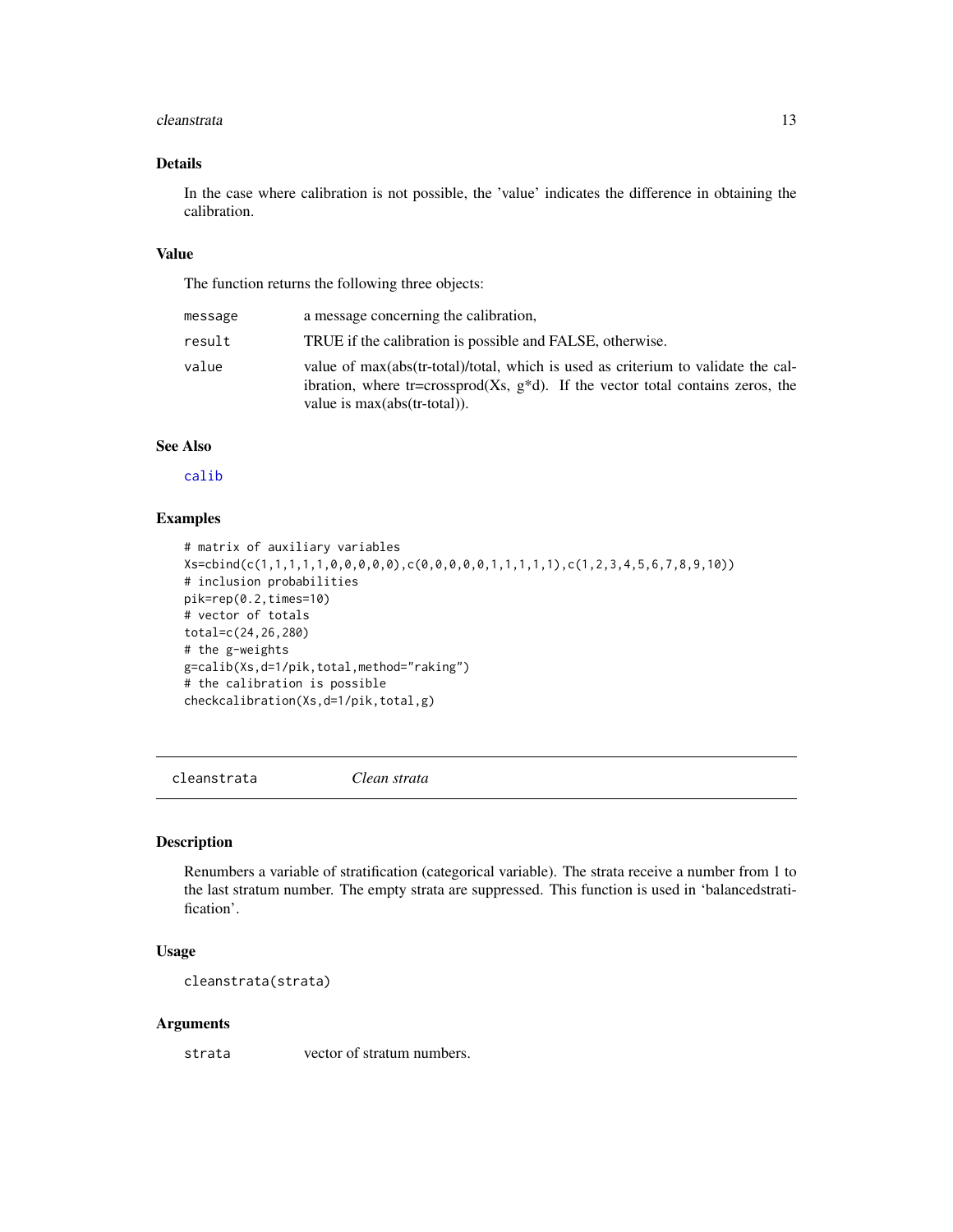14 cluster

# See Also

[balancedstratification](#page-3-1)

# Examples

# definition of the stratification variable strata=c(-2,3,-2,3,4,4,4,-2,-2,3,4,0,0,0) # renumber the strata cleanstrata(strata)

<span id="page-13-1"></span>

cluster *Cluster sampling*

# Description

Cluster sampling with equal/unequal probabilities.

# Usage

```
cluster(data, clustername, size, method=c("srswor","srswr","poisson",
"systematic"),pik,description=FALSE)
```
# Arguments

| data        | data frame or data matrix; its number of rows is N, the population size.                                                                                                                                                                                                                                                |
|-------------|-------------------------------------------------------------------------------------------------------------------------------------------------------------------------------------------------------------------------------------------------------------------------------------------------------------------------|
| clustername | the name of the clustering variable.                                                                                                                                                                                                                                                                                    |
| size        | sample size.                                                                                                                                                                                                                                                                                                            |
| method      | method to select clusters; the following methods are implemented: simple ran-<br>dom sampling without replacement (srswor), simple random sampling with re-<br>placement (srswr), Poisson sampling (poisson), systematic sampling (system-<br>atic); if the method is not specified, by default the method is "srswor". |
| pik         | vector of inclusion probabilities or auxiliary information used to compute them;<br>this argument is only used for unequal probability sampling (Poisson, system-<br>atic). If an auxiliary information is provided, the function uses the inclusion-<br>probabilities function for computing these probabilities.      |
| description | a message is printed if its value is TRUE; the message gives the number of se-<br>lected clusters, the number of units in the population and the number of selected<br>units. By default, the value is FALSE.                                                                                                           |

# Value

The function returns a data set with the following information: the selected clusters, the identifier of the units in the selected clusters, the final inclusion probabilities for these units (they are equal for the units included in the same cluster). If method is "srswr", the number of replicates is also given.

<span id="page-13-0"></span>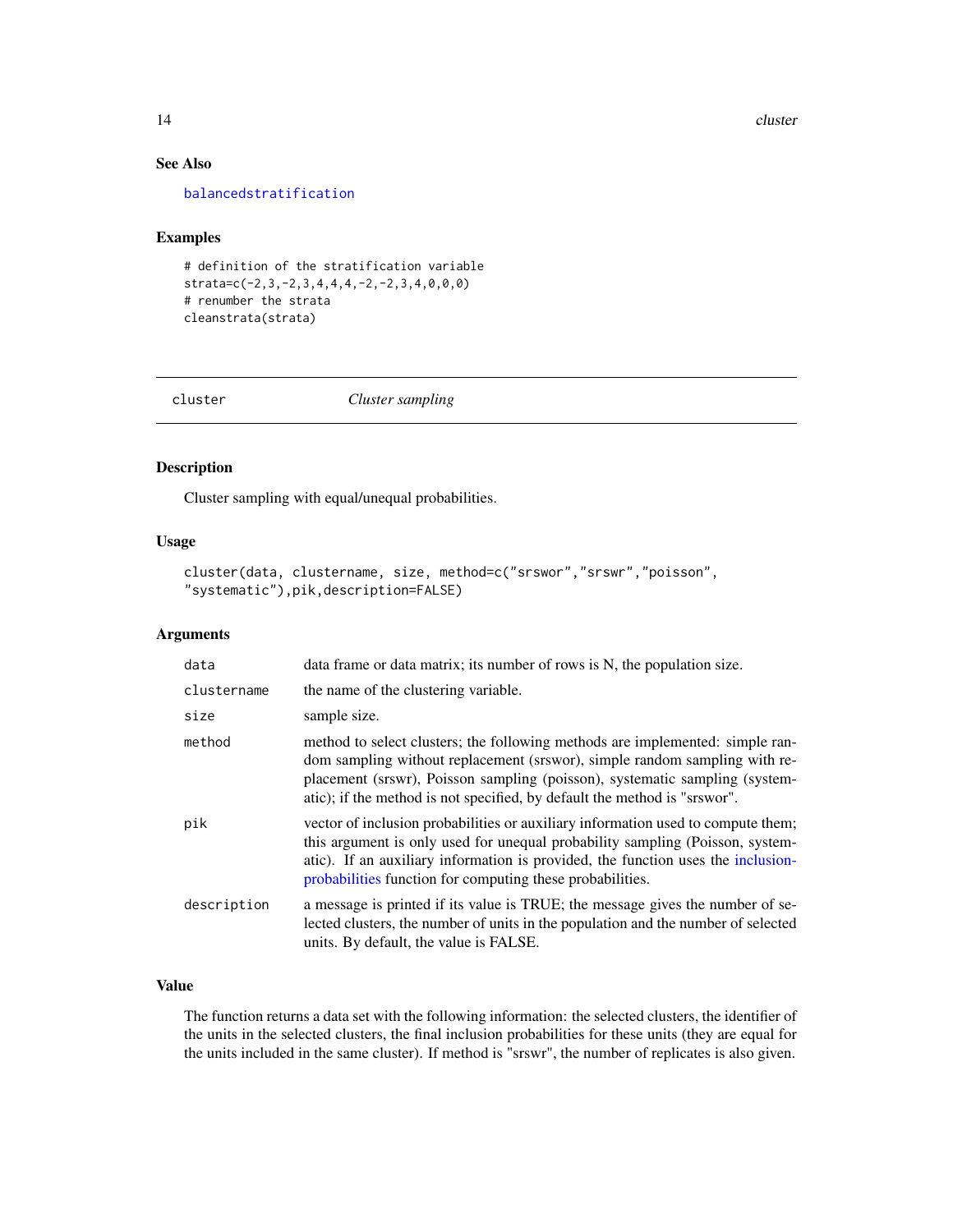#### <span id="page-14-0"></span>disjunctive the contract of the contract of the contract of the contract of the contract of the contract of the contract of the contract of the contract of the contract of the contract of the contract of the contract of th

# See Also

[mstage](#page-26-1), [strata](#page-50-1), [getdata](#page-18-1)

# Examples

```
############
## Example 1
############
# Uses the swissmunicipalities data to draw a sample of clusters
data(swissmunicipalities)
# the variable 'REG' has 7 categories in the population
# it is used as clustering variable
# the sample size is 3; the method is simple random sampling without replacement
cl=cluster(swissmunicipalities,clustername=c("REG"),size=3,method="srswor")
# extracts the observed data
# the order of the columns is different from the order in the initial database
getdata(swissmunicipalities, cl)
############
## Example 2
############
# the same data as in Example 1
# the sample size is 3; the method is systematic sampling
# the pik vector is randomly generated using the U(0,1) distribution
cl_sys=cluster(swissmunicipalities,clustername=c("REG"),size=3,method="systematic",
pik=runif(7))
# extracts the observed data
getdata(swissmunicipalities,cl_sys)
```
disjunctive *Disjunctive combination*

# Description

Transforms a categorical variable into a matrix of indicators. The values of the categorical variable are integer numbers (positive or negative).

# Usage

```
disjunctive(strata)
```
#### Arguments

strata vector of integer numbers.

# See Also

[balancedstratification](#page-3-1)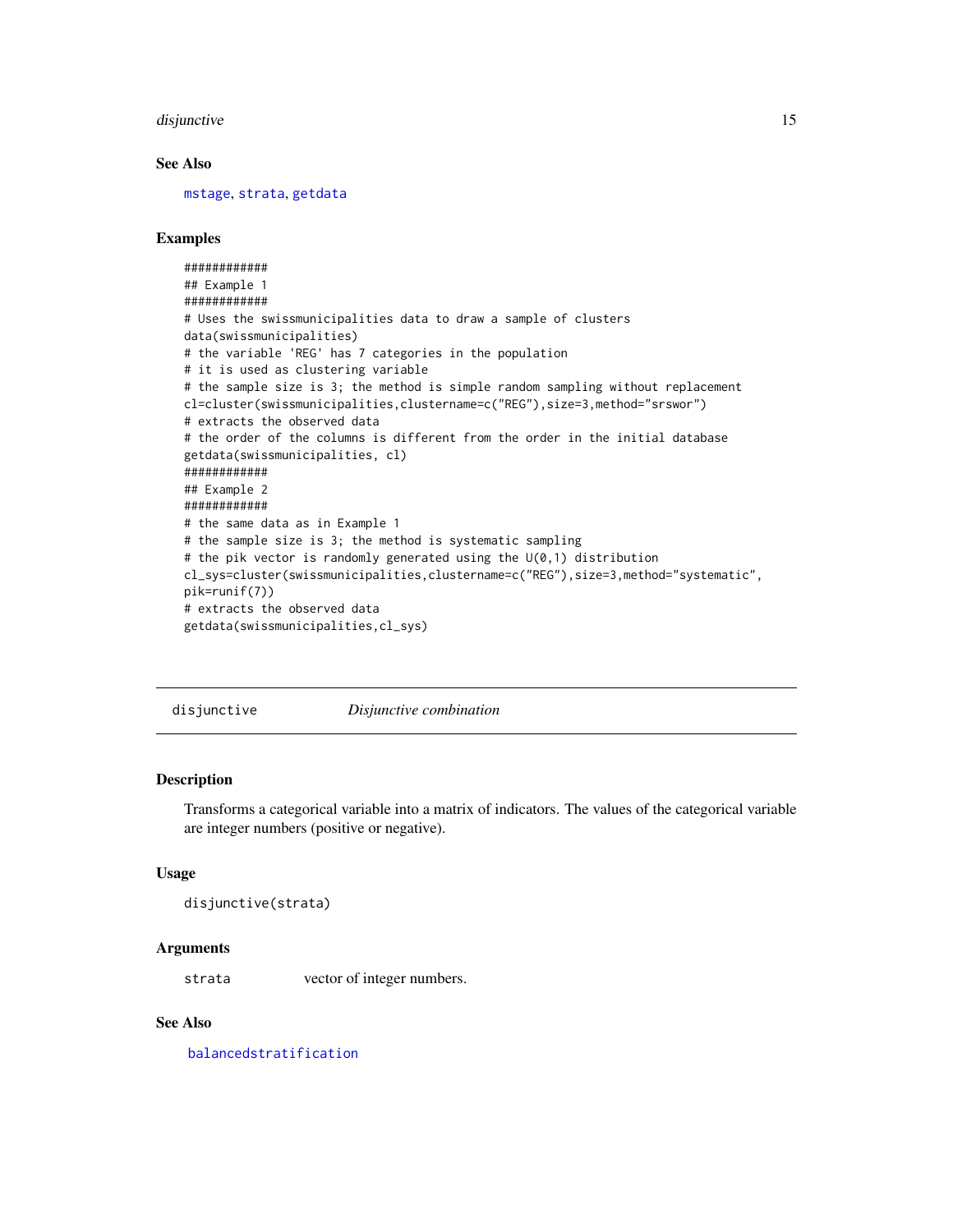# Examples

```
# definition of the variable of stratification
strata=c(-2,3,-2,3,4,4,4,-2,-2,3,4,0,0,0)
# computation of the matrix
disjunctive(strata)
```
<span id="page-15-1"></span>fastflightcube *Fast flight phase for the cube method*

# Description

Executes the fast flight phase of the cube method (algorithm of Chauvet and Tillé, 2005, 2006). The data are sorted following the argument order. Inclusion probabilities equal to 0 or 1 are tolerated.

# Usage

fastflightcube(X,pik,order=1,comment=TRUE)

#### Arguments

|         | matrix of auxiliary variables on which the sample must be balanced.                                              |
|---------|------------------------------------------------------------------------------------------------------------------|
| pik     | vector of inclusion probabilities.                                                                               |
| order   | 1, the data are randomly arranged,<br>2, no change in data order,<br>3, the data are sorted in decreasing order. |
| comment | a comment is written during the execution if comment is TRUE.                                                    |

# References

Tillé, Y. (2006), *Sampling Algorithms*, Springer.

Chauvet, G. and Tillé, Y. (2006). A fast algorithm of balanced sampling. *Computational Statistics*, 21/1:53–62.

Chauvet, G. and Tillé, Y. (2005). New SAS macros for balanced sampling. In INSEE, editor, *Journées de Méthodologie Statistique*, Paris.

Deville, J.-C. and Tillé, Y. (2004). Efficient balanced sampling: the cube method. *Biometrika*, 91:893–912.

Deville, J.-C. and Tillé, Y. (2005). Variance approximation under balanced sampling. *Journal of Statistical Planning and Inference*, 128/2:411–425.

# See Also

[samplecube](#page-45-1)

<span id="page-15-0"></span>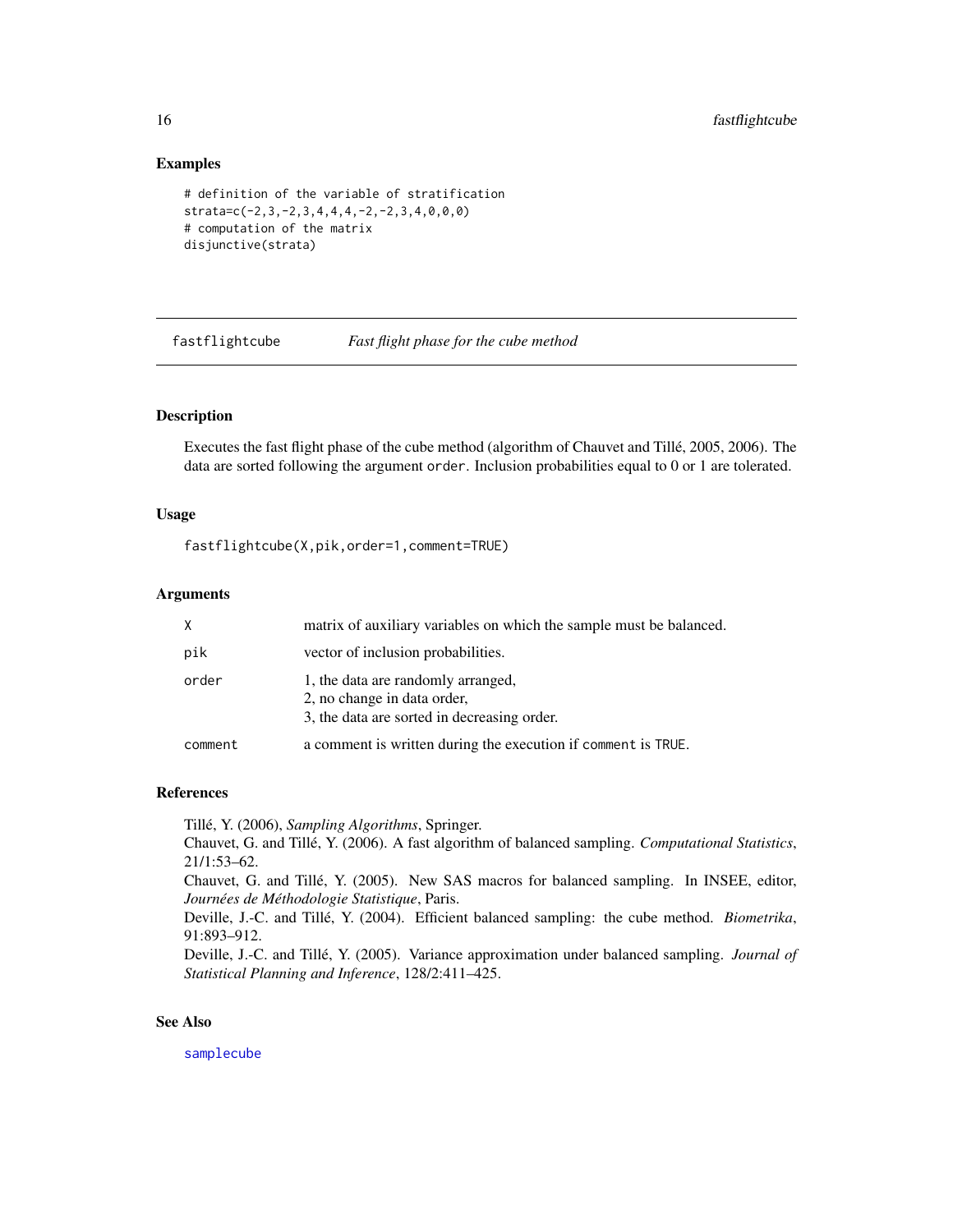#### <span id="page-16-0"></span>gencalib<sup>17</sup>

# Examples

```
# Matrix of balancing variables
X=cbind(c(1,1,1,1,1,1,1,1,1),c(1,2,3,4,5,6,7,8,9))
# Vector of inclusion probabilities.
# The sample size is 3.
pik=c(1/3,1/3,1/3,1/3,1/3,1/3,1/3,1/3,1/3)
# pikstar is almost a balanced sample and is ready for the landing phase
pikstar=fastflightcube(X,pik,order=1,comment=TRUE)
pikstar
```
<span id="page-16-1"></span>

gencalib *g-weights of the generalized calibration estimator*

# Description

Computes the g-weights of the generalized calibration estimator. The g-weights should lie in the specified bounds for the truncated and logit methods.

#### Usage

```
gencalib(Xs,Zs,d,total,q=rep(1,length(d)),method=c("linear","raking","truncated","logit"),
bounds=c(low=0,upp=10),description=FALSE,max_iter=500,C=1)
```
# Arguments

| Хs                     | matrix of calibration variables.                                                                                                                       |
|------------------------|--------------------------------------------------------------------------------------------------------------------------------------------------------|
| Zs                     | matrix of instrumental variables with same dimension as Xs.                                                                                            |
| d                      | vector of initial weights.                                                                                                                             |
| total                  | vector of population totals.                                                                                                                           |
| q                      | vector of positive values accounting for heteroscedasticity; the variation of the<br>g-weights is reduced for small values of q.                       |
| method                 | calibration method (linear, raking, logit, truncated).                                                                                                 |
| bounds                 | vector of bounds for the g-weights used in the truncated and logit methods; 'low'<br>is the smallest value and 'upp' is the largest value.             |
| description            | if description=TRUE, summary of initial and final weights are printed, and their<br>boxplots and histograms are drawn; by default, its value is FALSE. |
| $max$ <sub>Liter</sub> | maximum number of iterations in the Newton's method.                                                                                                   |
| C                      | value of the centering constant, by default equals 1.                                                                                                  |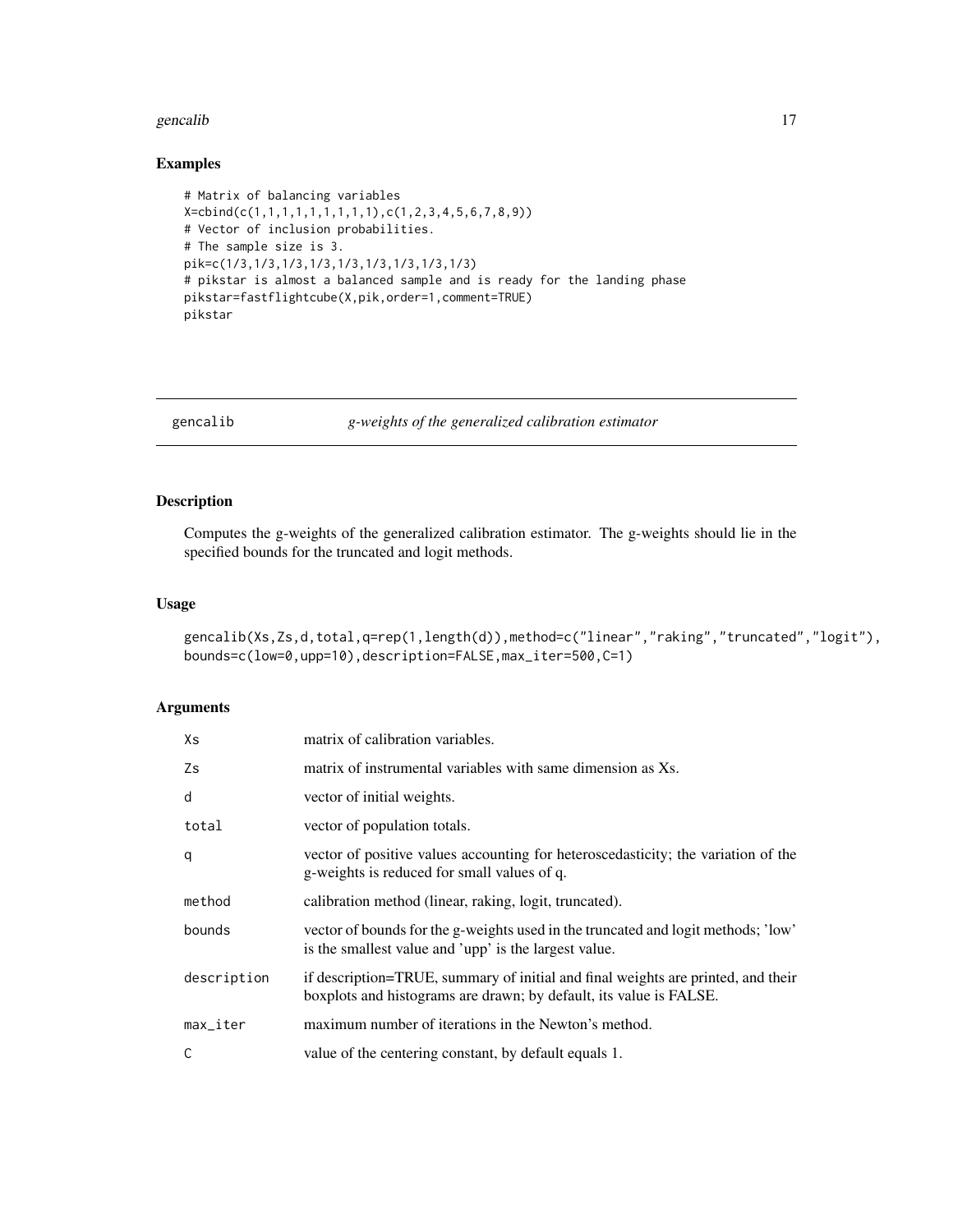#### Details

The generalized calibration or the instrument vector method computes the g-weights  $g_k = F(\lambda' z_k)$ , where  $z_k$  is a vector with values defined for  $k \in s$  (or  $k \in r$  where r is the set of respondents) and sharing the dimension of the specified auxiliary vector  $x_k$ . The vectors  $z_k$  and  $x_k$  have to be stronlgy correlated. The vector  $\lambda$  is determined from the calibration equation  $\sum_{k\in s} d_k g_k x_k = \sum_{k\in U} x_k$  or  $\sum_{k \in r} d_k g_k x_k = \sum_{k \in U} x_k$ . The function F plays the same role as in the calibration method (see [calib](#page-7-1)). If Xs=Zs the calibration method is obtain. If the method is "logit" the g-weights will be centered around the constant C, with low  $<<$ upp. In the [calib](#page-7-1)ration method C=1 (see calib).

### Value

The function returns the vector of g-weights.

#### References

Deville, J.-C. (1998). La correction de la nonréponse par calage ou par échantillonnage équilibré. Paper presented at the *Congrès de l'ACFAS, Sherbrooke, Québec*.

Deville, J.-C. (2000). Generalized calibration and application for weighting for non-response, *COMPSTAT 2000: proceedings in computational statistics*, p. 65–76.

Estevao, V.M., and Särndal, C.E. (2000). A functional form approach to calibration. *Journal of Official Statistics*, 16, 379–399.

Kott, P.S. (2006). Using calibration weighting to adjust for nonresponse and coverage errors. *Survey Methodology*, 32, 133–142.

#### See Also

[checkcalibration](#page-11-1), [calib](#page-7-1)

```
############
## Example 1
############
# matrix of sample calibration variables
Xs=cbind(
c(1,1,1,1,1,0,0,0,0,0),
c(0,0,0,0,0,1,1,1,1,1),
c(1,2,3,4,5,6,7,8,9,10))
# inclusion probabilities
piks=rep(0.2,times=10)
# vector of population totals
total=c(24,26,290)
# matrix of instrumental variables
Zs=Xs+matrix(runif(nrow(Xs)*ncol(Xs)),nrow(Xs),ncol(Xs))
# the g-weights using the truncated method
g=gencalib(Xs,Zs,d=1/piks,total,method="truncated",bounds=c(0.5,1.5))
# the calibration estimator of X is equal to the 'total' vector
t(g/piks)%*%Xs
# the g-weights are between lower and upper bounds
```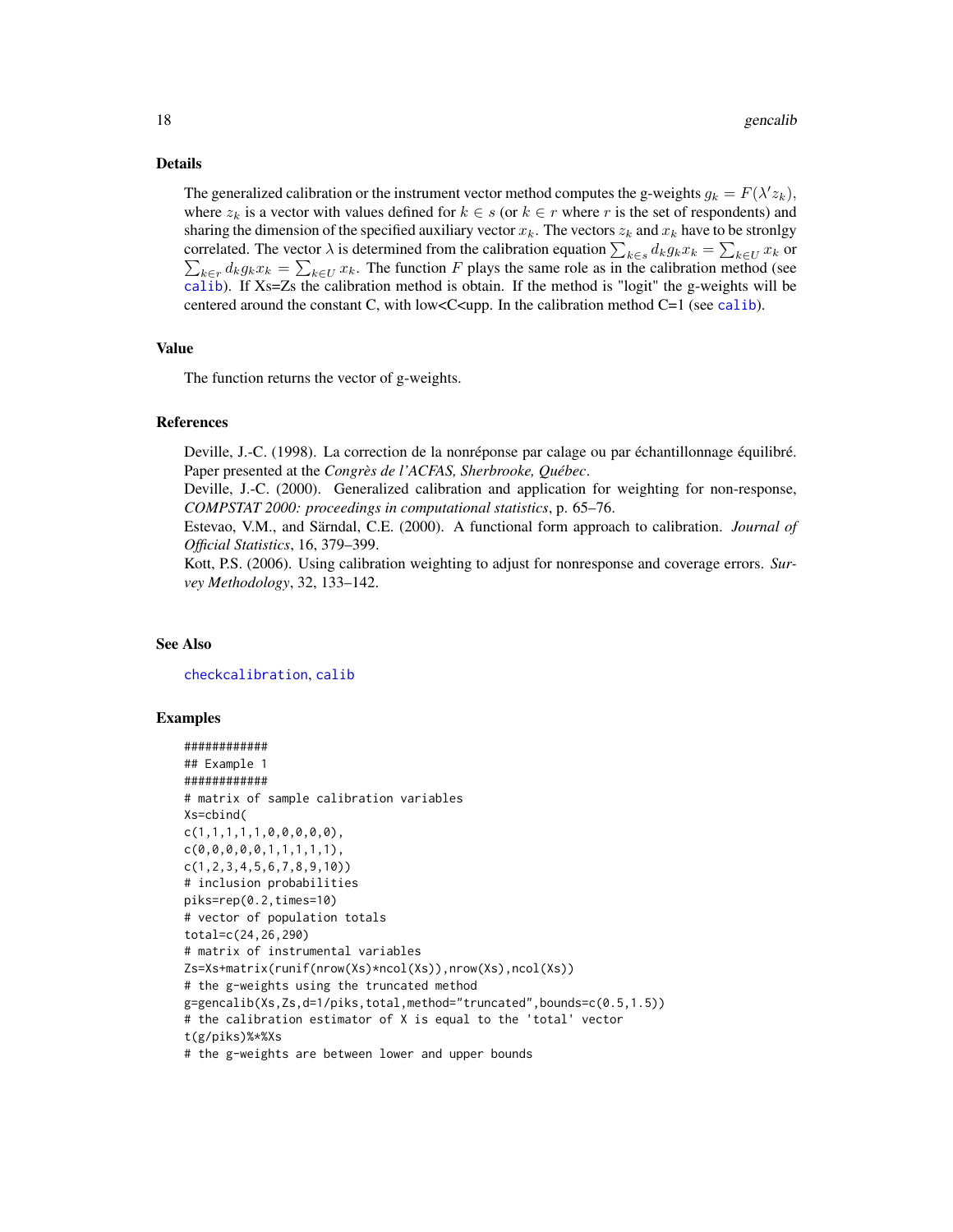#### <span id="page-18-0"></span>getdata **19** and 19 and 19 and 19 and 19 and 19 and 19 and 19 and 19 and 19 and 19 and 19 and 19 and 19 and 19 and 19 and 19 and 19 and 19 and 19 and 19 and 19 and 19 and 19 and 19 and 19 and 19 and 19 and 19 and 19 and 19

```
summary(g)
############
## Example 2
############
# Example of generalized g-weights (linear, raking, truncated, logit),
# with the data of Belgian municipalities as population.
# Firstly, a sample is selected by means of Poisson sampling.
# Secondly, the g-weights are calculated.
data(belgianmunicipalities)
attach(belgianmunicipalities)
# matrix of calibration variables for the population
X=cbind(Totaltaxation/mean(Totaltaxation),medianincome/mean(medianincome))
# selection of a sample with expected size equal to 200
# by means of Poisson sampling
# the inclusion probabilities are proportional to the average income
pik=inclusionprobabilities(averageincome,200)
N=length(pik) # population size
s=UPpoisson(pik) # sample
Xs=X[s==1,] # sample calibration variable matrix
piks=pik[s==1] # sample inclusion probabilities
n=length(piks) # sample size
# vector of population totals of the calibration variables
total=c(t(rep(1,times=N))%*%X)
# the population total
total
Z=cbind(TaxableIncome/mean(TaxableIncome),averageincome/mean(averageincome))
# defines the instrumental variables
Zs=Z[s==1,]
# computation of the generalized g-weights
# by means of different generalized calibration methods
g1=gencalib(Xs,Zs,d=1/piks,total,method="linear")
g2=gencalib(Xs,Zs,d=1/piks,total,method="raking")
g3=gencalib(Xs,Zs,d=1/piks,total,method="truncated",bounds=c(0.5,8))
g4=gencalib(Xs,Zs,d=1/piks,total,method="logit",bounds=c(0.5,1.5))
# In some cases, the calibration does not exist
# particularly when bounds are used.
# if the calibration is possible, the calibration estimator of X total is printed
if(checkcalibration(Xs,d=1/piks,total,g1)$result) print(c((g1/piks)%*% Xs)) else print("error")
if(!is.null(g2))if(checkcalibration(Xs,d=1/piks,total,g2)$result) print(c((g2/piks)%*% Xs)) else print("error")
if(!is.null(g3))if(checkcalibration(Xs,d=1/piks,total,g3)$result) print(c((g3/piks)%*% Xs)) else print("error")
if(!is.null(g4))
if(checkcalibration(Xs,d=1/piks,total,g4)$result) print(c((g4/piks)%*% Xs)) else print("error")
############
## Example 3
############
# Generalized calibration and adjustment for unit nonresponse in the 'calibration' vignette
# vignette("calibration", package="sampling")
```
<span id="page-18-1"></span>getdata *Get data*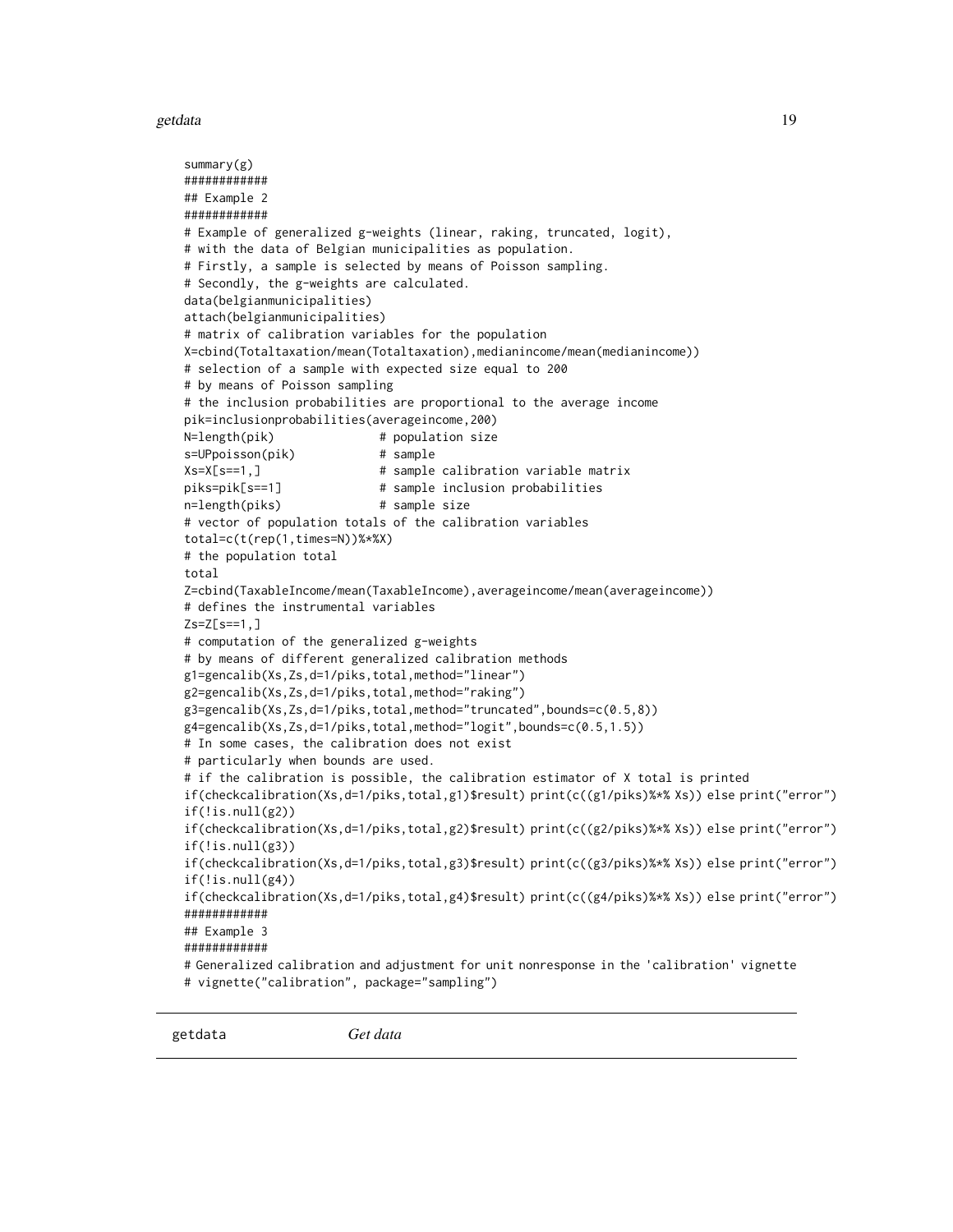# <span id="page-19-0"></span>Description

Extracts the observed data from a data frame. The function is used after a sample has been drawn.

#### Usage

```
getdata(data, m)
```
# Arguments

| data | population data frame or data matrix; its number of rows is N, the population<br>size. |
|------|----------------------------------------------------------------------------------------|
| m    | vector of selected units or sample data frame.                                         |

# See Also

[srswor](#page-47-1), [UPsystematic](#page-67-1), [strata](#page-50-1), [cluster](#page-13-1), [mstage](#page-26-1)

#### Examples

```
############
## Example 1
############
# Generates artificial data (a 235X3 matrix with 3 columns: state, region, income).
# The variable 'state' has 2 categories (nc and sc);
# the variable 'region' has 3 categories (1, 2 and 3);
# the variable 'income' is generated using the U(0,1) distribution.
data=rbind(matrix(rep("nc",165),165,1,byrow=TRUE),
matrix(rep("sc",70),70,1,byrow=TRUE))
data=cbind.data.frame(data,c(rep(1,100), rep(2,50), rep(3,15), rep(1,30),rep(2,40)),
1000*runif(235))
names(data)=c("state","region","income")
# the inclusion probabilities are computed using the variable 'income'
pik=inclusionprobabilities(data$income,20)
# draw a sample s using systematic sampling (sample size is 20)
s=UPsystematic(pik)
# extracts the observed data
getdata(data,s)
############
## Example 2
############
# see other examples in 'strata', 'cluster', 'mstage' help files
```
Hajekestimator *The Hajek estimator*

## **Description**

Computes the Hájek estimator of the population total or population mean.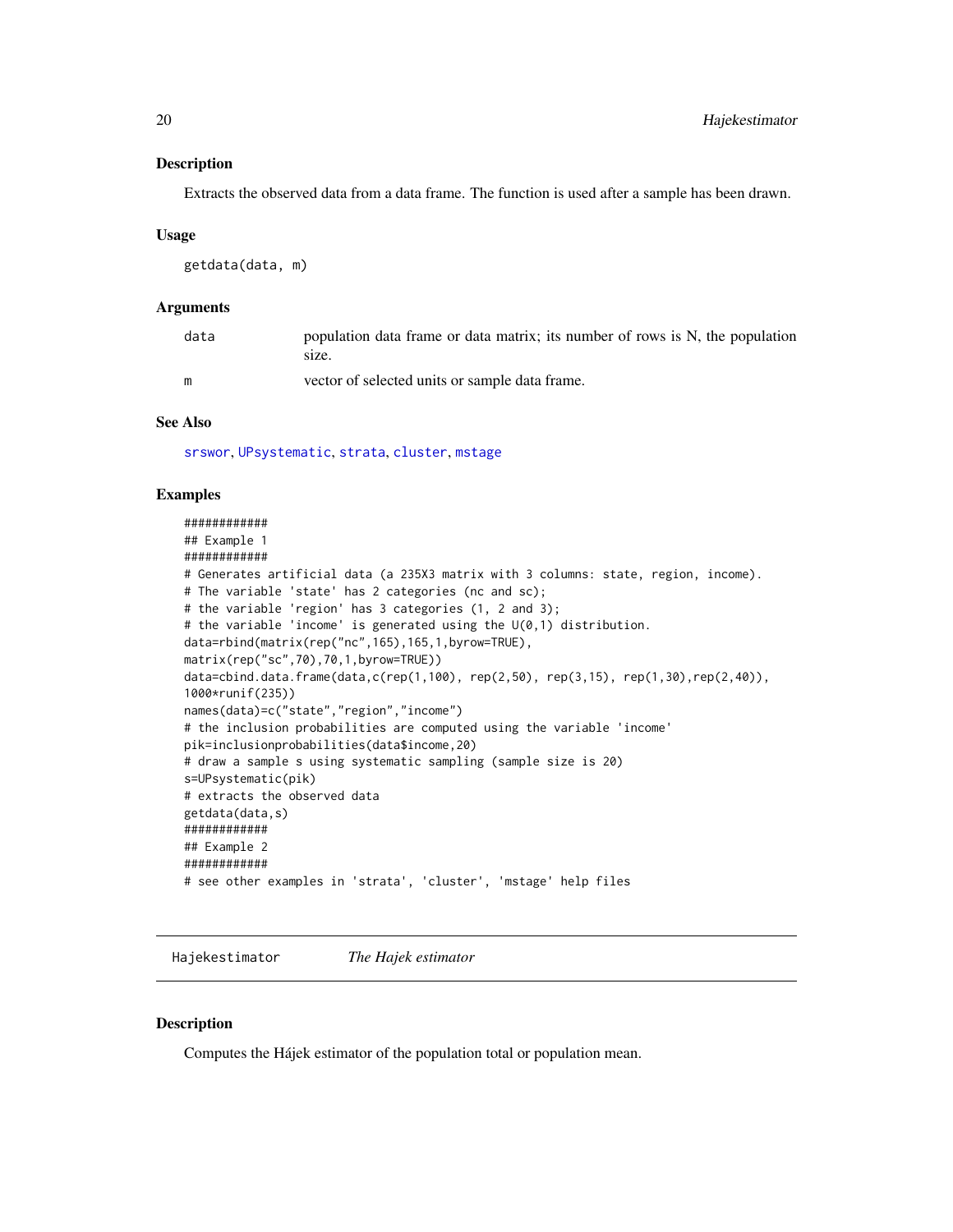# <span id="page-20-0"></span>Hajekstrata 21

# Usage

Hajekestimator(y,pik,N=NULL,type=c("total","mean"))

# Arguments

| y    | vector of the variable of interest; its length is equal to n, the sample size.                        |
|------|-------------------------------------------------------------------------------------------------------|
| pik  | vector of the first-order inclusion probabilities; its length is equal to n, the sam-<br>ple size.    |
| N    | population size; N is only used for the total estimator; for the mean estimator its<br>value is NULL. |
| type | the estimator type: total or mean.                                                                    |

# See Also

[HTestimator](#page-21-1)

# Examples

```
# Belgian municipalities data base
data(belgianmunicipalities)
# Computes the inclusion probabilities
pik=inclusionprobabilities(belgianmunicipalities$Tot04,200)
N=length(pik)
n=sum(pik)
# Defines the variable of interest
y=belgianmunicipalities$TaxableIncome
# Draws a Poisson sample of expected size 200
s=UPpoisson(pik)
# Computes the Hajek estimator of the population mean
Hajekestimator(y[s==1],pik[s==1],type="mean")
# Computes the Hajek estimator of the population total
Hajekestimator(y[s==1],pik[s==1],N=N,type="total")
```
Hajekstrata *The Hajek estimator for a stratified design*

# Description

Computes the Hájek estimator of the population total or population mean for a stratified design.

#### Usage

Hajekstrata(y,pik,strata,N=NULL,type=c("total","mean"),description=FALSE)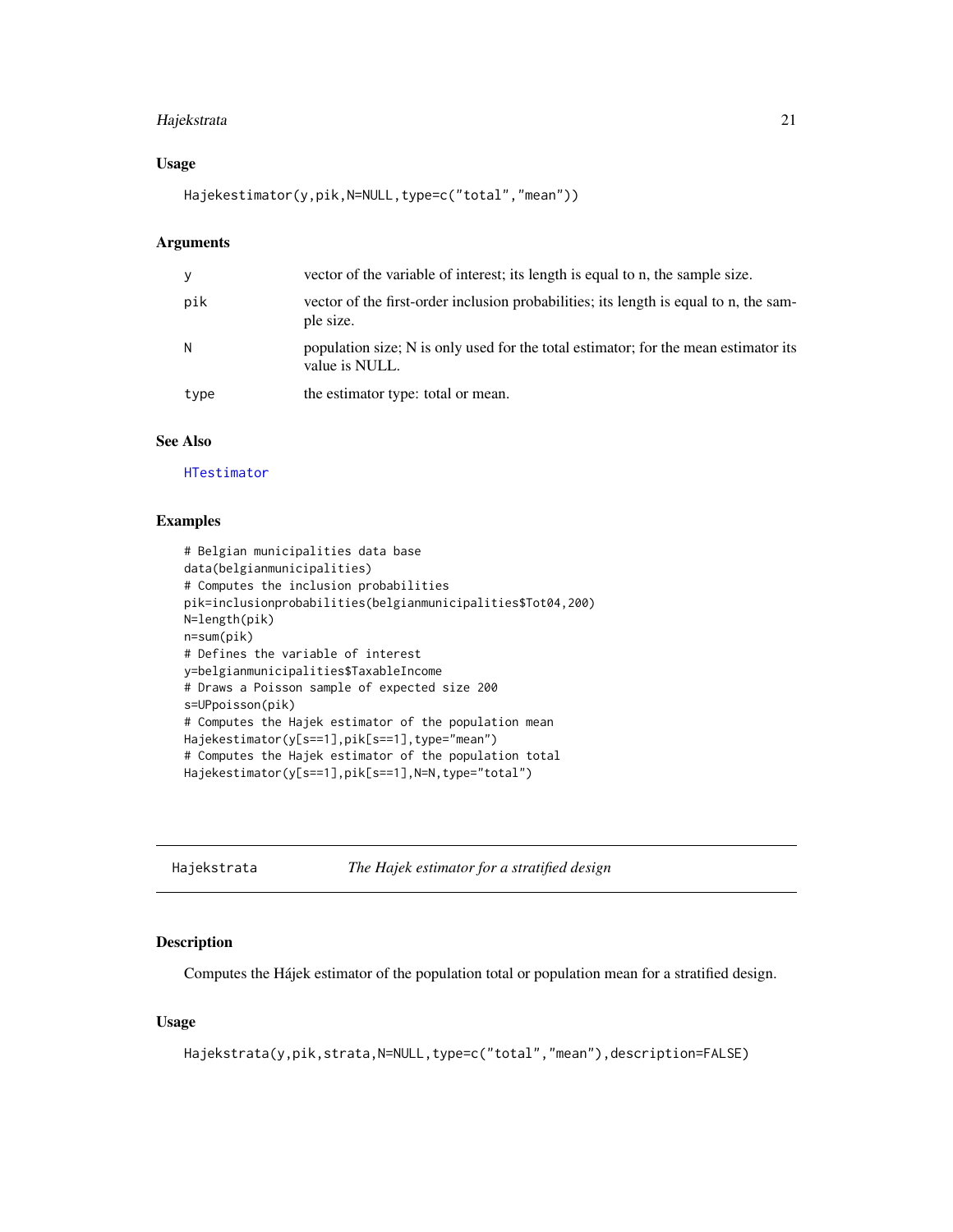#### <span id="page-21-0"></span>Arguments

| У           | vector of the variable of interest; its length is equal to n, the sample size.                                             |
|-------------|----------------------------------------------------------------------------------------------------------------------------|
| pik         | vector of the first-order inclusion probabilities for the sampled units; its length<br>is equal to n, the sample size.     |
| strata      | vector of size n, with elements indicating the unit stratum.                                                               |
| N           | vector of population sizes of strata; N is only used for the total estimator; for the<br>mean estimator its value is NULL. |
| type        | the estimator type: total or mean.                                                                                         |
| description | if TRUE, the estimator is printed for each stratum; by default, FALSE.                                                     |

# See Also

[HTstrata](#page-22-1)

#### Examples

```
# Swiss municipalities data base
data(swissmunicipalities)
# the variable 'REG' has 7 categories in the population
# it is used as stratification variable
# computes the population stratum sizes
table(swissmunicipalities$REG)
# do not run
# 1 2 3 4 5 6 7
# 589 913 321 171 471 186 245
# the sample stratum sizes are given by size=c(30,20,45,15,20,11,44)
# the method is simple random sampling without replacement
# (equal probability, without replacement)
st=strata(swissmunicipalities,stratanames=c("REG"),size=c(30,20,45,15,20,11,44),
method="srswor")
# extracts the observed data
# the order of the columns is different from the order in the swsissmunicipalities database
x=getdata(swissmunicipalities, st)
# computes the population sizes of strata
N=table(swissmunicipalities$REG)
N=N[unique(x$REG)]
#the strata 1 2 3 4 5 6 7
#corresponds to REG 4 1 3 2 5 6 7
# computes the Hajek estimator of the variable Pop020
Hajekstrata(x$Pop020,x$Prob,x$Stratum,N,type="total",description=TRUE)
```
<span id="page-21-1"></span>HTestimator *The Horvitz-Thompson estimator*

#### Description

Computes the Horvitz-Thompson estimator of the population total.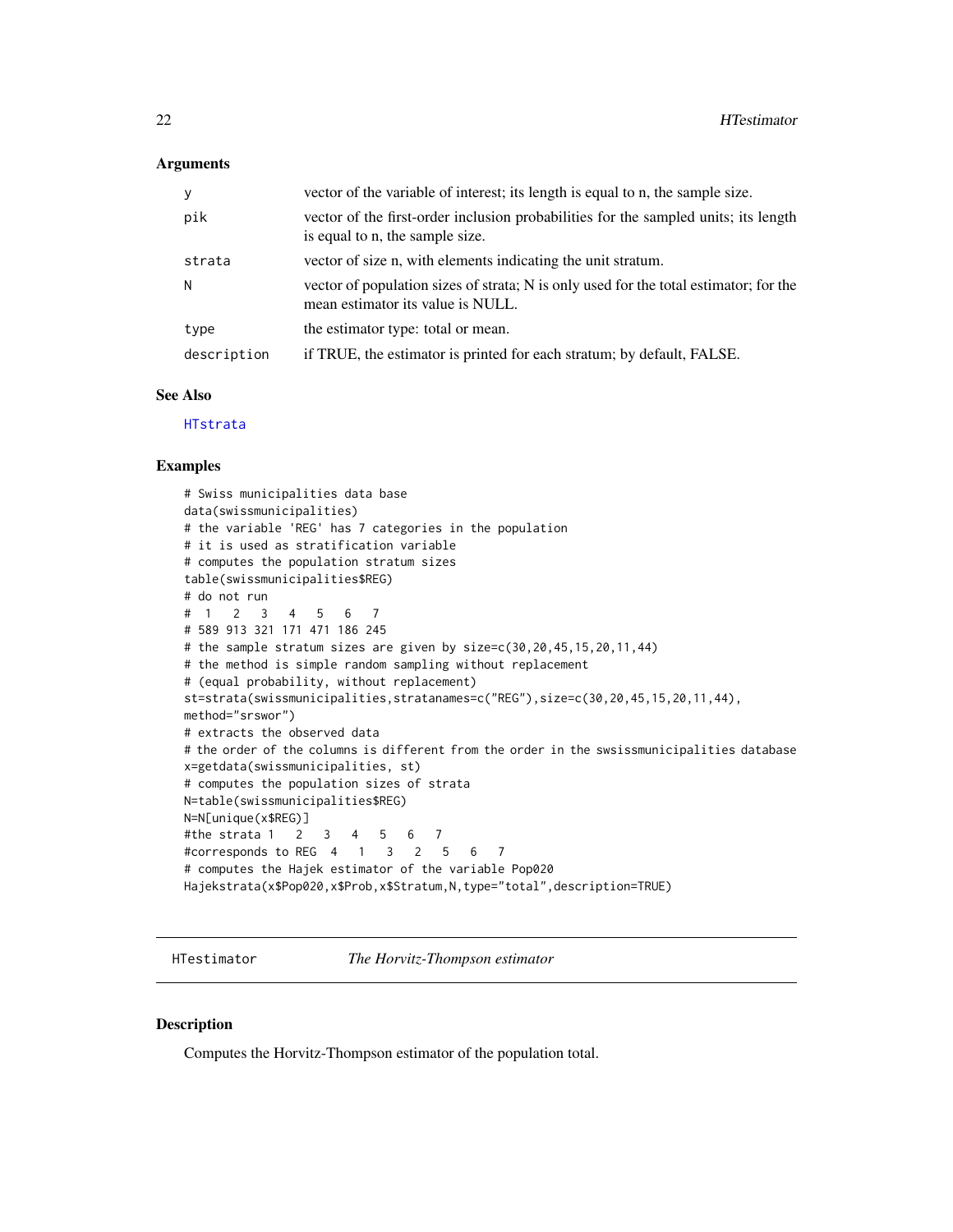# <span id="page-22-0"></span>HTstrata 23

# Usage

HTestimator(y,pik)

# Arguments

|     | vector of the variable of interest; its length is equal to n, the sample size.                     |
|-----|----------------------------------------------------------------------------------------------------|
| pik | vector of the first-order inclusion probabilities; its length is equal to n, the sam-<br>ple size. |

# See Also

[UPtille](#page-69-1)

# Examples

```
data(belgianmunicipalities)
attach(belgianmunicipalities)
# Computes the inclusion probabilities
pik=inclusionprobabilities(Tot04,200)
N=length(pik)
n=sum(pik)
# Defines the variable of interest
y=TaxableIncome
# Draws a Poisson sample of expected size 200
s=UPpoisson(pik)
# Computes the Horvitz-Thompson estimator
HTestimator(y[s==1],pik[s==1])
```
<span id="page-22-1"></span>HTstrata *The Horvitz-Thompson estimator for a stratified design*

# Description

Computes the Horvitz-Thompson estimator of the population total for a stratified design.

# Usage

```
HTstrata(y,pik,strata,description=FALSE)
```
# Arguments

| y           | vector of the variable of interest; its length is equal to n, the sample size.                                         |
|-------------|------------------------------------------------------------------------------------------------------------------------|
| pik         | vector of the first-order inclusion probabilities for the sampled units; its length<br>is equal to n, the sample size. |
| strata      | vector of size n, with elements indicating the unit stratum.                                                           |
| description | if TRUE, the estimator is printed for each stratum; by default, FALSE.                                                 |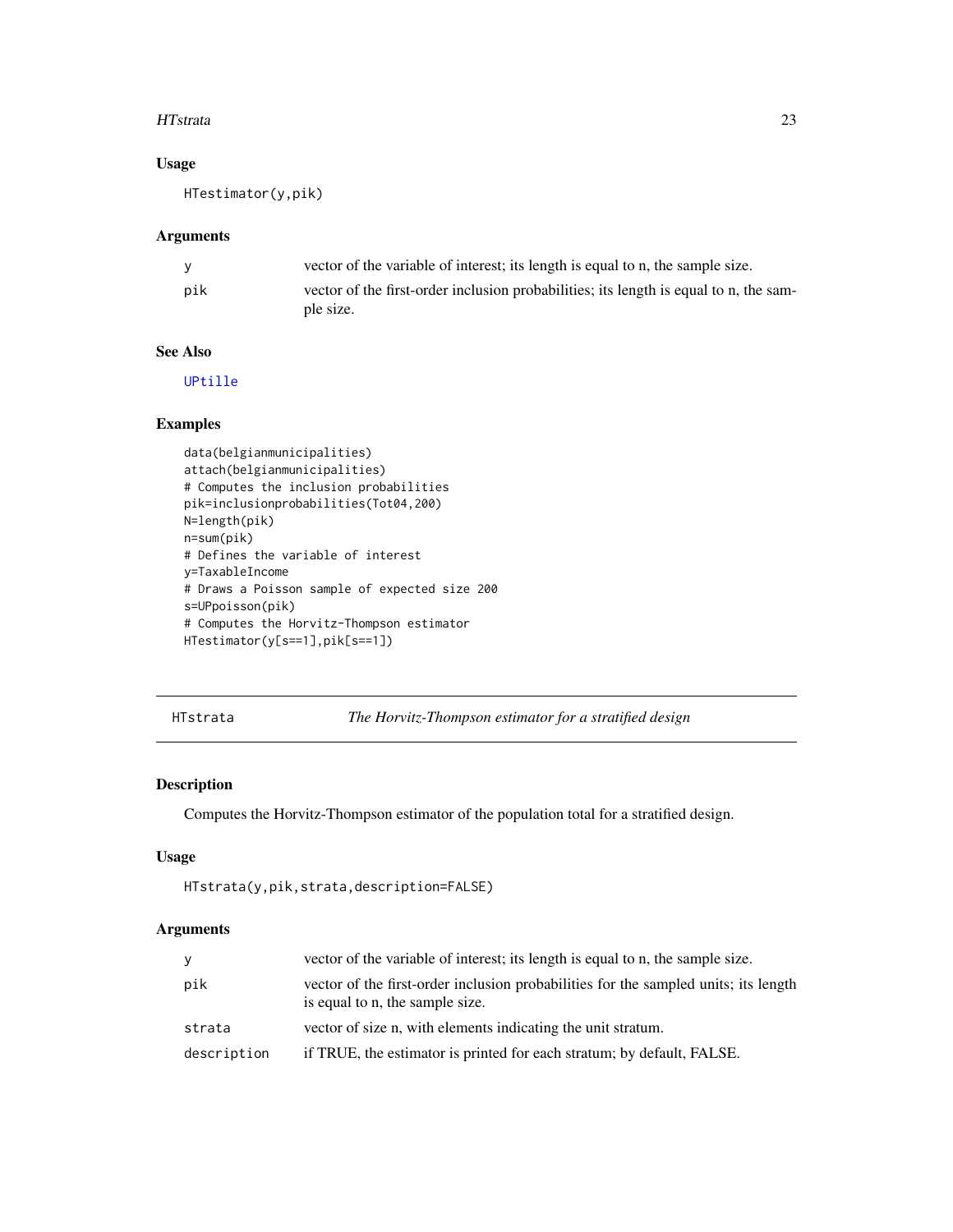# See Also

[HTestimator](#page-21-1)

# Examples

```
# Swiss municipalities data base
data(swissmunicipalities)
# the variable 'REG' has 7 categories in the population
# it is used as stratification variable
# computes the population stratum sizes
table(swissmunicipalities$REG)
# do not run
# 1 2 3 4 5 6 7
# 589 913 321 171 471 186 245
# the sample stratum sizes are given by size=c(30,20,45,15,20,11,44)
# the method is simple random sampling without replacement
# (equal probability, without replacement)
st=strata(swissmunicipalities,stratanames=c("REG"),size=c(30,20,45,15,20,11,44),
method="srswor")
# extracts the observed data
# the order of the columns is different from the order in the initial database
x=getdata(swissmunicipalities, st)
# computes the HT estimator of the variable Pop020
HTstrata(x$Pop020,x$Prob,x$Stratum,description=TRUE)
```

```
inclusionprobabilities
```
*Inclusion probabilities*

#### Description

Computes the first-order inclusion probabilities from a vector of positive numbers (for a probability proportional-to-size sampling design).

# Usage

```
inclusionprobabilities(a,n)
```
#### Arguments

| a | vector of positive numbers. |
|---|-----------------------------|
| n | sample size.                |

# See Also

[inclusionprobastrata](#page-24-1)

<span id="page-23-0"></span>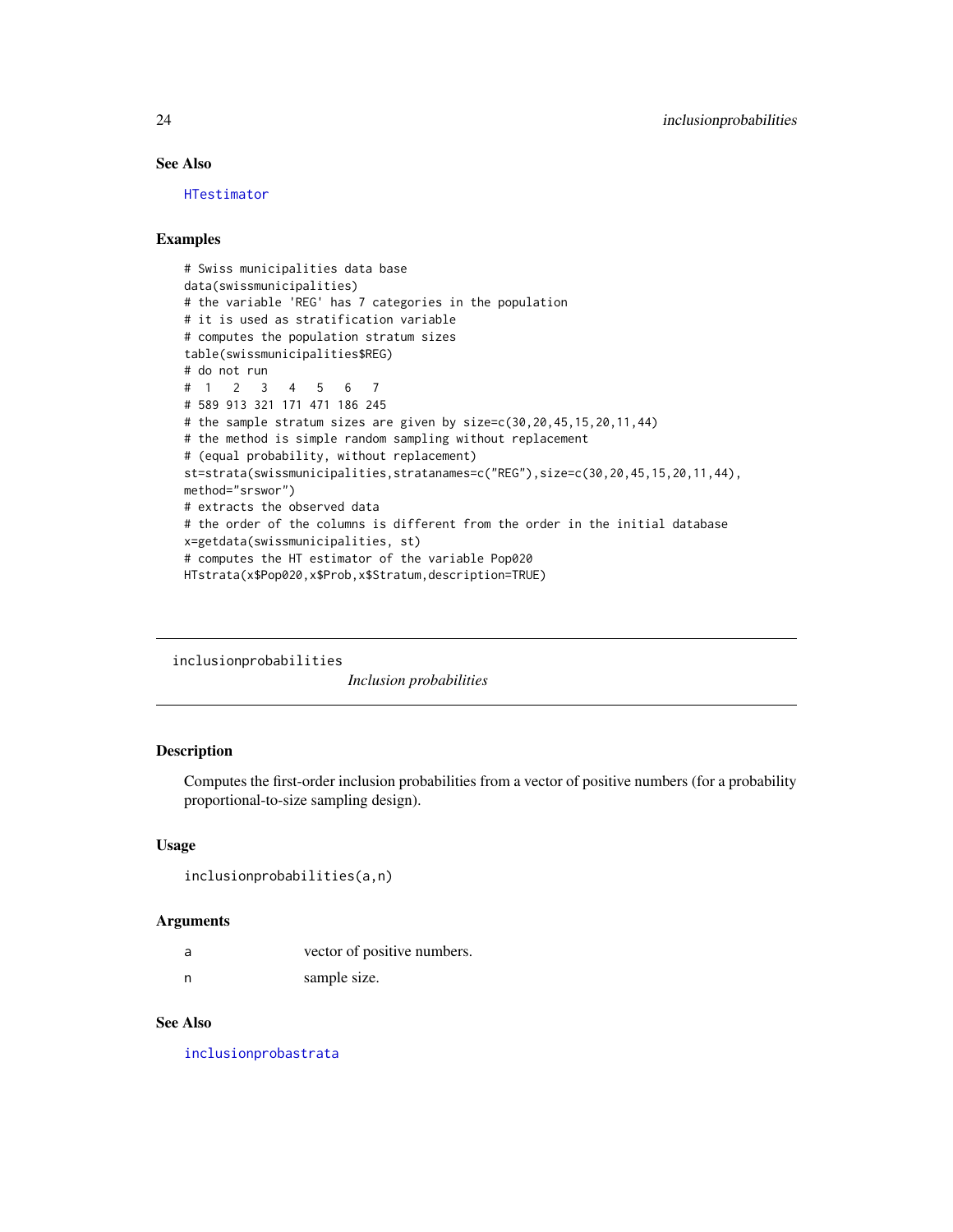# <span id="page-24-0"></span>inclusionprobastrata 25

# Examples

```
############
## Example 1
############
# a vector of positive numbers
a=1:20
# computation of the inclusion probabilities for a sample size n=12
pik=inclusionprobabilities(a,12)
pik
############
## Example 2
############
# Computation of the inclusion probabilities proportional to the number
# of inhabitants in each municipality of the Belgian database.
data(belgianmunicipalities)
pik=inclusionprobabilities(belgianmunicipalities$Tot04,200)
# the first-order inclusion probabilities for each municipality
data.frame(pik=pik,name=belgianmunicipalities$Commune)
# the inclusion probability sum is equal to the sample size
sum(pik)
```
<span id="page-24-1"></span>inclusionprobastrata *Inclusion probabilities for a stratified design*

# Description

Computes the inclusion probabilities for a stratified design. The inclusion probabilities are equal in each stratum.

#### Usage

```
inclusionprobastrata(strata,nh)
```
#### **Arguments**

| strata | vector that defines the strata.                                 |
|--------|-----------------------------------------------------------------|
| nh     | vector with the number of units to be selected in each stratum. |

#### See Also

#### [balancedstratification](#page-3-1)

```
# the strata
strata=c(1,1,1,1,1,2,2,2,2,2,2,3,3,3,3,3,3,3)
# sample size in each stratum
nh=c(2,3,3)
inclusionprobastrata(strata,nh)
```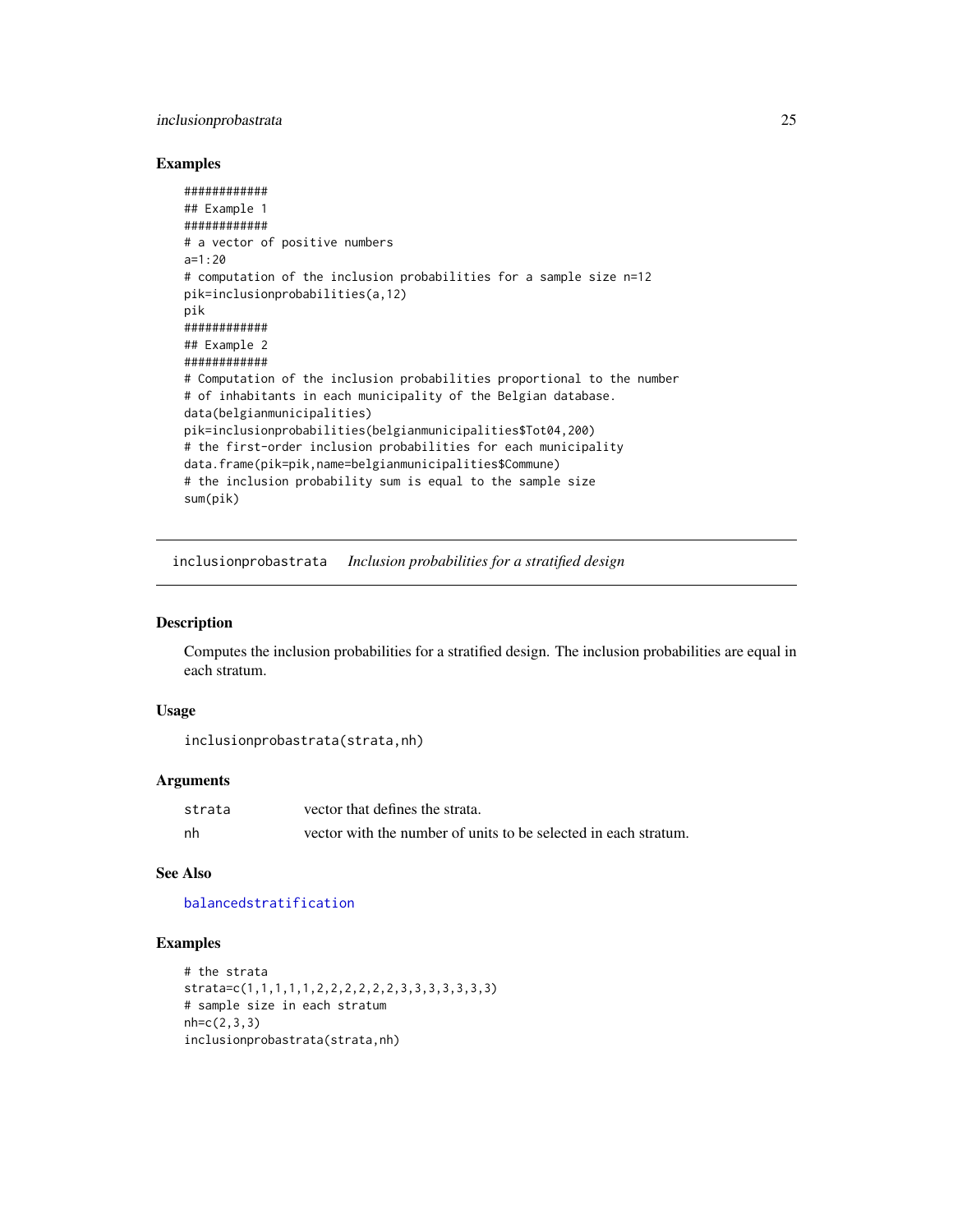<span id="page-25-1"></span><span id="page-25-0"></span>

## Description

Landing phase of the cube method using linear programming.

# Usage

landingcube(X,pikstar,pik,comment=TRUE)

# Arguments

| X       | matrix of auxiliary variables on which the sample must be balanced. |
|---------|---------------------------------------------------------------------|
| pikstar | vector obtained at the end of the flight phase.                     |
| pik     | vector of inclusion probabilities.                                  |
| comment | a comment is written during the execution if comment is TRUE.       |

# References

Tillé, Y. (2006), *Sampling Algorithms*, Springer.

Chauvet, G. and Tillé, Y. (2006). A fast algorithm of balanced sampling. *Computational Statistics*, 21/1:53–62.

Chauvet, G. and Tillé, Y. (2005). New SAS macros for balanced sampling. In INSEE, editor, *Journées de Méthodologie Statistique*, Paris.

Deville, J.-C. and Tillé, Y. (2004). Efficient balanced sampling: the cube method. *Biometrika*, 91:893–912.

Deville, J.-C. and Tillé, Y. (2005). Variance approximation under balanced sampling. *Journal of Statistical Planning and Inference*, 128/2:411–425.

#### See Also

[samplecube](#page-45-1), [fastflightcube](#page-15-1)

```
# matrix of balancing variables
X=cbind(c(1,1,1,1,1,1,1,1,1),c(1.1,2.2,3.1,4.2,5.1,6.3,7.1,8.1,9.1))
# Vector of inclusion probabilities
# The sample has the size equal to 3.
pik=c(1/3,1/3,1/3,1/3,1/3,1/3,1/3,1/3,1/3)
# pikstar is almost a balanced sample and is ready for the landing phase
pikstar=fastflightcube(X,pik,order=1,comment=TRUE)
# selection of the sample s
s=landingcube(X,pikstar,pik,comment=TRUE)
round(s)
```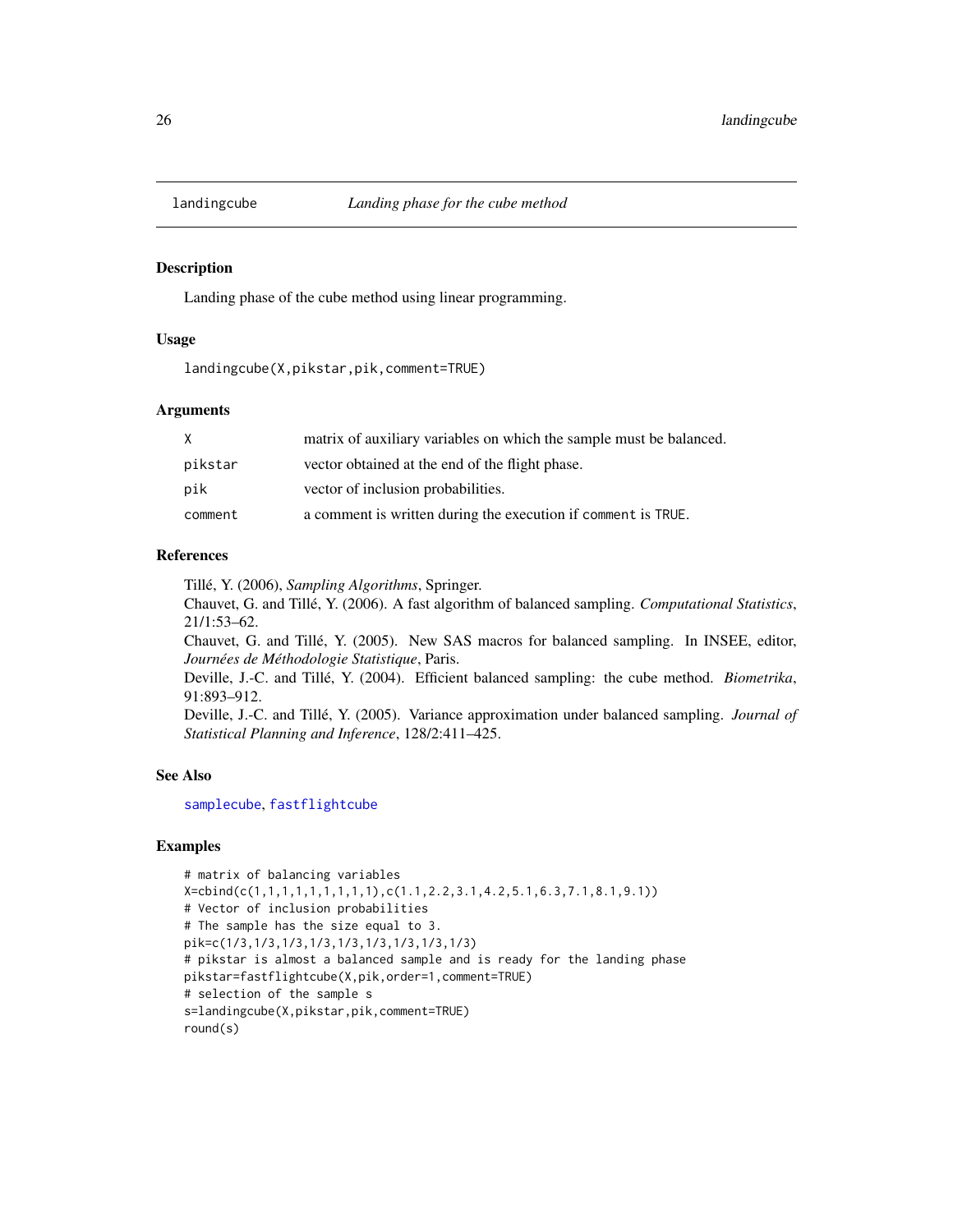<span id="page-26-1"></span><span id="page-26-0"></span>

#### Description

Implements multistage sampling with equal/unequal probabilities.

# Usage

```
mstage(data, stage=c("stratified","cluster",""), varnames, size,
method=c("srswor","srswr","poisson","systematic"), pik, description=FALSE)
```
# Arguments

| data        | data frame or data matrix; its number of rows is N, the population size.                                                                                                                                                                                                                                                                                                                  |
|-------------|-------------------------------------------------------------------------------------------------------------------------------------------------------------------------------------------------------------------------------------------------------------------------------------------------------------------------------------------------------------------------------------------|
| stage       | list of sampling types at each stage; the possible values are: "stratified", "cluster"<br>and "" (without stratification or clustering). For multistage element sampling,<br>this argument is not necessary.                                                                                                                                                                              |
| varnames    | list of stratification or clustering variables.                                                                                                                                                                                                                                                                                                                                           |
| size        | list of sample sizes (in the order in which the samples appear in the multistage<br>sampling).                                                                                                                                                                                                                                                                                            |
| method      | list of methods to select units at each stage; the following methods are imple-<br>mented: simple random sampling without replacement (srswor), simple ran-<br>dom sampling with replacement (srswr), Poisson sampling (poisson), system-<br>atic sampling (systematic); if the method is not specified, by default the method<br>is "srswor". The method can be different at each stage. |
| pik         | list of selection probabilities or auxiliary information used to compute them; this<br>argument is only used for unequal probability sampling (Poisson, systematic). If<br>an auxiliary information is provided, the function uses the inclusion probabilities<br>function for computing these probabilities.                                                                             |
| description | a message is printed if its value is TRUE; the message gives the number of<br>selected units and the number of the units in the population. By default, its<br>value is FALSE.                                                                                                                                                                                                            |

# Details

The data should be sorted in ascending order by the columns given in the varnames argument before applying the function. Use, for example, data[order(data\$state,data\$region),].

#### Value

The function returns a list, which contains the stages (if m is this list, the stage i is m\$'i' etc) and the following information:

ID\_unit the identifier of selected units at each stage.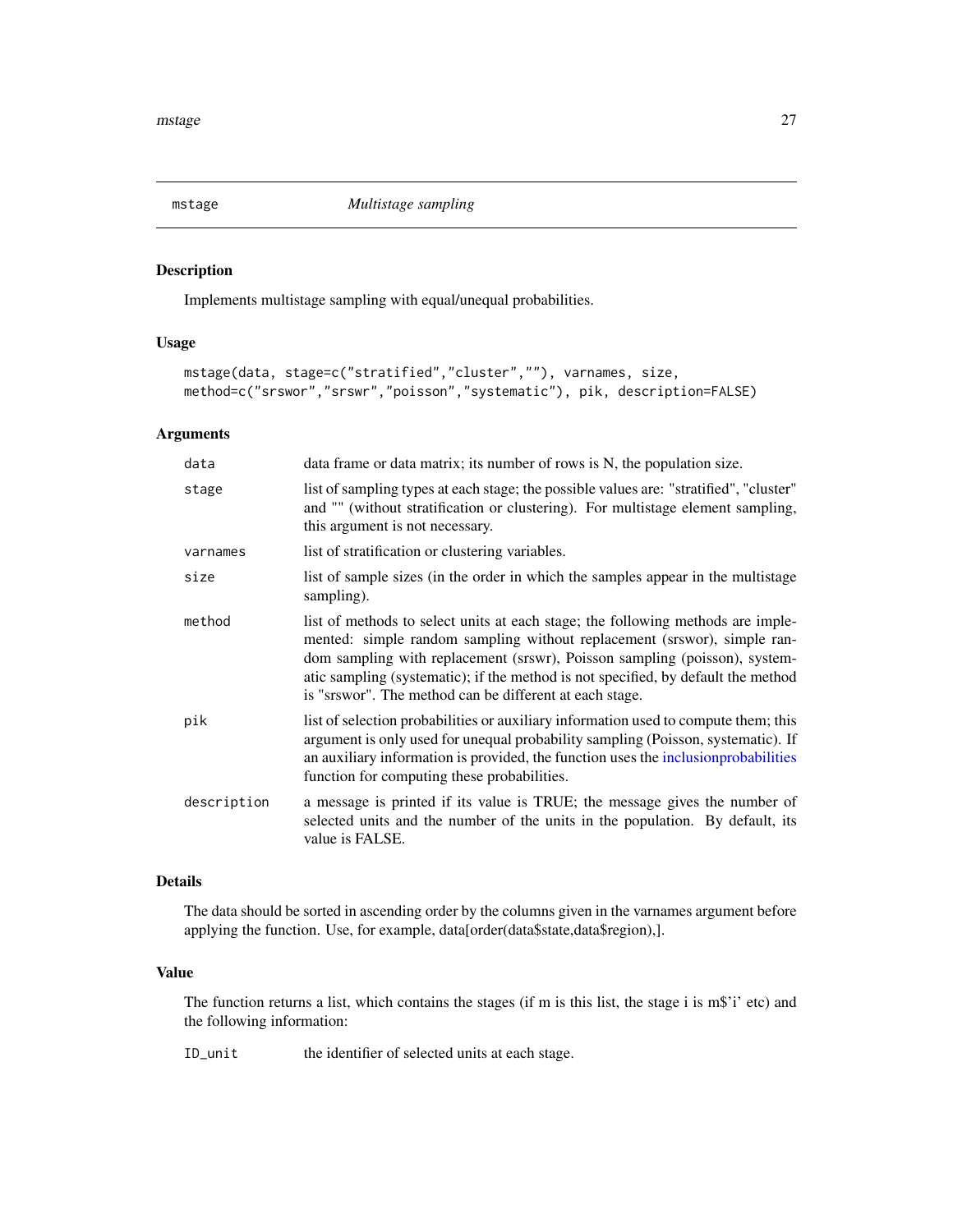28 mstage metals and the set of the set of the set of the set of the set of the set of the set of the set of the set of the set of the set of the set of the set of the set of the set of the set of the set of the set of the

| Prob_number_stage |                                                                                                                                   |
|-------------------|-----------------------------------------------------------------------------------------------------------------------------------|
|                   | the inclusion probability at stage 'number'.                                                                                      |
| Prob              | the final unit inclusion probability given in the last stage; it is the product of unit<br>inclusion probabilities at each stage. |

# See Also

[cluster](#page-13-1), [strata](#page-50-1), [getdata](#page-18-1)

```
############
## Example 1
############
# Two-stage cluster sampling
# Uses the 'swissmunicipalities' data
data(swissmunicipalities)
b=swissmunicipalities
b=b[order(b$REG,b$CT),]
attach(b)
# the variable 'REG' (region) has 7 categories;
# it is used as clustering variable in the first-stage sample
# the variable 'CT' (canton) has 26 categories;
# it is used as clustering variable in the second-stage sample
# 4 clusters (regions) are selected in the first-stage
# 1 canton is selected in the second-stage from each sampled region
# the method is simple random sampling without replacement in each stage
# (equal probability, without replacement)
m=mstage(b,stage=list("cluster","cluster"), varnames=list("REG","CT"),
size=list(4,c(1,1,1,1)), method=list("srswor","srswor"))
# the first stage is m[[1]], the second stage is m[[2]]
#the selected regions
unique(m[[1]]$REG)
#the selected cantons
unique(m[[2]]$CT)
# extracts the observed data
x=getdata(b,m)[[2]]
# check the output
table(x$REG,x$CT)
############
## Example 2
############
# Two-stage element sampling
# Generates artificial data (a 235X3 matrix with 3 columns: state, region, income).
# The variable "state" has 2 categories ('n','s').
# The variable "region" has 5 categories ('A', 'B', 'C', 'D', 'E').
# The variable "income" is generated using the U(0,1) distribution.
data=rbind(matrix(rep('n',165),165,1,byrow=TRUE),matrix(rep('s',70),70,1,byrow=TRUE))
data=cbind.data.frame(data,c(rep('A',115),rep('D',10),rep('E',40),rep('B',30),rep('C',40)),
100*runif(235))
names(data)=c("state","region","income")
data=data[order(data$state,data$region),]
```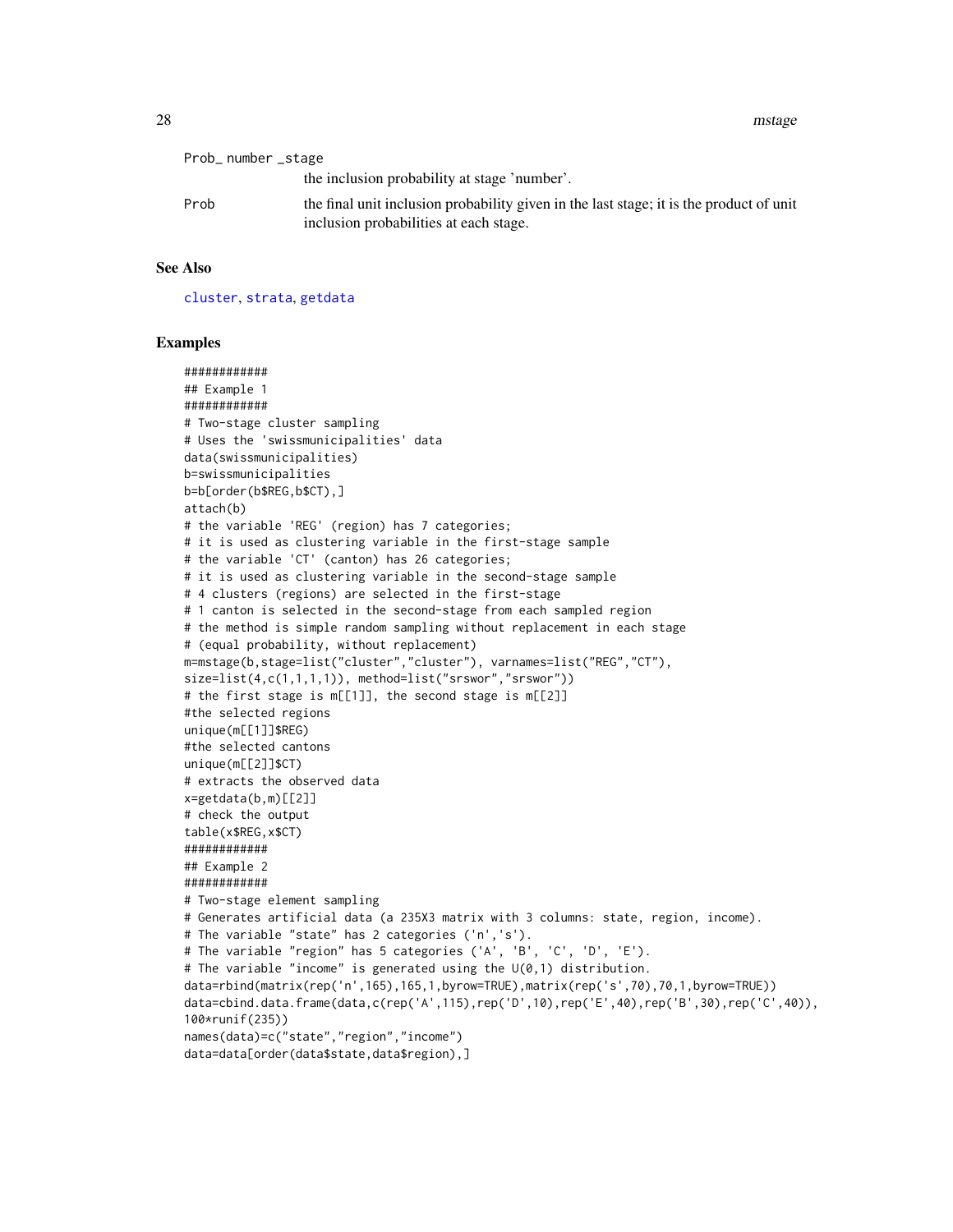#### mstage 29

```
table(data$state,data$region)
# the method is simple random sampling without replacement
# 25 units are drawn in the first-stage
# in the second-stage, 10 units are drawn from the already 25 selected units
m=mstage(data,size=list(25,10),method=list("srswor","srswor"))
# the first stage is m[[1]], the second stage is m[[2]]
# extracts the observed data
xx=getdata(data,m)[[2]]
xx
# check the result
table(xx$state,xx$region)
############
## Example 3
############
# Stratified one-stage cluster sampling
# The same data as in Example 2
# the variable 'state' is used as stratification variable
# 165 units are in the first stratum and 70 in the second one
# the variable 'region' is used as clustering variable
# 1 cluster (region) is drawn in each state using "srswor"
m=mstage(data, stage=list("stratified","cluster"), varnames=list("state","region"),
size=list(c(165,70),c(1,1)), method=list("", "srswor"))
# check the first stage
table(m[[1]]$state)
# check the second stage
table(m[[2]]$region)
# extracts the observed data
xx=getdata(data,m)[[2]]
# check the result
table(xx$state,xx$region)
############
## Example 4
############
# Two-stage cluster sampling
# The same data as in Example 1
# in the first-stage, the clustering variable is 'REG' (region) with 7 categories
# 4 clusters (regions) are drawn in the first-stage
# each region is selected with the probability 4/7
# in the second-stage, the clustering variable is 'CT'(canton) with 26 categories
# 1 cluster (canton) is drawn in the second-stage from each selected region
# in region 1, there are 3 cantons; one canton is selected with prob. 0.2, 0.4, 0.4, resp.
# in region 2, there are 5 cantons; each canton is selected with the prob. 1/5
# in region 3, there are 3 cantons; each canton is selected with the prob. 1/3
# in region 4, there is 1 canton, which it is selected with the prob. 1
# in region 5, there are 7 cantons; each canton is selected with the prob. 1/7
# in region 6, there are 6 cantons; each canton is selected with the prob. 1/6
# in region 7, there is 1 canton, which it is selected with the prob. 1
# it is necessary to use a list of selection probabilities at each stage
# prob is the list of the selection probabilities
# the method is systematic sampling (unequal probabilities, without replacement)
# ls is the list of sizes
ls=list(4,c(1,1,1,1))
prob=list(rep(4/7,7),list(c(0.2,0.4,0.4),rep(1/5,5),rep(1/3,3),rep(1,1),rep(1/7,7),
```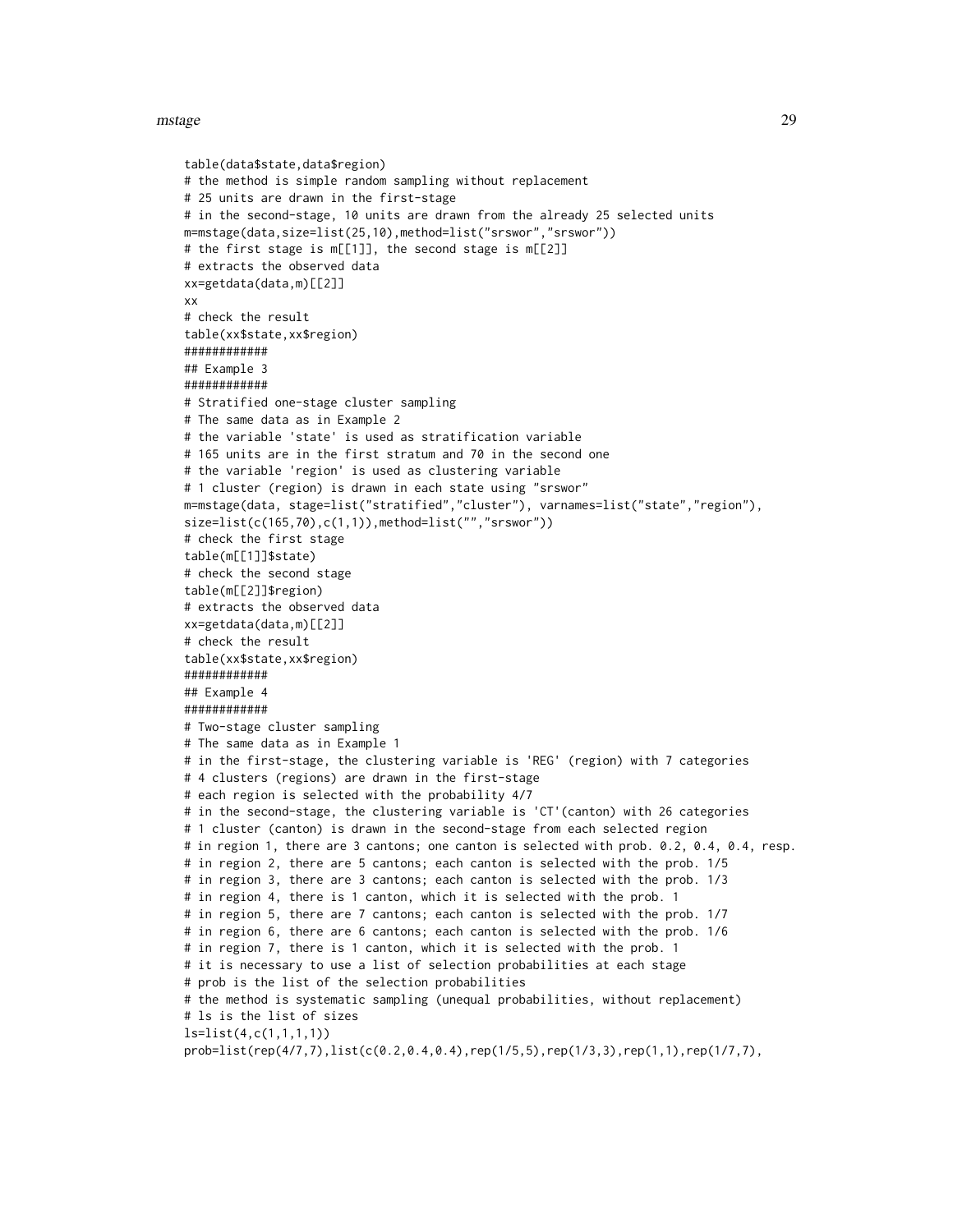# <span id="page-29-0"></span>30 MU284

```
rep(1/6,6),rep(1,1)))
m=mstage(b,stage=list("cluster","cluster"),varnames=list("REG","CT"),
size=ls, method=c("systematic","systematic"),pik=prob)
#the selected regions
unique(m[[1]]$REG)
#the selected cantons
unique(m[[2]]$CT)
# extracts the observed data
xx=getdata(b,m)[[2]]
# check the result
table(xx$REG,xx$CT)
############
## Example 5
############
# Stratified two-stage cluster sampling
# The same data as in Example 1
# the variable 'REG' is used as stratification variable
# there are 7 strata
# the variable 'CT' is used as first clustering variable
# first stage, clusters (cantons) are drawn from each region using "srswor"
# 3 clusters are drawn from the regions 1,2,3,5, and 6, respectively
# 1 cluster is drawn from the regions 4 and 7, respectively
# the variable 'COM' is used as second clustering variable
# second stage, 2 clusters (municipalities) are drawn from each selected canton using "srswor"
m=mstage(b,stage=list("stratified","cluster","cluster"), varnames=list("REG","CT","COM"),
size=list(size1=table(b$REG),size2=c(rep(3,3),1,3,3,1), size3=rep(2,17)),
method=list("","srswor","srswor"))
# extracts the observed data
getdata(b,m)[[3]]
```
MU284 *The MU284 population*

# Description

This data is from Särndal et al (1992), see Appendix B, p. 652.

#### Usage

data(MU284)

#### Format

A data frame with 284 observations on the following 11 variables.

LABEL identifier number from 1 to 284.

P85 1985 population (in thousands).

P75 1975 population (in thousands).

RMT85 revenues from 1985 municipal taxation (in millions of kronor).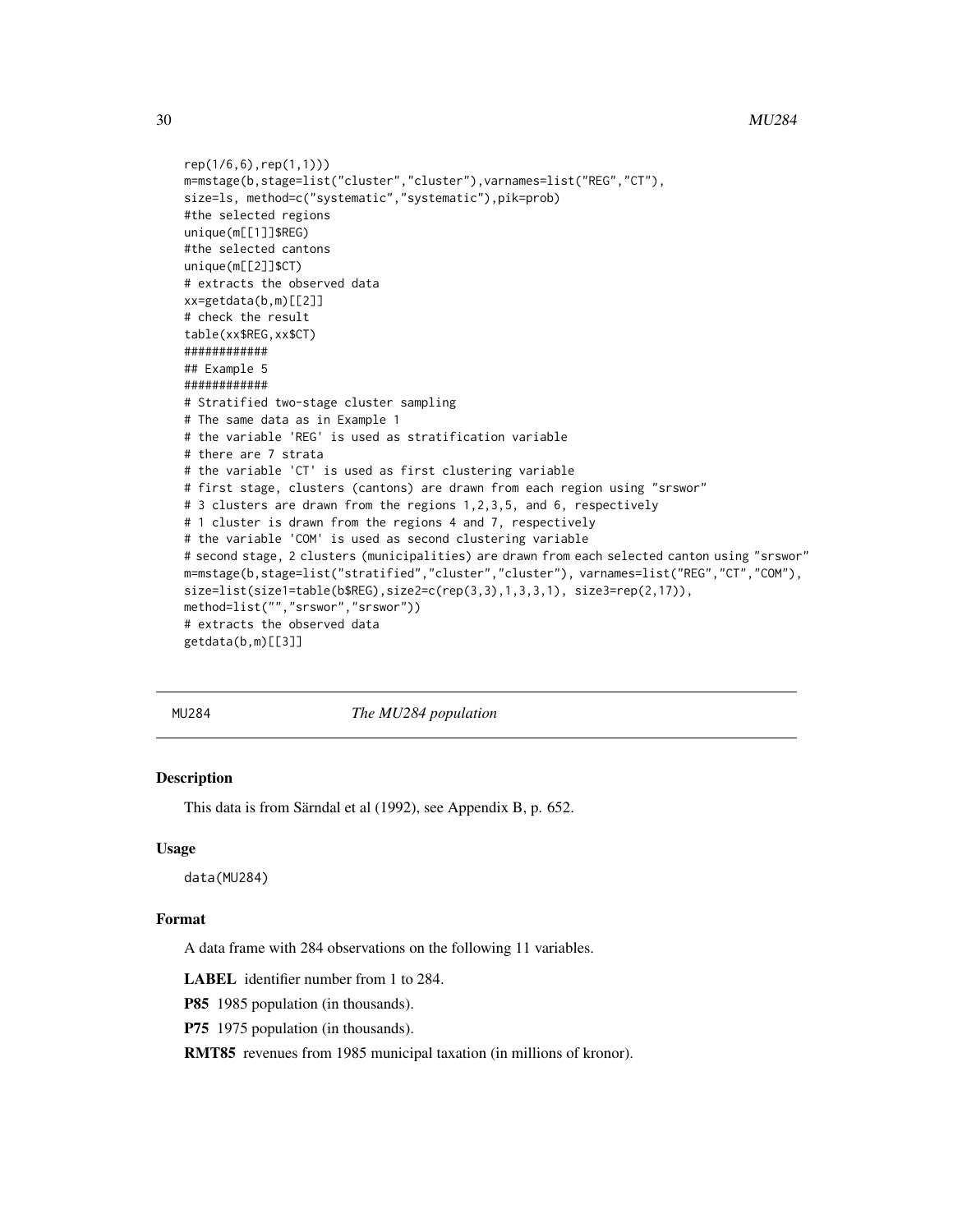#### <span id="page-30-0"></span>postest 31

CS82 number of Conservative seats in municipal council.

SS82 number of Social-Democratic seats in municipal council.

S82 total number of seats in municipal council.

ME84 number of municipal employees in 1984.

REV84 real estate values according to 1984 assessment (in millions of kronor).

REG geographic region indicator.

CL cluster indicator (a cluster consists of a set of neighboring).

### Source

http://lib.stat.cmu.edu/datasets/mu284

# References

Särndal, C.-E., Swensson, B., and Wretman, J. (1992), *Model Assisted Survey Sampling*, Springer Verlag, New York.

# Examples

data(MU284) hist(MU284\$RMT85)

<span id="page-30-1"></span>postest *The poststratified estimator*

#### Description

Computes the poststratified estimator of the population total.

#### Usage

postest(data, y, pik, NG, description=FALSE)

# Arguments

| vector of the variable of interest; its length is equal to n, the sample size.<br>pik<br>is equal to n, the sample size.<br>NG<br>poststratification, NG is a matrix of population frequency in each cell GH.<br>if TRUE, the estimator is printed for each poststratum; by default, FALSE.<br>description | data | data frame or data matrix; its number of rows is n, the sample size.                |
|------------------------------------------------------------------------------------------------------------------------------------------------------------------------------------------------------------------------------------------------------------------------------------------------------------|------|-------------------------------------------------------------------------------------|
|                                                                                                                                                                                                                                                                                                            |      |                                                                                     |
|                                                                                                                                                                                                                                                                                                            |      | vector of the first-order inclusion probabilities for the sampled units; its length |
|                                                                                                                                                                                                                                                                                                            |      | vector of population frequency in each group G; for stratified sampling with        |
|                                                                                                                                                                                                                                                                                                            |      |                                                                                     |

# See Also

[poststrata](#page-33-1)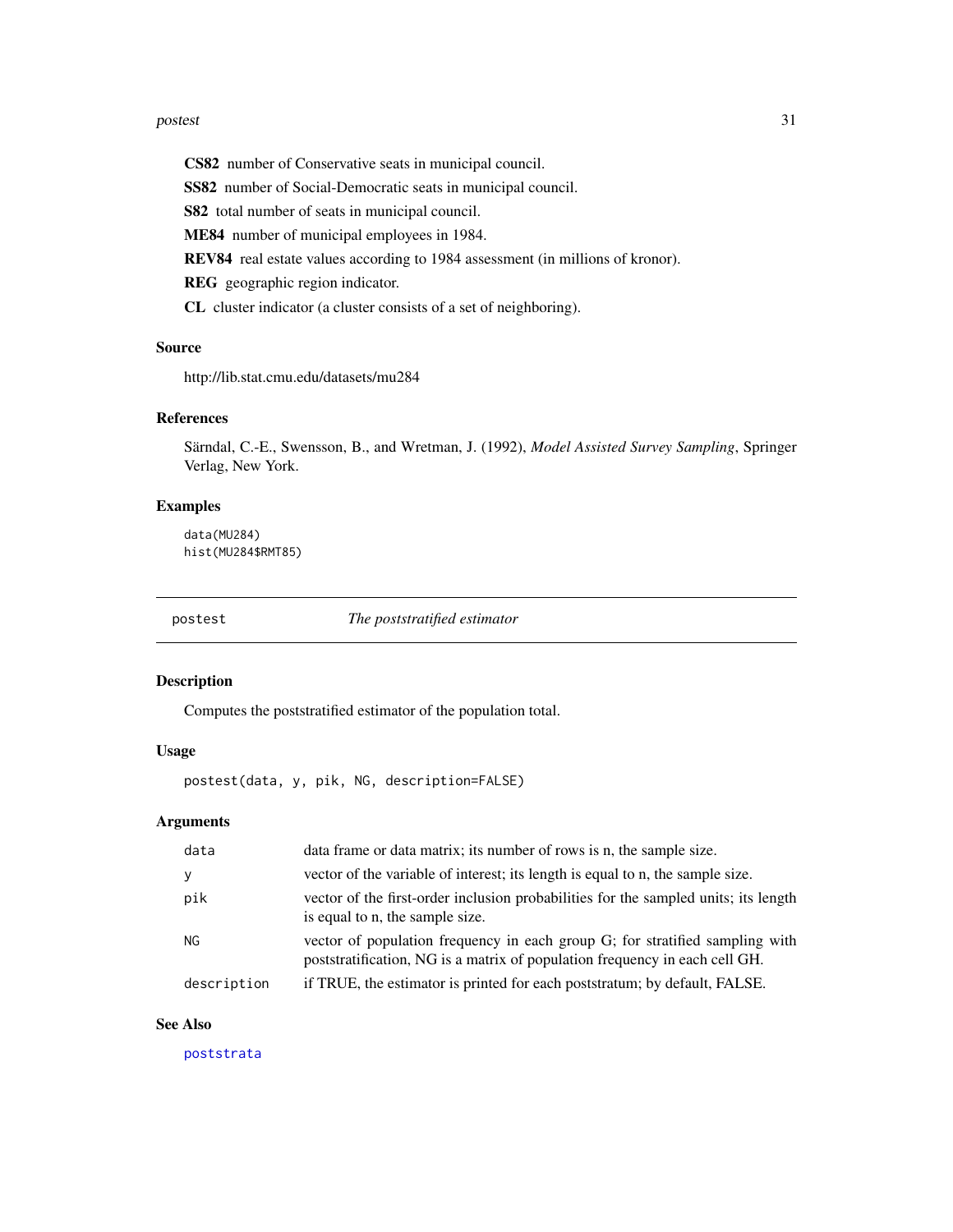32 postest

```
############
## Example 1
############
#stratified sampling and poststratification
# Swiss municipalities data base
data(swissmunicipalities)
attach(swissmunicipalities)
# the variable 'REG' has 7 categories in the population
# it is used as stratification variable
# Computes the population stratum sizes
table(swissmunicipalities$REG)
# do not run
# 1 2 3 4 5 6 7
# 589 913 321 171 471 186 245
# the sample stratum sizes are given by size=c(30,20,45,15,20,11,44)
# the method is simple random sampling without replacement
st=strata(swissmunicipalities,stratanames=c("REG"),
size=c(30,20,45,15,20,11,44), method="srswor")
# extracts the observed data
# the order of the columns is different from the order in the initial database
x=getdata(swissmunicipalities, st)
px=poststrata(x,"REG")
ct=unique(px$data$REG)
yy=numeric(length(ct))
for(i in 1:length(ct))
  {xx=swissmunicipalities[REG==ct[i],]
  yy[i]=nrow(xx)
  }
yy
postest(px$data,y=px$data$Pop020,pik=px$data$Prob,NG=diag(yy),description=TRUE)
HTstrata(x$Pop020,x$Prob,x$Stratum)
#the two estimators are equal
############
## Example 2
############
# systematic sampling and poststratification
# Belgian municipalities data base
data(belgianmunicipalities)
Tot=belgianmunicipalities$Tot04
name=belgianmunicipalities$Commune
pik=inclusionprobabilities(Tot,200)
#selects a sample
s=UPsystematic(pik)
#the sample is
as.vector(name[s==1])
# extracts the observed data
b=getdata(belgianmunicipalities,s)
attach(belgianmunicipalities)
pb=poststrata(b,"Province")
#computes the population frequency in each group
ct=unique(pb$data$Province)
```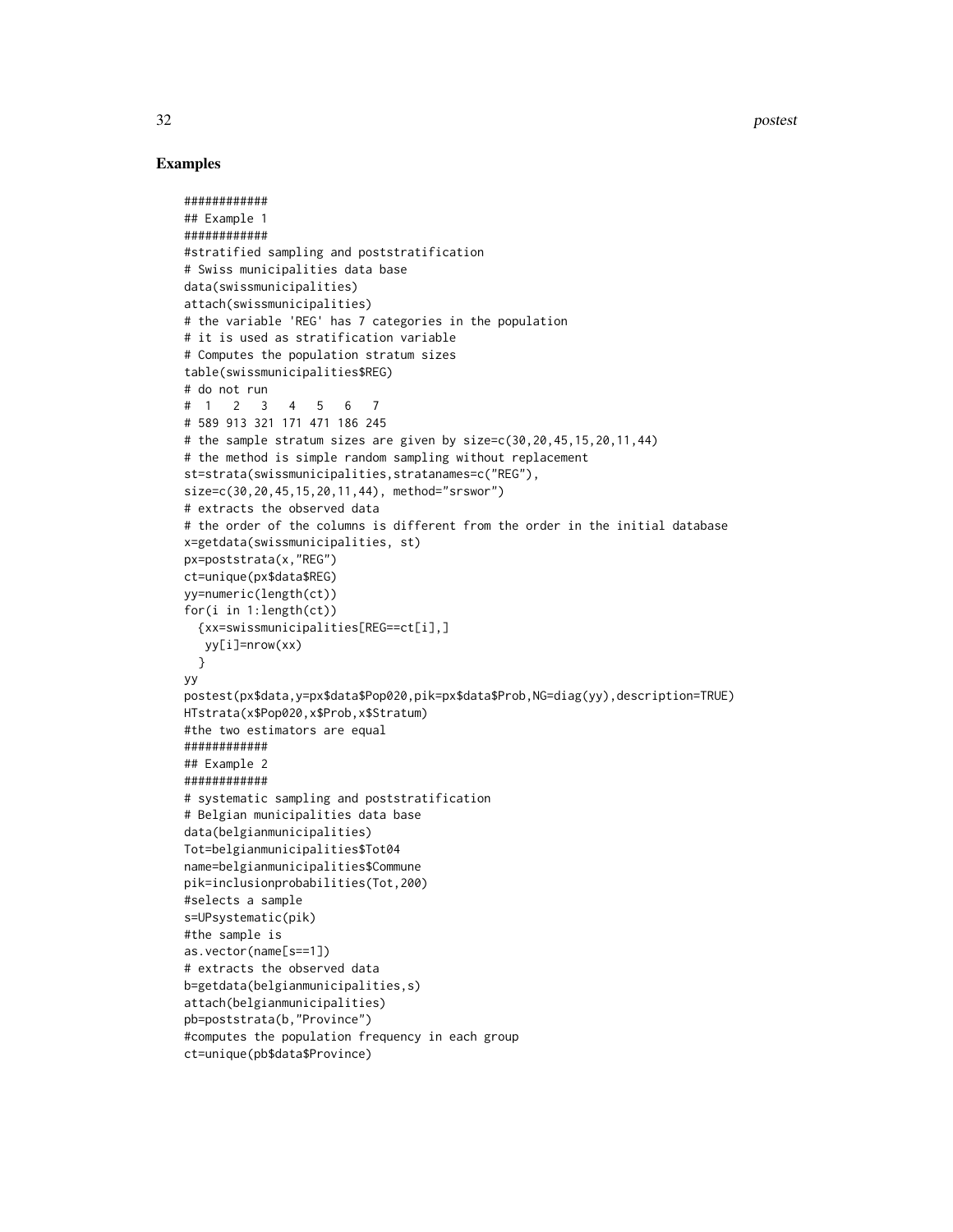#### postest 33

```
yy=numeric(length(ct))
for(i in 1:length(ct))
 {xx=belgianmunicipalities[Province==ct[i],]
  yy[i]=nrow(xx)
 }
postest(pb$data,y=pb$data$TaxableIncome,pik=pik[s==1],NG=yy,description=TRUE)
HTestimator(pb$data$TaxableIncome,pik=pik[s==1])
############
## Example 3
############
#cluster sampling and postratification
# Swiss municipalities data base
data(swissmunicipalities)
# the variable 'REG' has 7 categories in the population
# it is used as clustering variable
# the sample size is 3; the method is simple random sampling without replacement
cl=cluster(swissmunicipalities,clustername=c("REG"),size=3,method="srswor")
# extracts the observed data
# the order of the columns is different from the order in the initial database
c=getdata(swissmunicipalities, cl)
pc=poststrata(c,"CT")
#computes the population frequency in each group
ct=unique(pc$data$CT)
yy=numeric(length(ct))
for(i in 1:length(ct))
 {xx=swissmunicipalities[CT==ct[i],]
  yy[i]=nrow(xx)
 }
postest(pc$data,y=pc$data$Pop020,pik=pc$data$Prob,NG=yy,description=TRUE)
############
## Example 4
############
#postratification with two criteria
#artificial data frame
data=rbind(matrix(rep("nc",165),165,1,byrow=TRUE),matrix(rep("sc",70),70,1,byrow=TRUE))
data=cbind.data.frame(data,c(rep(1,100), rep(2,50), rep(3,15), rep(1,30),rep(2,40)),
1000*runif(235))
names(data)=c("state","region","income")
# computes the population stratum sizes
table(data$region,data$state)
# not run
# nc sc
# 1 100 30
# 2 50 40
# 3 15 0
#selects a sample of size 10
s=srswor(10,nrow(data))
# postratification using region and state
ps=poststrata(data[s==1,],c("region","state"))
#computes the population frequency in each group
ct=unique(ps$data$poststratum)
yy=numeric(length(ct))
for(i in 1:length(ct))
```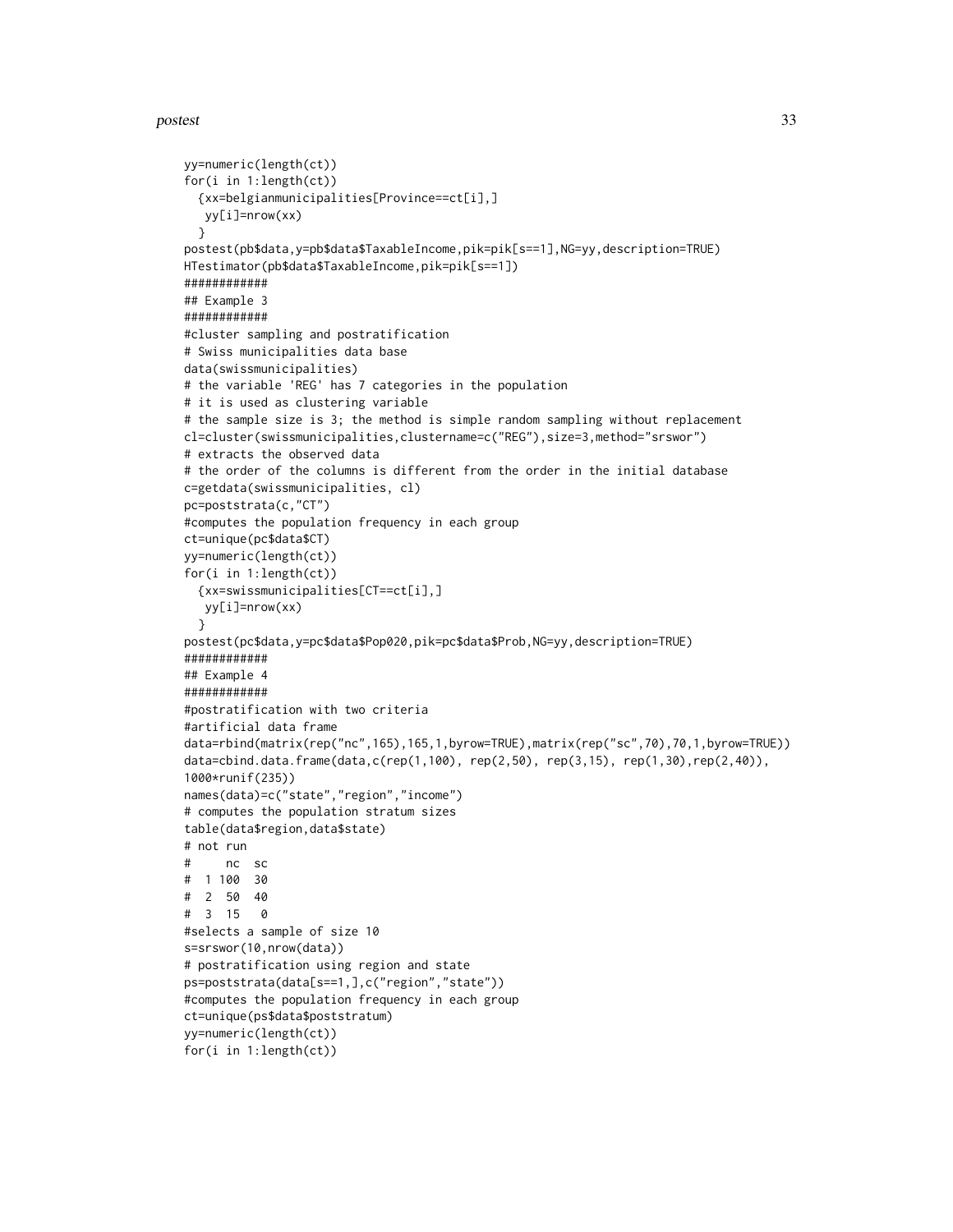```
{
  xy=ps$data[ps$data$poststratum==ct[i],]
  xstate=unique(xy$state)
  ystate=unique(xy$region)
  xx=data[data$state==xstate & data$region==ystate,]
  yy[i]=nrow(xx)
 }
postest(ps$data,y=ps$data$income,pik=rep(10/nrow(data),10),NG=yy,description=TRUE)
```
<span id="page-33-1"></span>poststrata *Postratification*

#### Description

Poststratification using several criteria.

# Usage

```
poststrata(data, postnames = NULL)
```
#### Arguments

| data      | data frame or data matrix; its number of rows is n, the sample size. |
|-----------|----------------------------------------------------------------------|
| postnames | vector of poststratification variables.                              |

#### Value

| The function | produces an object, which contains the following information:                              |
|--------------|--------------------------------------------------------------------------------------------|
| data         | the final data frame with a new column ('poststratum') containg the unit post-<br>stratum. |
| npost        | the number of poststrata.                                                                  |

#### See Also

[postest](#page-30-1)

```
# Example from An and Watts (New SAS procedures for Analysis of Sample Survey Data)
# generates artificial data (a 235X3 matrix with 3 columns: state, region, income).
# the variable "state" has 2 categories ('nc' and 'sc').
# the variable "region" has 3 categories (1, 2 and 3).
# the income variable is randomly generated
data=rbind(matrix(rep("nc",165),165,1,byrow=TRUE),matrix(rep("sc",70),70,1,byrow=TRUE))
data=cbind.data.frame(data,c(rep(1,100), rep(2,50), rep(3,15), rep(1,30),rep(2,40)),
1000*runif(235))
names(data)=c("state","region","income")
# computes the population stratum sizes
```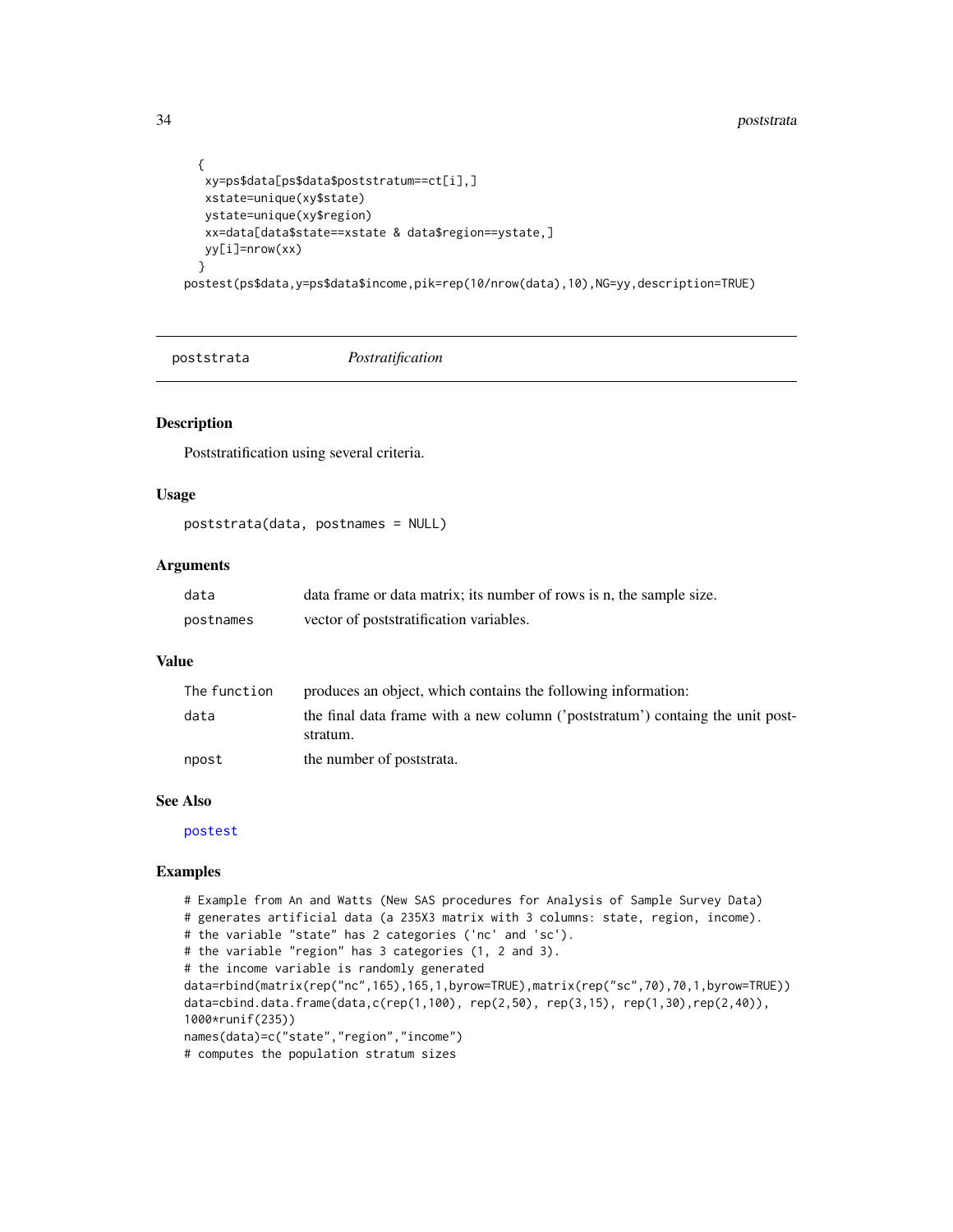#### <span id="page-34-0"></span>ratioest 35

```
table(data$region,data$state)
# not run
# nc sc
# 1 100 30
# 2 50 40
# 3 15 0
# postratification using two criteria: state and region
poststrata(data,postnames=c("state","region"))
```
<span id="page-34-1"></span>ratioest *The ratio estimator*

# Description

Computes the ratio estimator of the population total.

#### Usage

ratioest(y,x,Tx,pik)

# Arguments

| y   | vector of the variable of interest; its length is equal to n, the sample size.                     |
|-----|----------------------------------------------------------------------------------------------------|
| X   | vector of auxiliary information; its length is equal to n, the sample size.                        |
| Tx  | population total of x.                                                                             |
| pik | vector of the first-order inclusion probabilities; its length is equal to n, the sam-<br>ple size. |

## Value

The function returns the value of the ratio estimator.

#### See Also

[regest](#page-38-1)

```
data(MU284)
# there are 3 outliers which are deleted from the population
MU281=MU284[MU284$RMT85<=3000,]
attach(MU281)
# computes the inclusion probabilities using the variable P85; sample size 120
pik=inclusionprobabilities(P85,120)
# defines the variable of interest
y=RMT85
# defines the auxiliary information
x=CS82
# draws a systematic sample of size 120
```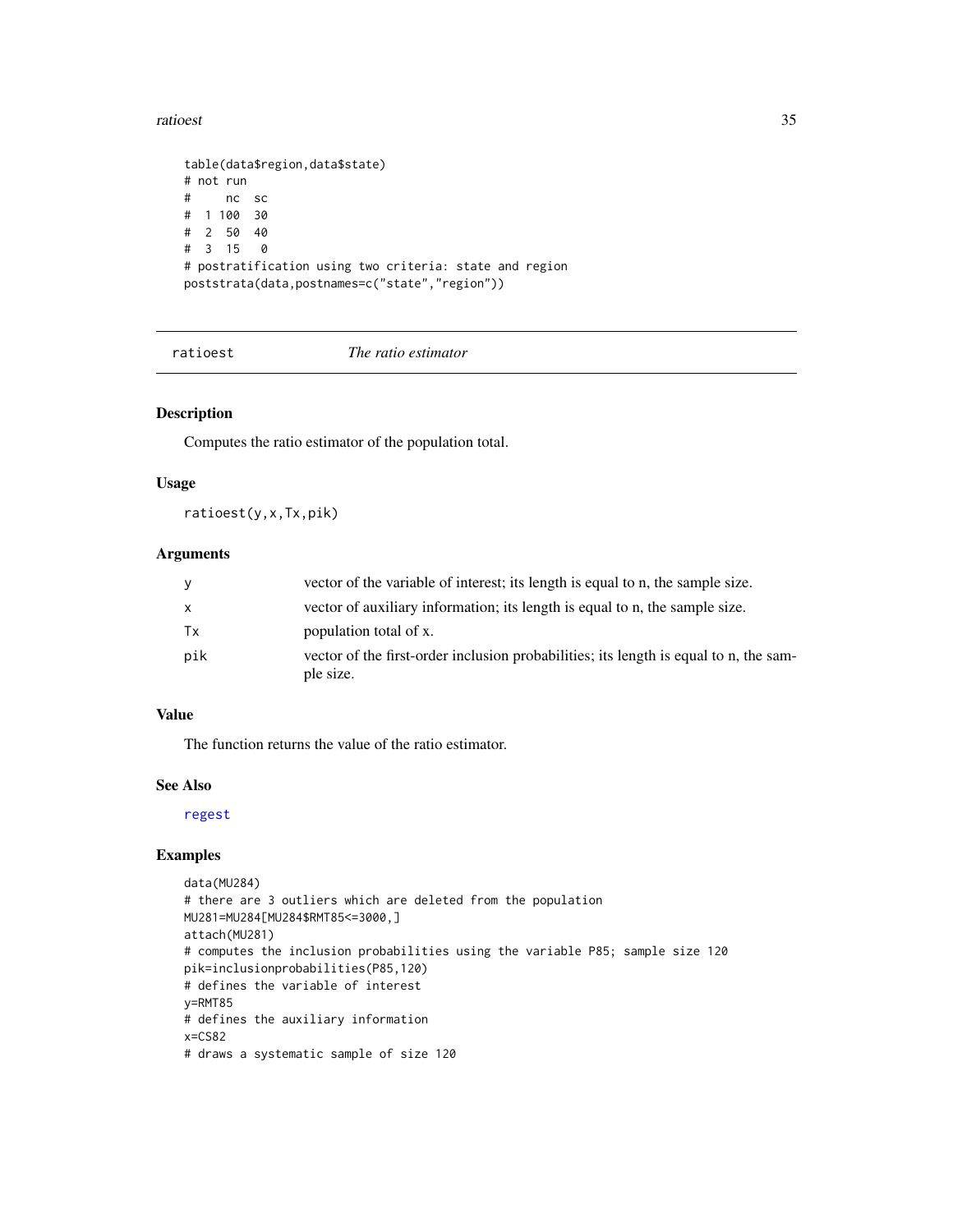```
s=UPsystematic(pik)
# computes the ratio estimator
ratioest(y[s==1],x[s==1],sum(x),pik[s==1])
```
ratioest\_strata *The ratio estimator for a stratified design*

# Description

Computes the ratio estimator of the population total for a stratified design. The ratio estimator of a total is the sum of ratio estimator in each stratum.

# Usage

```
ratioest_strata(y,x,TX_strata,pik,strata,description=FALSE)
```
# Arguments

| y            | vector of the variable of interest; its length is equal to n, the sample size.                     |
|--------------|----------------------------------------------------------------------------------------------------|
| $\mathsf{x}$ | vector of auxiliary information; its length is equal to n, the sample size.                        |
| TX_strata    | vector of population x-total in each stratum; its length is equal to the number of<br>strata.      |
| pik          | vector of the first-order inclusion probabilities; its length is equal to n, the sam-<br>ple size. |
| strata       | vector of size n, with elements indicating the unit stratum.                                       |
| description  | if TRUE, the ratio estimator in each stratum is printed; by default, it is FALSE.                  |

# Value

The function returns the value of the ratio estimator.

# See Also

[ratioest](#page-34-1)

```
###########
# Example 1
###########
# this example uses MU284 data with the 'REG' variable for stratification
data(MU284)
attach(MU284)
# there are 3 outliers which are deleted from the population
MU281=MU284[RMT85<=3000,]
detach(MU284)
attach(MU281)
```
<span id="page-35-0"></span>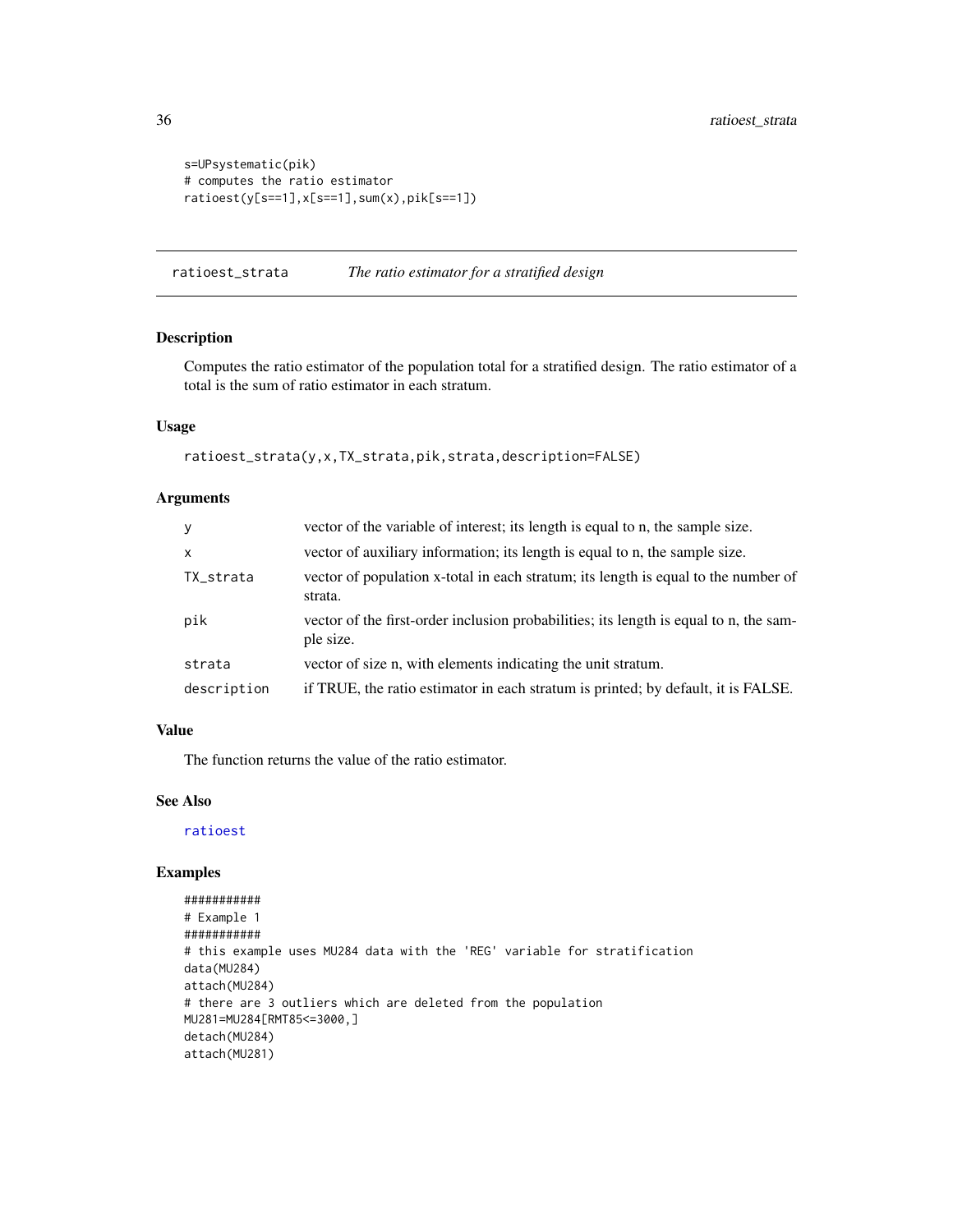```
# computes the inclusion probabilities using the variable P85
pik=inclusionprobabilities(P85,120)
# defines the variable of interest
y=RMT85
# defines the auxiliary information
x=CS82
# computes the population stratum sizes
table(MU281$REG)
# not run
# 1 2 3 4 5 6 7 8
# 24 48 32 37 55 41 15 29
# a sample is drawn in each region
# the sample stratum sizes are given by size=c(4,10,8,4,6,4,6,7)
s=strata(MU281,c("REG"),size=c(4,10,8,4,6,4,6,7), method="systematic",pik=P85)
# extracts the observed data
MU281sample=getdata(MU281,s)
# computes the population x-totals in each stratum
TX_strata=as.vector(tapply(CS82,list(REG),FUN=sum))
# computes the ratio estimator
ratioest_strata(MU281sample$RMT85,MU281sample$CS82,TX_strata,
MU281sample$Prob,MU281sample$Stratum)
###########
# Example 2
###########
# this is an artificial example (see Example 1 in the 'strata' function)
# there are 4 columns: state, region, income and aux
# 'income' is the variable of interest, and 'aux' is the auxiliary information
# which is correlated to the income
data=rbind(matrix(rep("nc",165),165,1,byrow=TRUE),matrix(rep("sc",70),70,1,byrow=TRUE))
data=cbind.data.frame(data,c(rep(1,100), rep(2,50), rep(3,15), rep(1,30),rep(2,40)),
1000*runif(235))
names(data)=c("state","region","income")
attach(data)
aux=income+rnorm(length(income),0,1)
data=cbind.data.frame(data,aux)
# computes the population stratum sizes
table(data$region,data$state)
# not run
# nc sc
# 1 100 30
# 2 50 40
# 3 15 0
# there are 5 cells with non-zero values; one draws 5 samples (1 sample in each stratum)
# the sample stratum sizes are 10,5,10,4,6, respectively
# the method is 'srswor' (equal probability, without replacement)
s=strata(data,c("region","state"),size=c(10,5,10,4,6), method="srswor")
# extracts the observed data
xx=getdata(data,s)
# computes the population x-total for each stratum
TX_strata=na.omit(as.vector(tapply(aux,list(region,state),FUN=sum)))
# computes the ratio estimator
ratioest_strata(xx$income,xx$aux,TX_strata,xx$Prob,xx$Stratum,description=TRUE)
```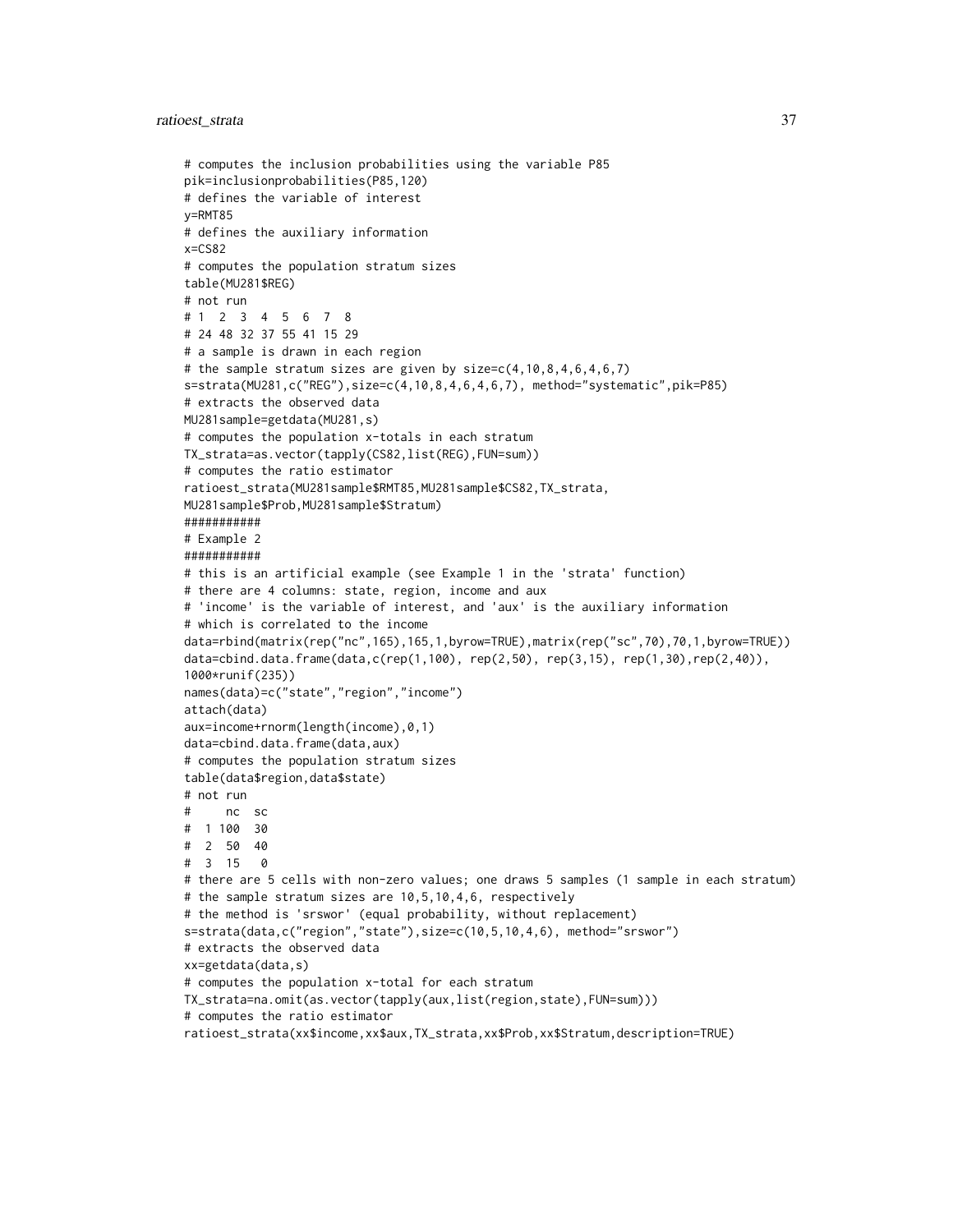This data provides census information about the municipalities of the Haute-Garonne department, France, with less than 10000 inhabitants in 1999.

# Usage

data(rec99)

# Format

A data frame with 554 observations on the following 10 variables:

CODE\_N municipality code.

COMMUNE municipality name.

BVQ\_N code of the Daily Life Basin to which the municipality belongs.

POPSDC99 number of inhabitants.

LOG number of dwellings.

LOGVAC number of vacant dwellings.

STRATLOG a four-modality variable which equals 1 if the municipality has less than 100 dwellings, 2 if it has between 100 and 299 dwellings, 3 if it has between 300 and 999 dwellings and 4 if it has 1000 dwellings or more.

surf\_m2 surface in square meters.

lat\_centre geographical latitude of the center.

lon\_centre geographical longitude of the center.

#### Source

For the first 8 variables, 'Institut national de la statistique et des études économiques', France (http://www.insee.fr). The geographical positions are available under the Open Database License ("© OpenStreetMap contributors"). https://www.openstreetmap.org/copyright

# Examples

data(rec99) hist(rec99\$LOG)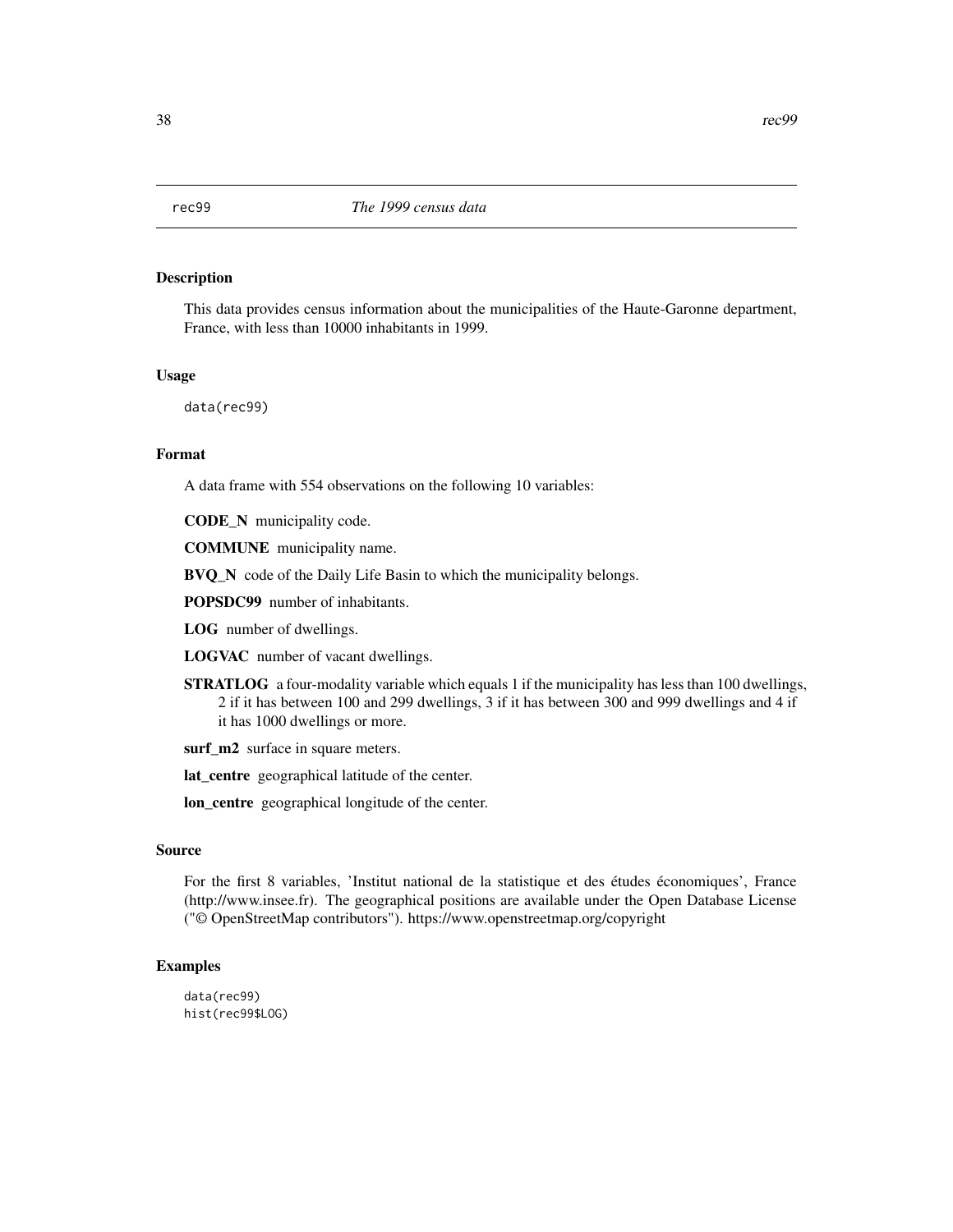<span id="page-38-0"></span>

Computes the regression estimator of the population total, using the design-based approach. The underling regression model is a model without intercept.

# Usage

```
regest(formula,Tx,weights,pikl,n,sigma=rep(1,length(weights)))
```
# Arguments

| formula | the regression model formula $(y \sim x)$ .                       |
|---------|-------------------------------------------------------------------|
| Tx      | population total of x, the auxiliary variable.                    |
| weights | vector of the weights; its length is equal to n, the sample size. |
| pikl    | the matrix of joint inclusion probabilities for the sample.       |
| n       | the sample size.                                                  |
| sigma   | vector of positive values accounting for heteroscedasticity.      |

## Value

The function returns a list containing the following components:

| regest       | the value of the regression estimator.       |
|--------------|----------------------------------------------|
| coefficients | a vector of beta coefficients.               |
| std_error    | the standard error of coefficients.          |
| t value      | the t-values associated to the coefficients. |
| p_value      | the p-values associated to the coefficients. |
| cov mat      | the covariance matrix of the coefficients.   |
| weights      | the specified weights.                       |
| y            | the response variable.                       |
| X            | the model matrix.                            |

## See Also

[ratioest](#page-34-0),[regest\\_strata](#page-39-0)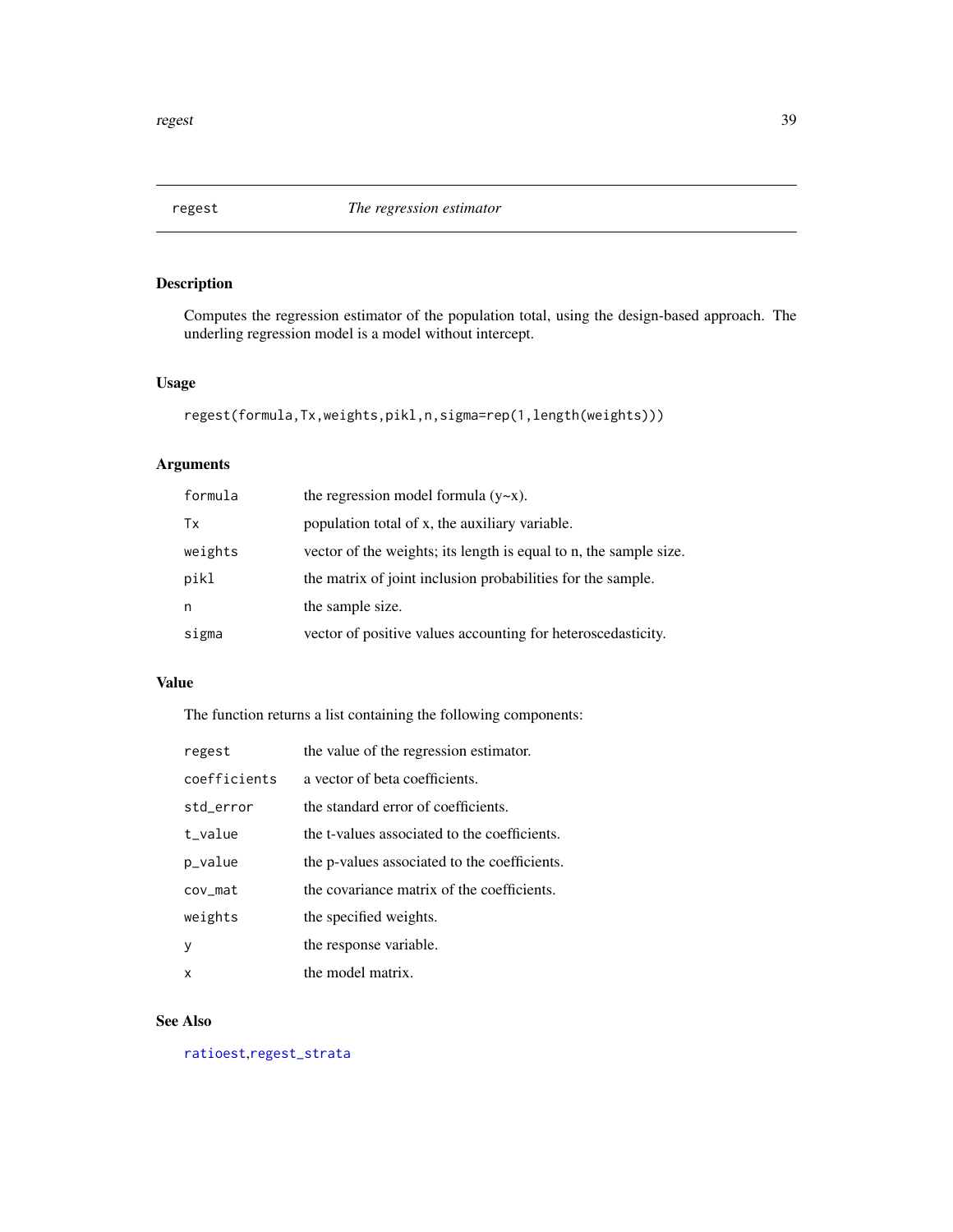## Examples

```
# uses the MU284 population to draw a systematic sample
data(MU284)
# there are 3 outliers which are deleted from the population
MU281=MU284[MU284$RMT85<=3000,]
attach(MU281)
# computes the inclusion probabilities using the variable P85; sample size 40
pik=inclusionprobabilities(P85,40)
# the joint inclusion probabilities for systematic sampling
pikl=UPsystematicpi2(pik)
# draws a systematic sample of size 40
s=UPsystematic(pik)
# defines the variable of interest
y=RMT85[s==1]
# defines the auxiliary information
x1=CS82[s==1]
x2=SS82[s==1]
# the joint inclusion probabilities for s
pikls=pikl[s==1,s==1]
# the first-order inclusion probabilities for s
piks=pik[s==1]
# computes the regression estimator with the model y~x1+x2-1
r=regest(formula=y~x1+x2-1,Tx=c(sum(CS82),sum(SS82)),weights=1/piks,pikl=pikls,n=40)
# the regression estimator is
r$regest
# the beta coefficients are
r$coefficients
# regression estimator is the same as the calibration estimator
Xs=cbind(x1,x2)
total=c(sum(CS82),sum(SS82))
g1=calib(Xs,d=1/piks,total,method="linear")
checkcalibration(Xs,d=1/piks,total,g1)
calibev(y,Xs,total,pikls,d=1/piks,g1,with=TRUE,EPS=1e-6)
```
<span id="page-39-0"></span>regest\_strata *The regression estimator for a stratified design*

#### Description

Computes the regression estimator of the population total, using the design-based approach, for a stratified sampling. The same regression model is used for all strata. The underling regression model is a model without intercept.

#### Usage

```
regest_strata(formula,weights,Tx_strata,strata,pikl,
sigma=rep(1,length(weights)),description=FALSE)
```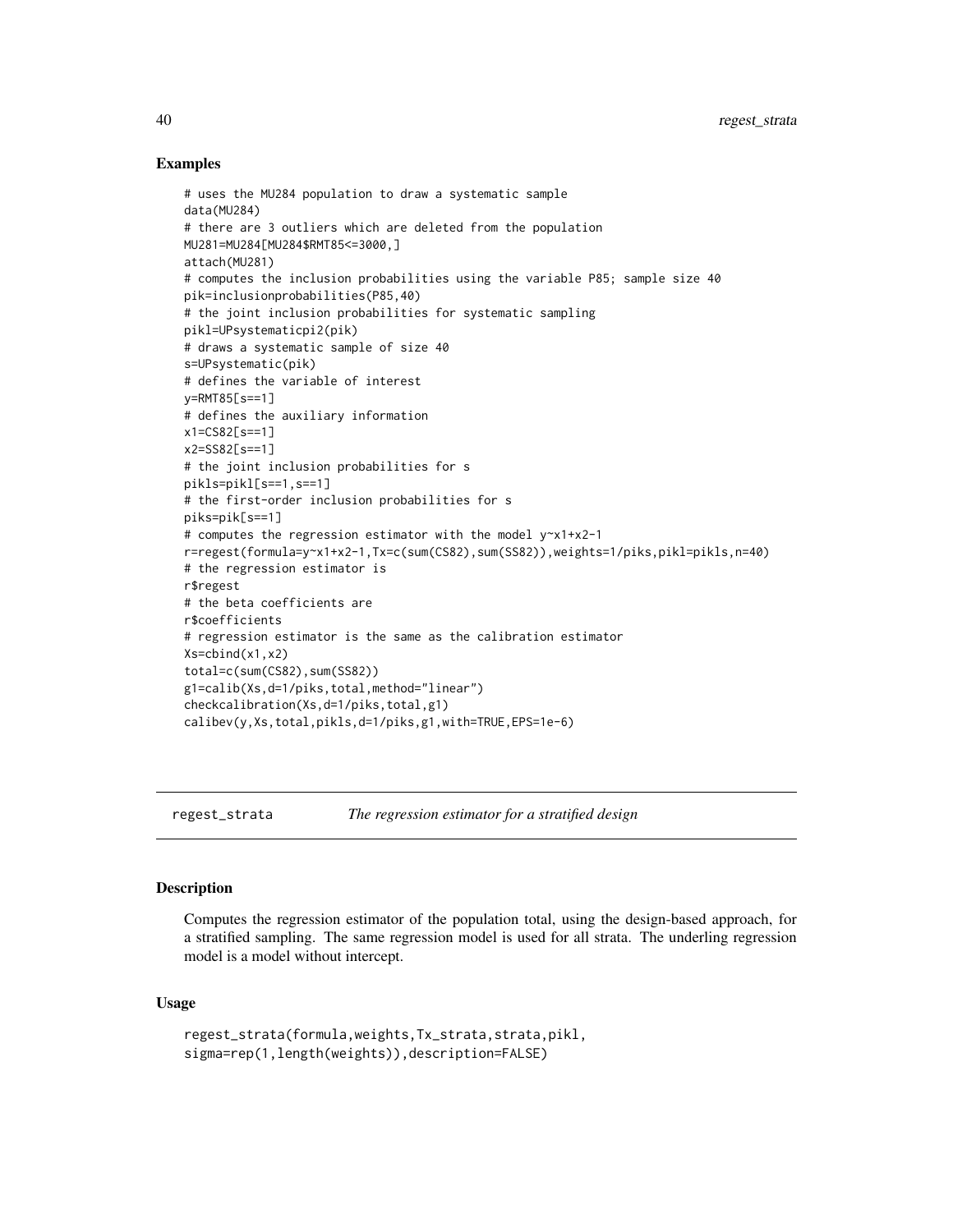# regest\_strata 41

# Arguments

| formula     | the regression model formula $(y \sim x)$ .                                                                                                                                                                           |
|-------------|-----------------------------------------------------------------------------------------------------------------------------------------------------------------------------------------------------------------------|
| weights     | vector of the weights; its length is equal to n, the sample size.                                                                                                                                                     |
| Tx_strata   | population total of x, the auxiliary variable.                                                                                                                                                                        |
| strata      | vector of stratum identificator.                                                                                                                                                                                      |
| pikl        | the joint inclusion probabilities for the sample.                                                                                                                                                                     |
| sigma       | vector of positive values accounting for heteroscedasticity.                                                                                                                                                          |
| description | if TRUE, the following components are printed for each stratum: the Horvitz-<br>Thompson estimator, the beta coefficients, their standard error, t_values, p_values,<br>and the covariance matrix. By default, FALSE. |

# Value

The function returns the value of the regression estimator computed as the sum of the stratum estimators.

## See Also

[regest](#page-38-0)

```
# generates artificial data
y=rgamma(10,3)
x=y+rnorm(10)
Stratum=c(1,1,2,2,2,3,3,3,3,3)
# population size
N=200
# sample size
n=10
# assume proportional allocation, nh/Nh=n/N
pikl=matrix(0,n,n)
for(i in 1:n)
{for(j in 1:n)
 if(i!=j)
      pikl[i,j]=pikl[j,i]=n*(n-1)/(N*(N-1))
  pikl[i,i]=n/N
  }
regest_strata(formula=y~x-1,weights=rep(N/n,n),Tx_strata=c(50,30,40),
strata=Stratum,pikl,description=TRUE)
```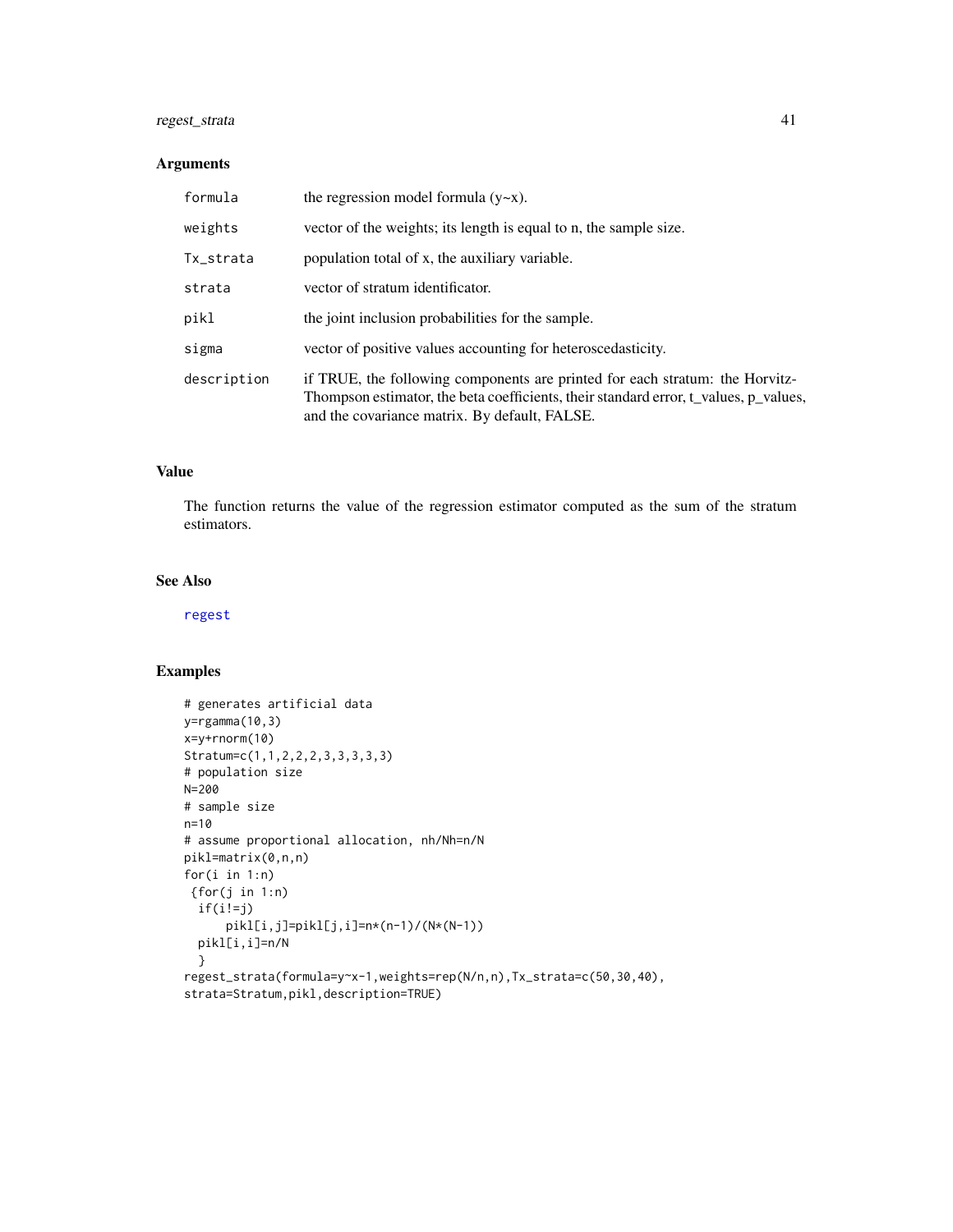<span id="page-41-0"></span>Computes the response homogeneity groups and the response probability for each unit in these groups.

# Usage

rhg(X,selection)

# Arguments

| X         | sample data frame; it should contain the columns 'ID unit' and 'status'; 'ID unit' |
|-----------|------------------------------------------------------------------------------------|
|           | denotes the unit identifier (a number); 'status' is a 1/0 variable denoting the    |
|           | response/non-response of a unit.                                                   |
| selection | vector of variable names in X used to construct the groups.                        |

# Details

Into a response homogeneity group, the reponse probability is the same for all units. Data are missing at random within groups, conditionally on the selected sample.

## Value

The initial sample data frame and also the following components:

| rhgroup | the response homogeneity group for each unit.                                                                |
|---------|--------------------------------------------------------------------------------------------------------------|
|         | prob_response the response probability for each unit; for the units with status=0, this probability<br>is 0. |

## References

Särndal, C.-E., Swensson, B. and Wretman, J. (1992). Model Assisted Survey Sampling. *Springer*

## See Also

## [rhg\\_strata](#page-42-0), [calib](#page-7-0)

```
# defines the inclusion probabilities for the population
pik=c(0.2,0.7,0.8,0.5,0.4,0.4)
# X is the population data frame
X=cbind.data.frame(pik,c("A","B","A","A","C","B"))
names(X)=c("Prob","town")
# selects a sample using systematic sampling
```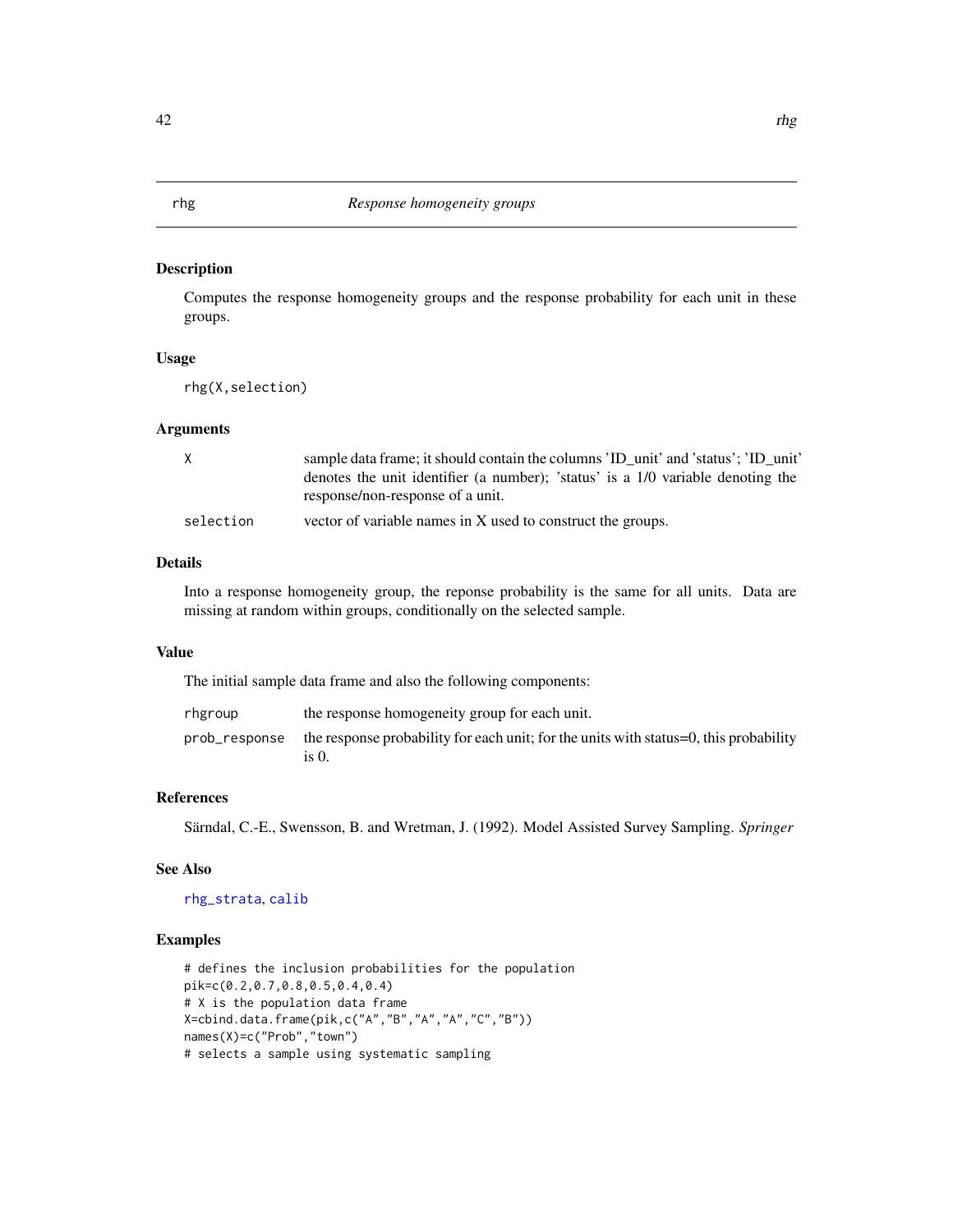rhg\_strata 43

```
s=UPsystematic(pik)
# Xs is the sample data frame
Xs=getdata(X,s)
# adds the status column to Xs (1 - sample respondent, 0 otherwise)
Xs=cbind.data.frame(Xs,status=c(1,0,1))
# creates the response homogeneity groups using the 'town' variable
rhg(Xs,selection="town")
```
<span id="page-42-0"></span>rhg\_strata *Response homogeneity groups for a stratified sampling*

#### Description

Computes the response homogeneity groups and the response probability for each unit in these groups for a stratified sampling.

#### Usage

rhg\_strata(X,selection)

#### Arguments

| X         | sample data frame; it should contain the columns 'ID unit', 'Stratum', and 'sta-                   |
|-----------|----------------------------------------------------------------------------------------------------|
|           | tus'; 'ID unit' denotes the unit identifier (a number); 'Stratum' denotes the unit                 |
|           | stratum; 'status' is a 1/0 variable denoting the response/non-response of a unit<br>in the sample. |
| selection | vector of variable names in X used to construct the groups.                                        |

# Details

Into a response homogeneity group, the reponse probability is the same for all units. Data are missing at random within groups, conditionally on the selected sample.

## Value

The initial sample data frame and also the following components:

| rhgroup       | the response homogeneity group for each unit conditionally on its stratum.                         |
|---------------|----------------------------------------------------------------------------------------------------|
| prob_response | the response probability for each unit; for the units with status= $0$ , this probability<br>is 0. |

## References

Särndal, C.-E., Swensson, B. and Wretman, J. (1992). Model Assisted Survey Sampling. *Springer*

# See Also

[rhg](#page-41-0), [calib](#page-7-0)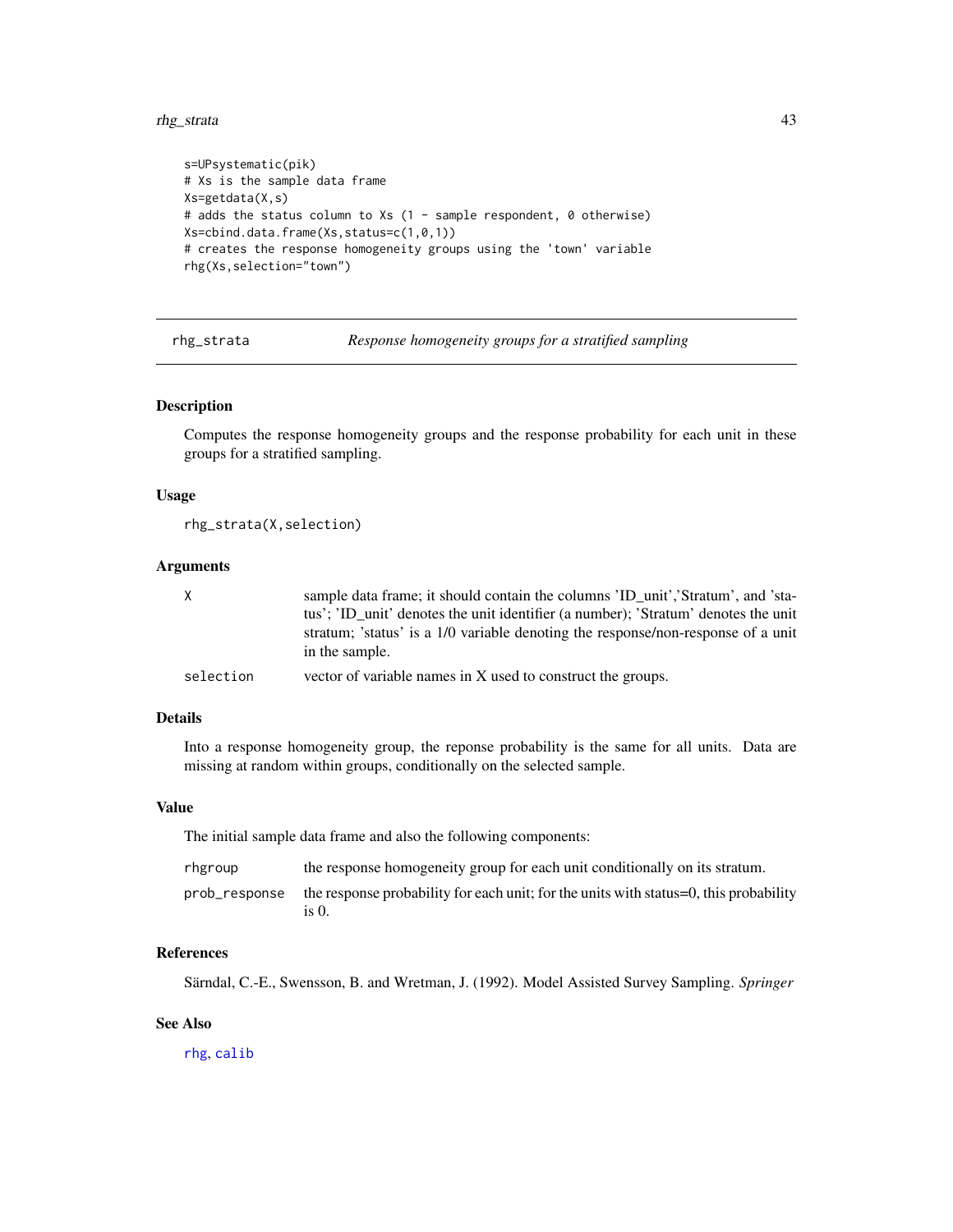## Examples

```
############
## Example 1
############
# uses Example 2 from the 'strata' function help file
data=rbind(matrix(rep("nc",165),165,1,byrow=TRUE),matrix(rep("sc",70),70,1,byrow=TRUE))
data=cbind.data.frame(data,c(rep(1,100), rep(2,50), rep(3,15), rep(1,30),rep(2,40)),
1000*runif(235))
names(data)=c("state","region","income")
# draws a sample
s1=strata(data,c("region","state"),size=c(10,5,10,4,6), method="systematic",
pik=data$income)
# extracts the observed data
s1=getdata(data,s1)
# generates randomly the 'status' variable (1-sample respondent, 0-otherwise)
status=runif(nrow(s1))
for(i in 1:length(status))
if(status[i]<0.3) status[i]=0 else status[i]=1
# adds the 'status' variable to the sample data frame s1
s1=cbind.data.frame(s1,status)
# creates classes of income using the median of income
# suppose that the income is available for all units in sample
classincome=numeric(nrow(s1))
for(i in 1:length(classincome))
if(s1$income[i]<median(s1$income)) classincome[i]=1 else classincome[i]=2
# adds 'classincome' to s1
s1=cbind.data.frame(s1,classincome)
# computes the response homogeneity groups using the 'classincome' variable
rhg_strata(s1,selection=c("classincome"))
############
## Example 2
############
# the same data as in Example 1
# but we also add the 'sex' column (1-female, 2-male)
# suppose that the sex is available for all units in sample
sex=c(rep(1,12),rep(2,8),rep(1,10),rep(2,5))
s1=cbind.data.frame(s1,sex)
# computes the response homogeneity groups using the 'classincome' and 'sex' variables
rhg_strata(s1,selection=c("classincome","sex"))
```
rmodel *Response probability using logistic regression*

## **Description**

Computes the response probabilities using logistic regression for non-response adjustment. For stratified sampling, the same logistic model is used for all strata.

## Usage

rmodel(formula,weights,X)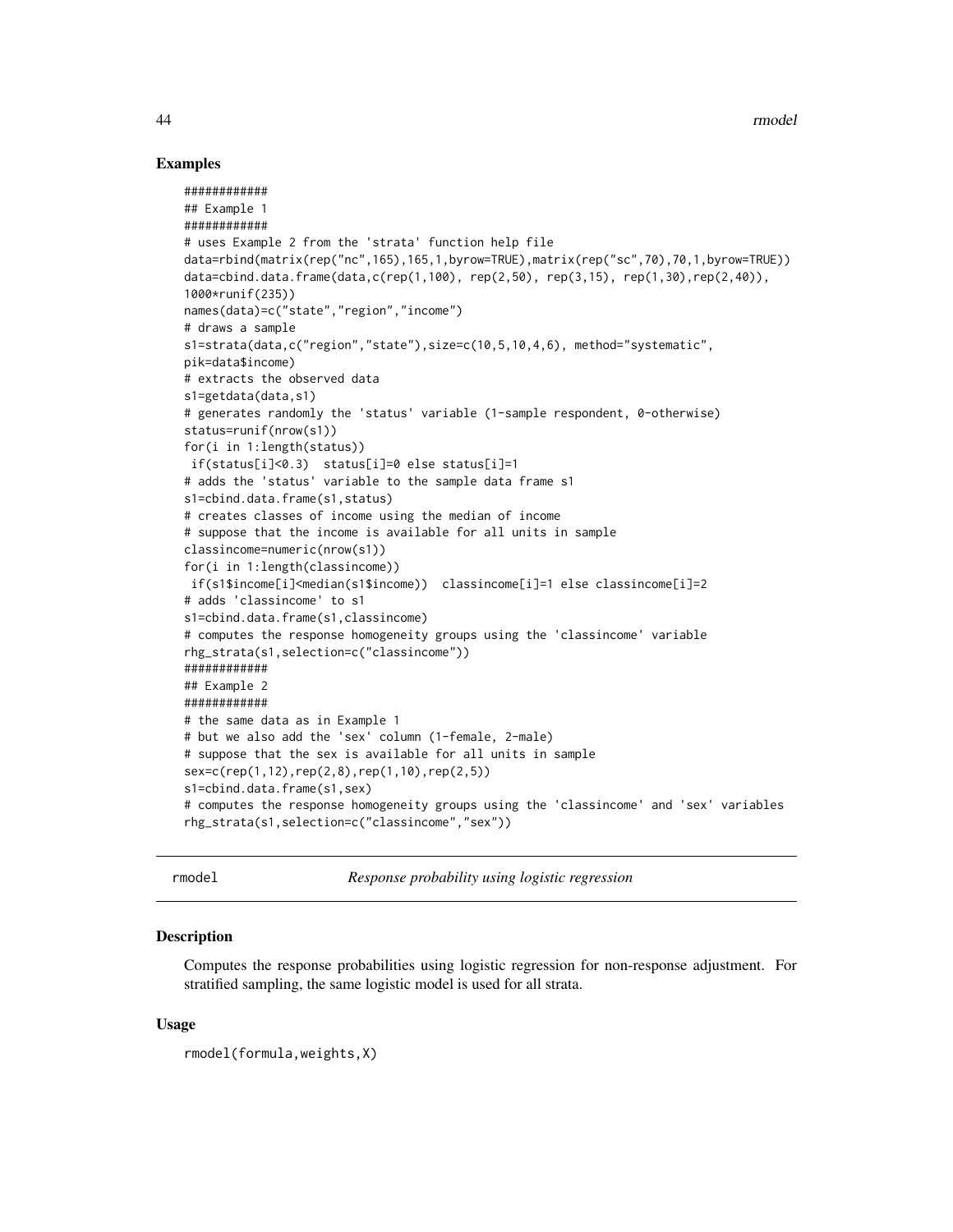#### rmodel and the set of the set of the set of the set of the set of the set of the set of the set of the set of the set of the set of the set of the set of the set of the set of the set of the set of the set of the set of th

#### **Arguments**

| formula | the regression model formula $(y-x)$ .                            |
|---------|-------------------------------------------------------------------|
| weights | vector of the weights; its length is equal to n, the sample size. |
| X       | the sample data frame.                                            |

# Value

The function returns the sample data frame with a new column 'prob\_resp', which contains the response probabilities.

# See Also

[rhg](#page-41-0)

```
# Example from An and Watts (New SAS procedures for Analysis of Sample Survey Data)
# generates artificial data (a 235X3 matrix with 3 columns: state, region, income).
# the variable "state" has 2 categories ('nc' and 'sc').
# the variable "region" has 3 categories (1, 2 and 3).
# the sampling frame is stratified by region within state.
# the income variable is randomly generated
data=rbind(matrix(rep("nc",165),165,1,byrow=TRUE),matrix(rep("sc",70),70,1,byrow=TRUE))
data=cbind.data.frame(data,c(rep(1,100), rep(2,50), rep(3,15), rep(1,30),rep(2,40)),
1000*runif(235))
names(data)=c("state","region","income")
# computes the population stratum sizes
table(data$region,data$state)
# not run
# nc sc
# 1 100 30
# 2 50 40
# 3 15 0
# there are 5 cells with non-zero values; one draws 5 samples (1 sample in each stratum)
# the sample stratum sizes are 10,5,10,4,6, respectively
# the method is 'srswor' (equal probability, without replacement)
s=strata(data,c("region","state"),size=c(10,5,10,4,6), method="srswor")
# extracts the observed data
x=getdata(data,s)
# generates randomly the 'status' column (1 - respondent, 0 - nonrespondent)
status=round(runif(nrow(x)))
x=cbind(x,status)
# computes the response probabilities
rmodel(x$status~x$income+x$Stratum,weights=1/x$Prob,x)
# the same example without stratification
rmodel(x$status~x$income,weights=1/x$Prob,x)
```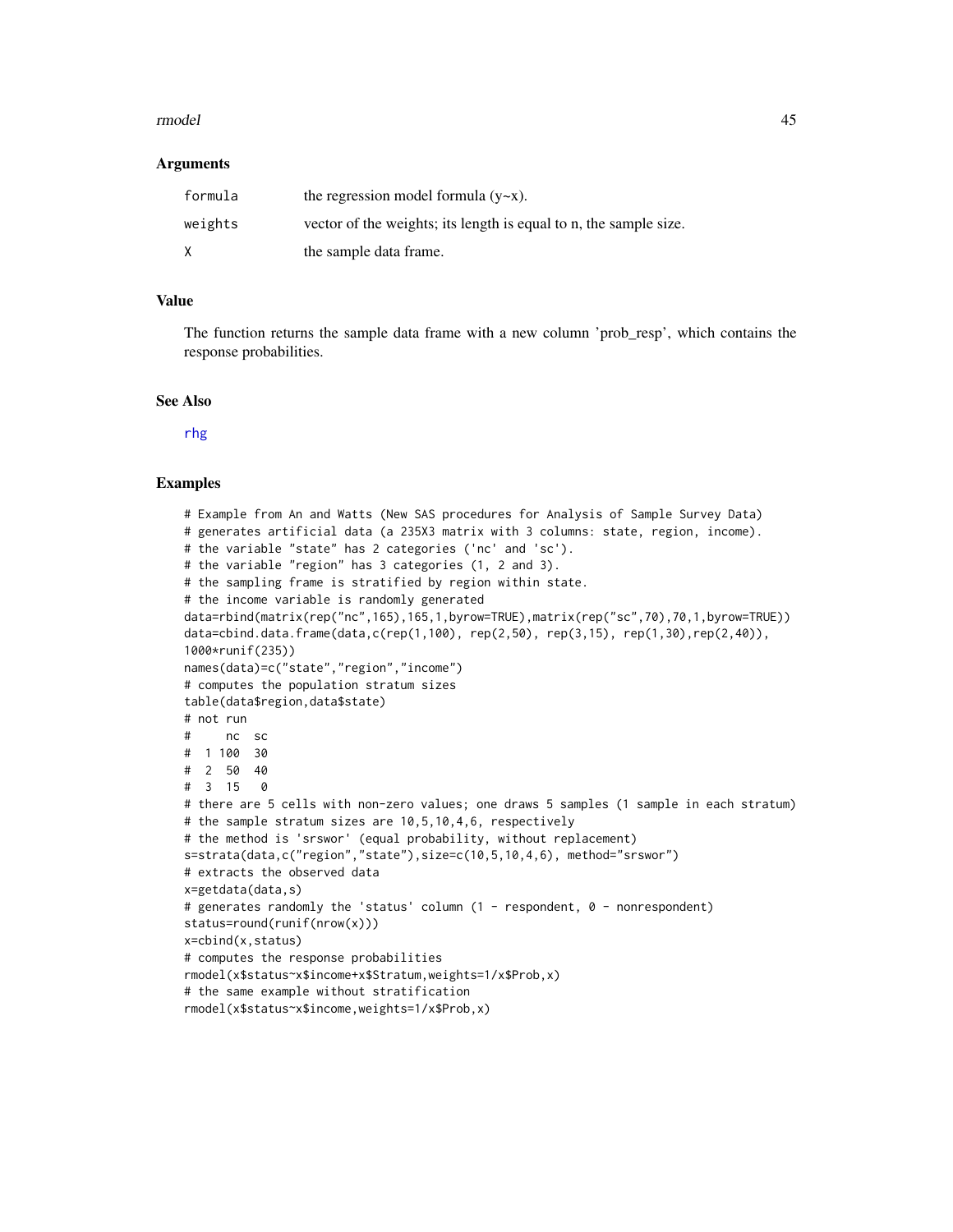Selects a balanced sample (a vector of 0 and 1) or an almost balanced sample. Firstly, the flight phase is applied. Next, if needed, the landing phase is applied on the result of the flight phase.

#### Usage

samplecube(X,pik,order=1,comment=TRUE,method=1)

## Arguments

|         | matrix of auxiliary variables on which the sample must be balanced.                                              |
|---------|------------------------------------------------------------------------------------------------------------------|
| pik     | vector of inclusion probabilities.                                                                               |
| order   | 1, the data are randomly arranged,<br>2, no change in data order,<br>3, the data are sorted in decreasing order. |
| comment | a comment is written during the execution if comment is TRUE.                                                    |
| method  | 1, for a landing phase by linear programming,<br>2, for a landing phase by suppression of variables.             |

# References

Tillé, Y. (2006), *Sampling Algorithms*, Springer.

Chauvet, G. and Tillé, Y. (2006). A fast algorithm of balanced sampling. *Computational Statistics*, 21/1:53–62.

Chauvet, G. and Tillé, Y. (2005). New SAS macros for balanced sampling. In INSEE, editor, *Journées de Méthodologie Statistique*, Paris.

Deville, J.-C. and Tillé, Y. (2004). Efficient balanced sampling: the cube method. *Biometrika*, 91:893–912.

Deville, J.-C. and Tillé, Y. (2005). Variance approximation under balanced sampling. *Journal of Statistical Planning and Inference*, 128/2:411–425.

# See Also

[landingcube](#page-25-0), [fastflightcube](#page-15-0)

```
############
## Example 1
############
# matrix of balancing variables
X=cbind(c(1,1,1,1,1,1,1,1,1),c(1.1,2.2,3.1,4.2,5.1,6.3,7.1,8.1,9.1))
# vector of inclusion probabilities
```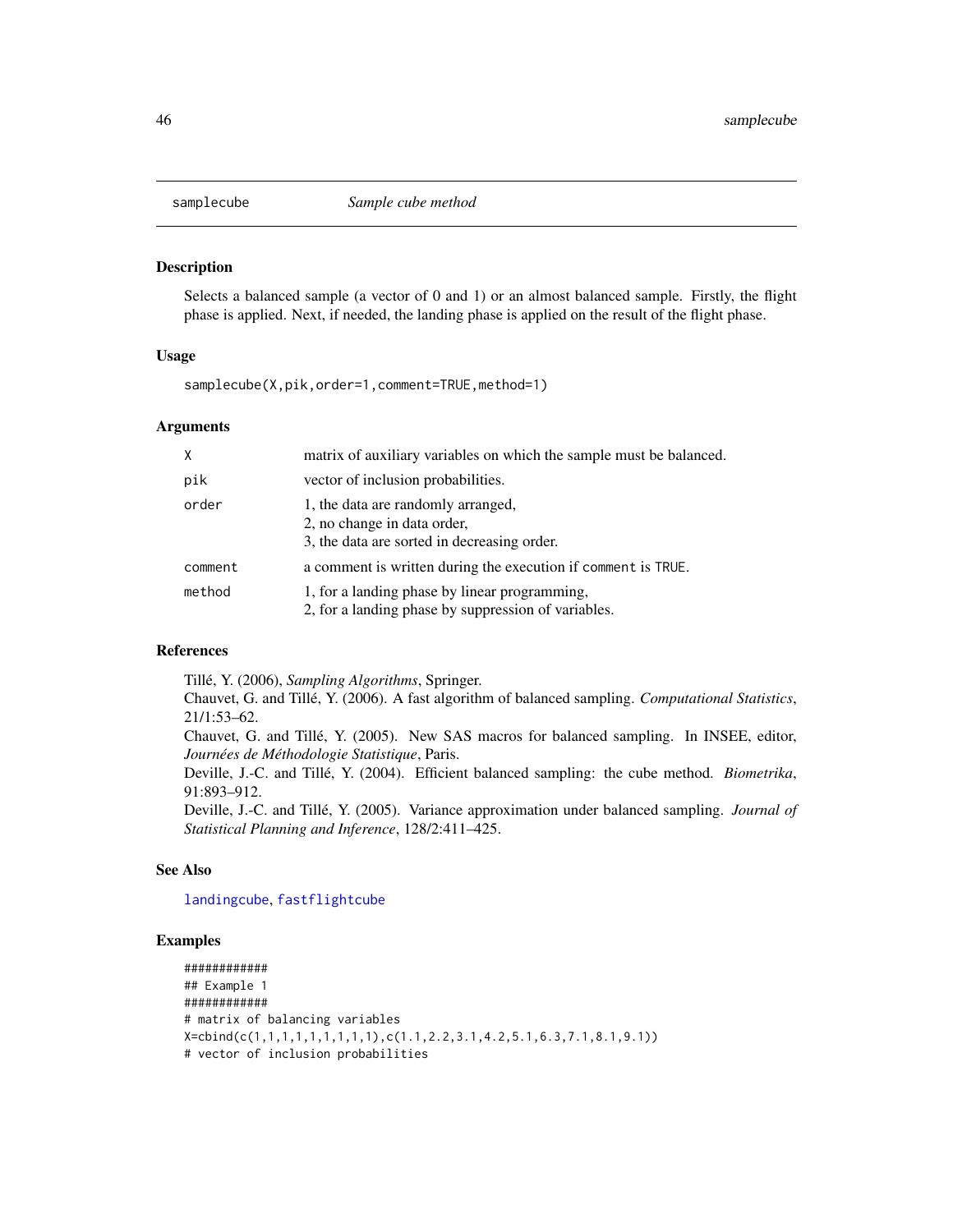## samplecube 47

```
# the sample size is 3.
pik=c(1/3,1/3,1/3,1/3,1/3,1/3,1/3,1/3,1/3)
# selection of the sample
s=samplecube(X,pik,order=1,comment=TRUE)
# The selected sample
(1:length(pik))[s==1]
############
## Example 2
############
# 2 strata and 2 auxiliary variables
# we verify the values of the inclusion probabilities by simulations
X=rbind(c(1,0,1,2),c(1,0,2,5),c(1,0,3,7),c(1,0,4,9),
c(1,0,5,1),c(1,0,6,5),c(1,0,7,7),c(1,0,8,6),c(1,0,9,9),c(1, 0, 10, 3), c(0, 1, 11, 3), c(0, 1, 12, 2), c(0, 1, 13, 3),c(0,1,14,6),c(0,1,15,8),c(0,1,16,9),c(0,1,17,1),c(\emptyset,1,18,2),c(\emptyset,1,19,3),c(\emptyset,1,2\emptyset,4))
pik=rep(1/2,times=20)
ppp=rep(0,times=20)
sim=10 #for accurate results increase this value
for(i in (1:sim))
ppp=ppp+samplecube(X,pik,1,FALSE)
ppp=ppp/sim
print(ppp)
print(pik)
############
## Example 3
############
# unequal probability sampling by cube method
# one auxiliary variable equal to the inclusion probability
N=100
pik=runif(N)
pikfin=samplecube(array(pik,c(N,1)),pik,1,TRUE)
############
## Example 4
############
# p auxiliary variables generated randomly
N=100
p=7
x=rnorm(N*p,10,3)
# random inclusion probabilities
pik= runif(N)
X=array(x,c(N,p))
X=cbind(cbind(X,rep(1,times=N)),pik)
pikfin=samplecube(X,pik,1,TRUE)
############
## Example 5
############
# strata and an auxiliary variable
N=100
a=rep(1,times=N)
b=rep(0,times=N)
V1=c(a,b,b)V2=c(b,a,b)
```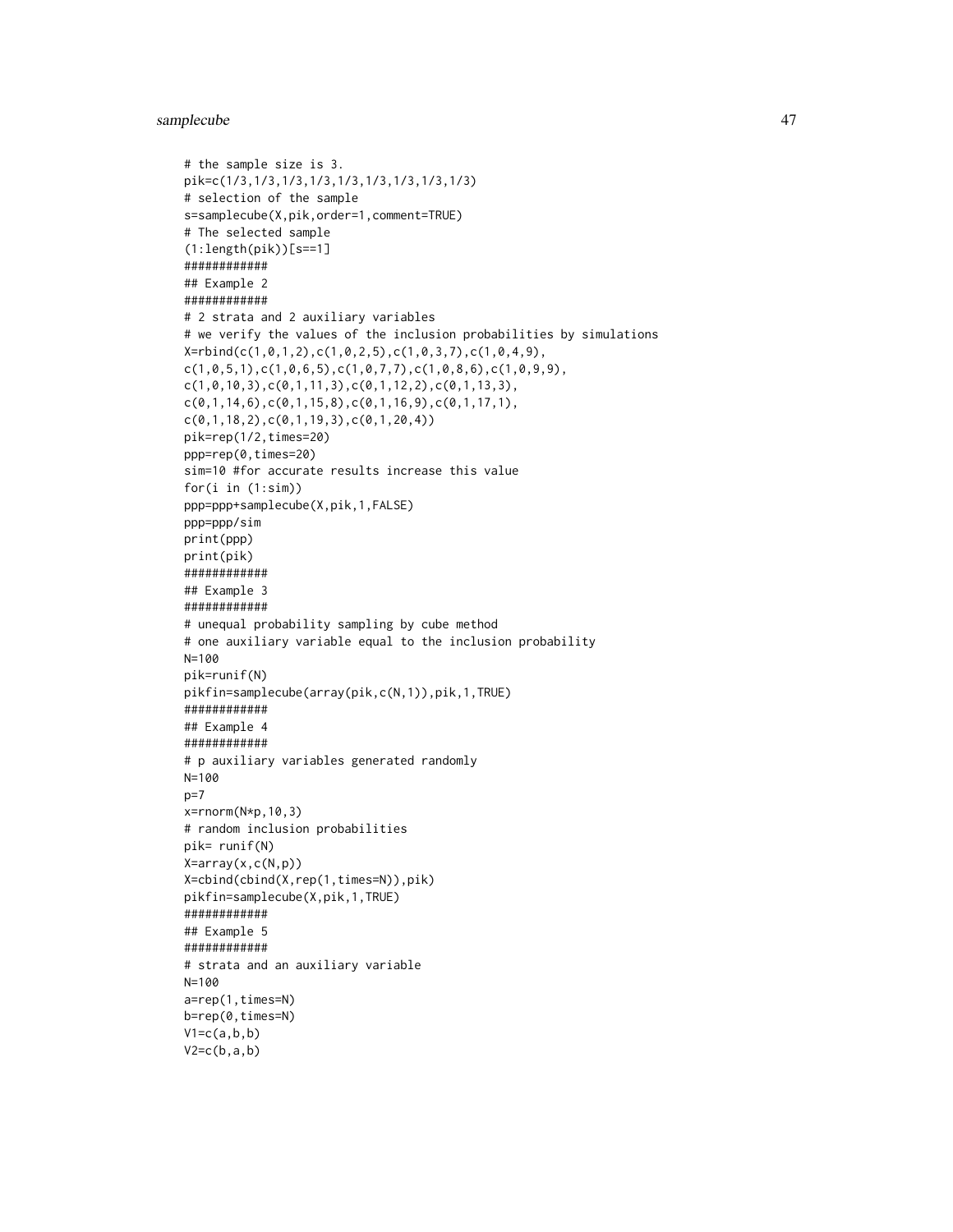48 srswords and the state of the state of the state of the state of the state of the state of the state of the state of the state of the state of the state of the state of the state of the state of the state of the state o

```
V3=c(b,b,a)X=cbind(V1,V2,V3)
pik=rep(2/10,times=3*N)
pikfin=samplecube(X,pik,1,TRUE)
############
## Example 6
############
# Selection of a balanced sample using the MU284 population,
# simulation and comparison of the variance with
# unequal probability sampling of fixed sample size.
############
data(MU284)
# Computation of the inclusion probabilities
pik=inclusionprobabilities(MU284$P75,50)
# Definition of the matrix of balancing variables
X=cbind(MU284$P75,MU284$CS82,MU284$SS82,MU284$S82,MU284$ME84,MU284$REV84)
# Computation of the Horvitz-Thompson estimator for a balanced sample
s=samplecube(X,pik,1,FALSE)
HTestimator(MU284$RMT85[s==1],pik[s==1])
# Computation of the Horvitz-Thompson estimator for an unequal probability sample
s=samplecube(matrix(pik),pik,1,FALSE)
HTestimator(MU284$RMT85[s==1],pik[s==1])
# simulations; for a better accuracy, increase the value of 'sim'
sim=5
res1=rep(0,times=sim)
res2=rep(0,times=sim)
for(i in 1:sim)
{
cat("Simulation number ",i,"\n")
s=samplecube(X,pik,1,FALSE)
res1[i]=HTestimator(MU284$RMT85[s==1],pik[s==1])
s=samplecube(matrix(pik),pik,1,FALSE)
res2[i]=HTestimator(MU284$RMT85[s==1],pik[s==1])
}
# summary and boxplots
summary(res1)
summary(res2)
ss=cbind(res1,res2)
colnames(ss) = c("balanced sampling","uneq prob sampling")
boxplot(data.frame(ss), las=1)
```
<span id="page-47-0"></span>srswor *Simple random sampling without replacement*

#### **Description**

Draws a simple random sampling without replacement of size n (equal probabilities, fixed sample size, without replacement).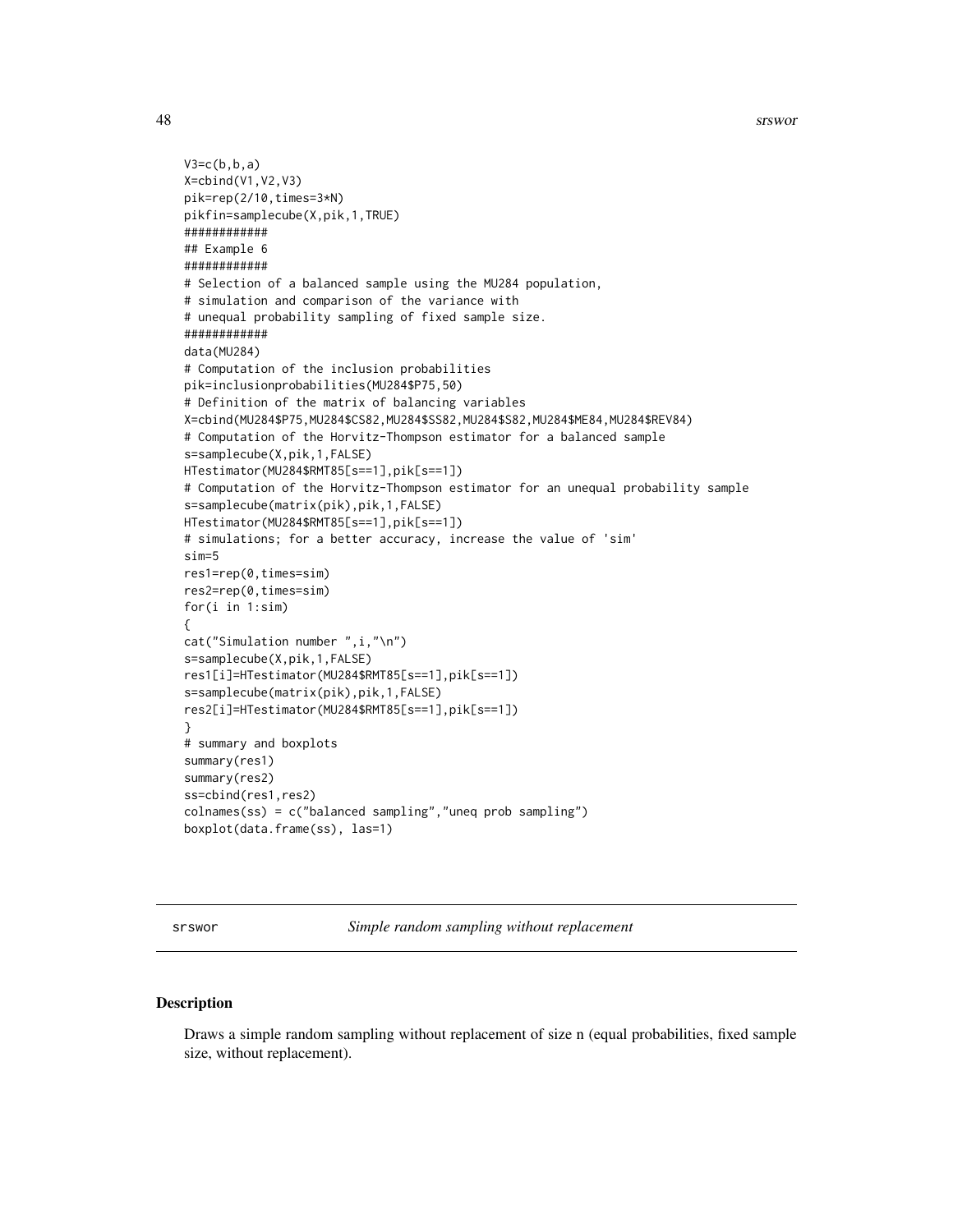#### srswor1 49

# Usage

srswor(n,N)

## Arguments

| n | sample size.     |
|---|------------------|
| N | population size. |

# Value

Returns a vector (with elements 0 and 1) of size N, the population size. Each element k of this vector indicates the status of unit k (1, unit k is selected in the sample; 0, otherwise).

### See Also

[srswr](#page-49-0)

## Examples

```
############
## Example 1
############
#select a sample
s=srswor(3,10)
#the sample is
(1:10)[s==1]
############
## Example 2
############
data(belgianmunicipalities)
Tot=belgianmunicipalities$Tot04
name=belgianmunicipalities$Commune
n=200
#select a sample
s=srswor(n,length(Tot))
#the sample is
as.vector(name[s==1])
```
srswor1 *Selection-rejection method*

## Description

Draws a simple random sampling without replacement of size n using the selection-rejection method.

#### Usage

srswor1(n,N)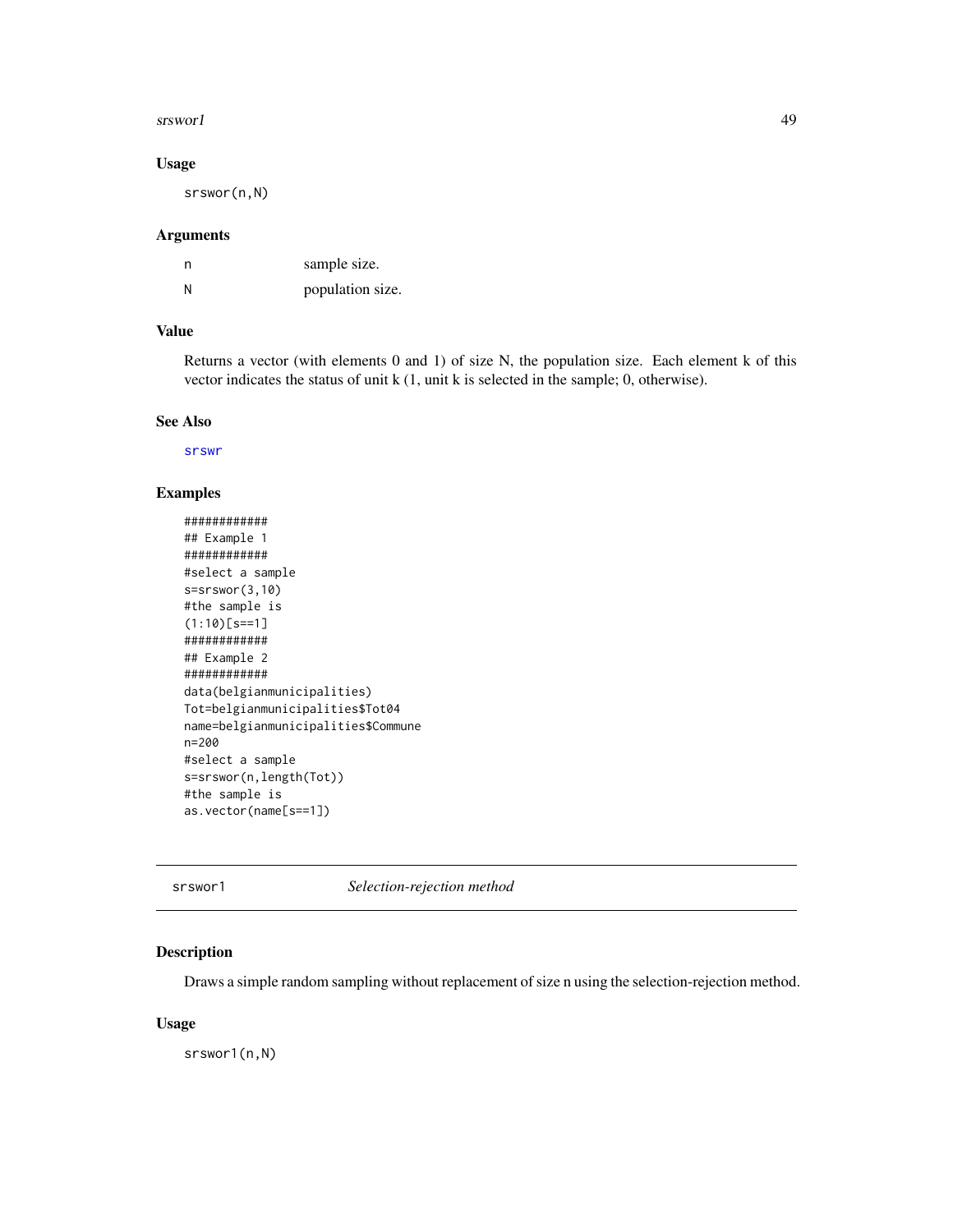#### Arguments

| n | sample size.     |
|---|------------------|
| N | population size. |

# Value

Returns a vector (with elements 0 and 1) of size N, the population size. Each element k of this vector indicates the status of unit k (1, unit k is selected in the sample; 0, otherwise).

#### References

Fan, C.T., Muller, M.E., Rezucha, I. (1962), Development of sampling plans by using sequential (item by item) selection techniques and digital computer, *Journal of the American Statistical Association*, 57, 387-402.

#### See Also

[srswor](#page-47-0)

# Examples

```
s=srswor1(3,10)
#the sample is
(1:10)[s==1]
```
<span id="page-49-0"></span>srswr *Simple random sampling with replacement*

# Description

Draws a simple random sampling with replacement of size n (equal probabilities, fixed sample size, with replacement).

#### Usage

srswr(n,N)

# Arguments

| n | sample size.     |
|---|------------------|
| N | population size. |

#### Value

Returns a vector of size N, the population size. Each element k of this vector indicates the number of replicates for unit k in the sample.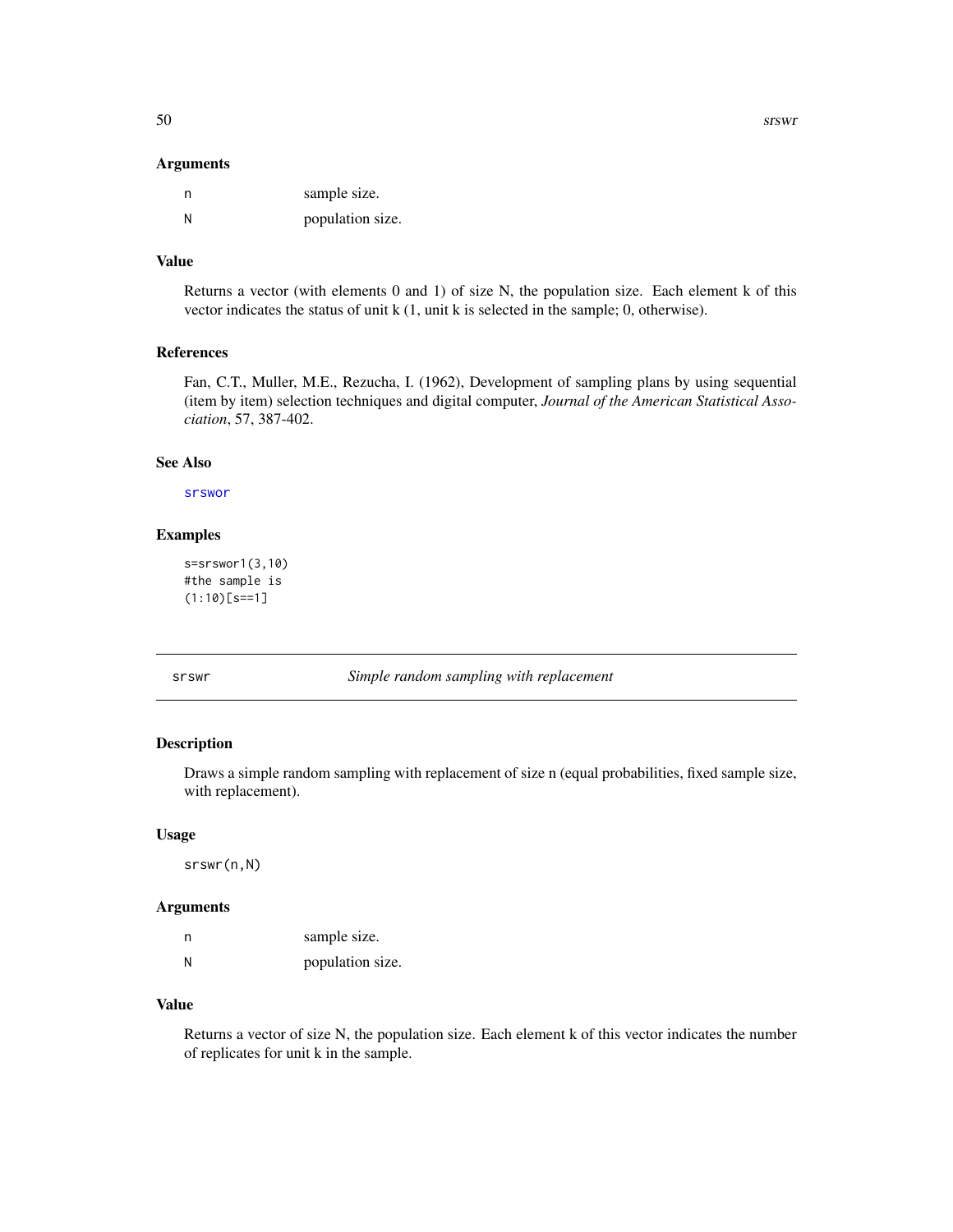#### strata 51

# See Also

[UPmultinomial](#page-59-0)

# Examples

```
s=srswr(3,10)
#the selected units are
(1:10)[s!=0]
#with the number of replicates
s[s!=0]
```
strata *Stratified sampling*

# Description

Stratified sampling with equal/unequal probabilities.

# Usage

```
strata(data, stratanames=NULL, size, method=c("srswor","srswr","poisson",
"systematic"), pik,description=FALSE)
```
# Arguments

| data        | data frame or data matrix; its number of rows is N, the population size.                                                                                                                                                                                                                                              |
|-------------|-----------------------------------------------------------------------------------------------------------------------------------------------------------------------------------------------------------------------------------------------------------------------------------------------------------------------|
| stratanames | vector of stratification variables.                                                                                                                                                                                                                                                                                   |
| size        | vector of stratum sample sizes (in the order in which the strata are given in the<br>input data set).                                                                                                                                                                                                                 |
| method      | method to select units; the following methods are implemented: simple random<br>sampling without replacement (srswor), simple random sampling with replace-<br>ment (srswr), Poisson sampling (poisson), systematic sampling (systematic); if<br>"method" is missing, the default method is "srswor".                 |
| pik         | vector of inclusion probabilities or auxiliary information used to compute them;<br>this argument is only used for unequal probability sampling (Poisson and sys-<br>tematic). If an auxiliary information is provided, the function uses the inclusion-<br>probabilities function for computing these probabilities. |
| description | a message is printed if its value is TRUE; the message gives the number of<br>selected units and the number of the units in the population. By default, the<br>value is FALSE.                                                                                                                                        |

# Details

The data should be sorted in ascending order by the columns given in the stratanames argument before applying the function. Use, for example, data[order(data\$state,data\$region),].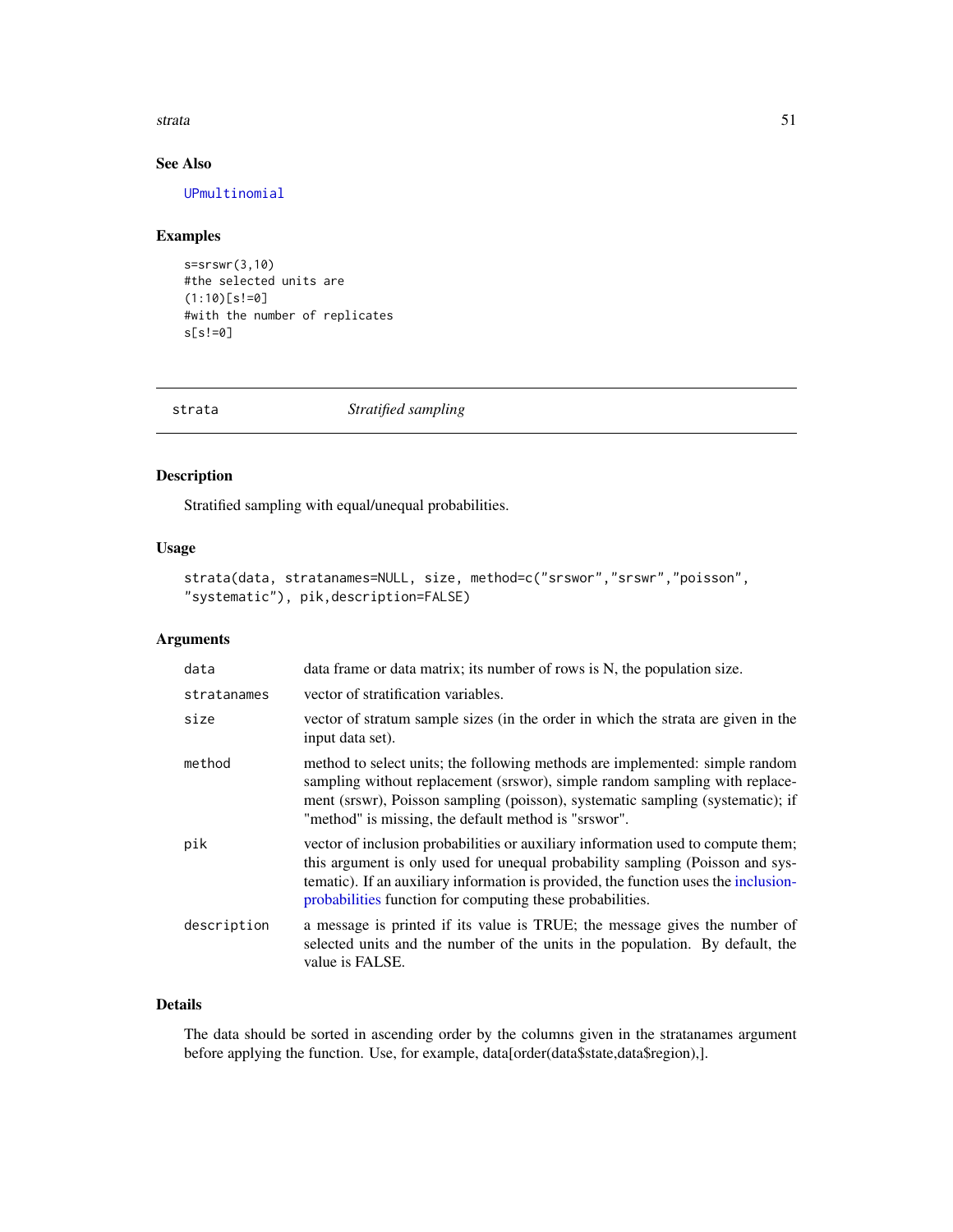#### Value

The function produces an object, which contains the following information:

| ID unit | the identifier of the selected units. |
|---------|---------------------------------------|
| Stratum | the unit stratum.                     |
| Prob    | the unit inclusion probability.       |

#### See Also

[getdata](#page-18-0), [mstage](#page-26-0)

```
############
## Example 1
############
# Example from An and Watts (New SAS procedures for Analysis of Sample Survey Data)
# generates artificial data (a 235X3 matrix with 3 columns: state, region, income).
# the variable "state" has 2 categories ('nc' and 'sc').
# the variable "region" has 3 categories (1, 2 and 3).
# the sampling frame is stratified by region within state.
# the income variable is randomly generated
data=rbind(matrix(rep("nc",165),165,1,byrow=TRUE),matrix(rep("sc",70),70,1,byrow=TRUE))
data=cbind.data.frame(data,c(rep(1,100), rep(2,50), rep(3,15), rep(1,30),rep(2,40)),
1000*runif(235))
names(data)=c("state","region","income")
# computes the population stratum sizes
table(data$region,data$state)
# not run
# nc sc
# 1 100 30
# 2 50 40
# 3 15 0
# there are 5 cells with non-zero values
# one draws 5 samples (1 sample in each stratum)
# the sample stratum sizes are 10,5,10,4,6, respectively
# the method is 'srswor' (equal probability, without replacement)
s=strata(data,c("region","state"),size=c(10,5,10,4,6), method="srswor")
# extracts the observed data
getdata(data,s)
# see the result using a contigency table
table(s$region,s$state)
############
## Example 2
############
# The same data as in Example 1
# the method is 'systematic' (unequal probability, without replacement)
# the selection probabilities are computed using the variable 'income'
s=strata(data,c("region","state"),size=c(10,5,10,4,6), method="systematic",pik=data$income)
# extracts the observed data
getdata(data,s)
```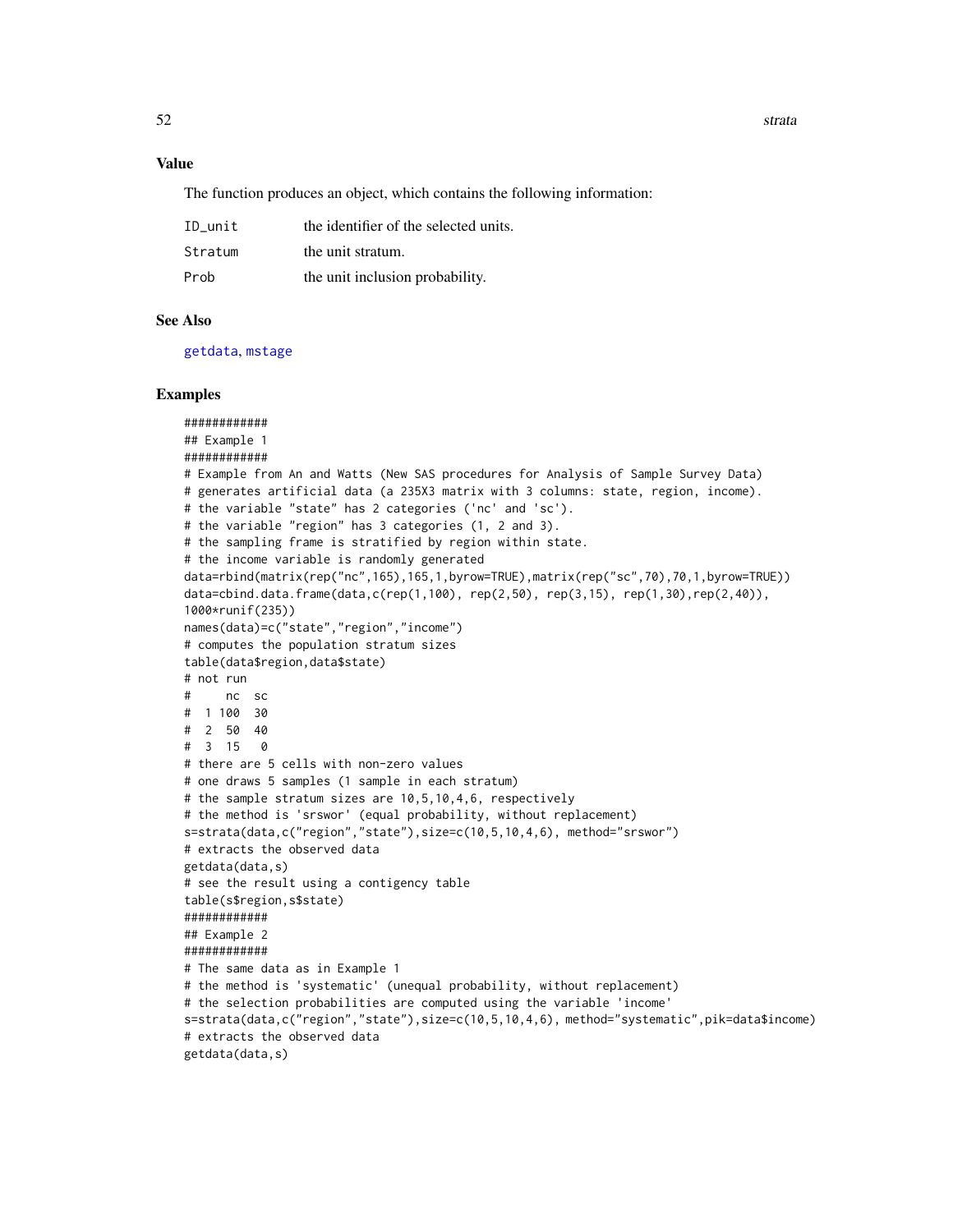swissmunicipalities 53

```
# see the result using a contigency table
table(s$region,s$state)
############
## Example 3
############
# Uses the 'swissmunicipalities' data as population for drawing a sample of units
data(swissmunicipalities)
# the variable 'REG' has 7 categories in the population
# it is used as stratification variable
# Computes the population stratum sizes
table(swissmunicipalities$REG)
# do not run
# 1 2 3 4 5 6 7
# 589 913 321 171 471 186 245
# sort the data to obtain the same order of the regions in the sample
data=swissmunicipalities
data=data[order(data$REG),]
# the sample stratum sizes are given by size=c(30,20,45,15,20,11,44)
# 30 units are drawn in the first stratum, 20 in the second one, etc.
# the method is simple random sampling without replacement
# (equal probability, without replacement)
st=strata(data,stratanames=c("REG"),size=c(30,20,45,15,20,11,44), method="srswor")
# extracts the observed data
getdata(data, st)
# see the result using a contingency table
table(st$REG)
```
swissmunicipalities *The Swiss municipalities population*

# Description

This population provides information about the Swiss municipalities in 2003.

#### Usage

```
data(swissmunicipalities)
```
## Format

A data frame with 2896 observations on the following 22 variables:

CT Swiss canton.

REG Swiss region.

COM municipality number.

Nom municipality name.

HApoly municipality area.

Surfacesbois wood area.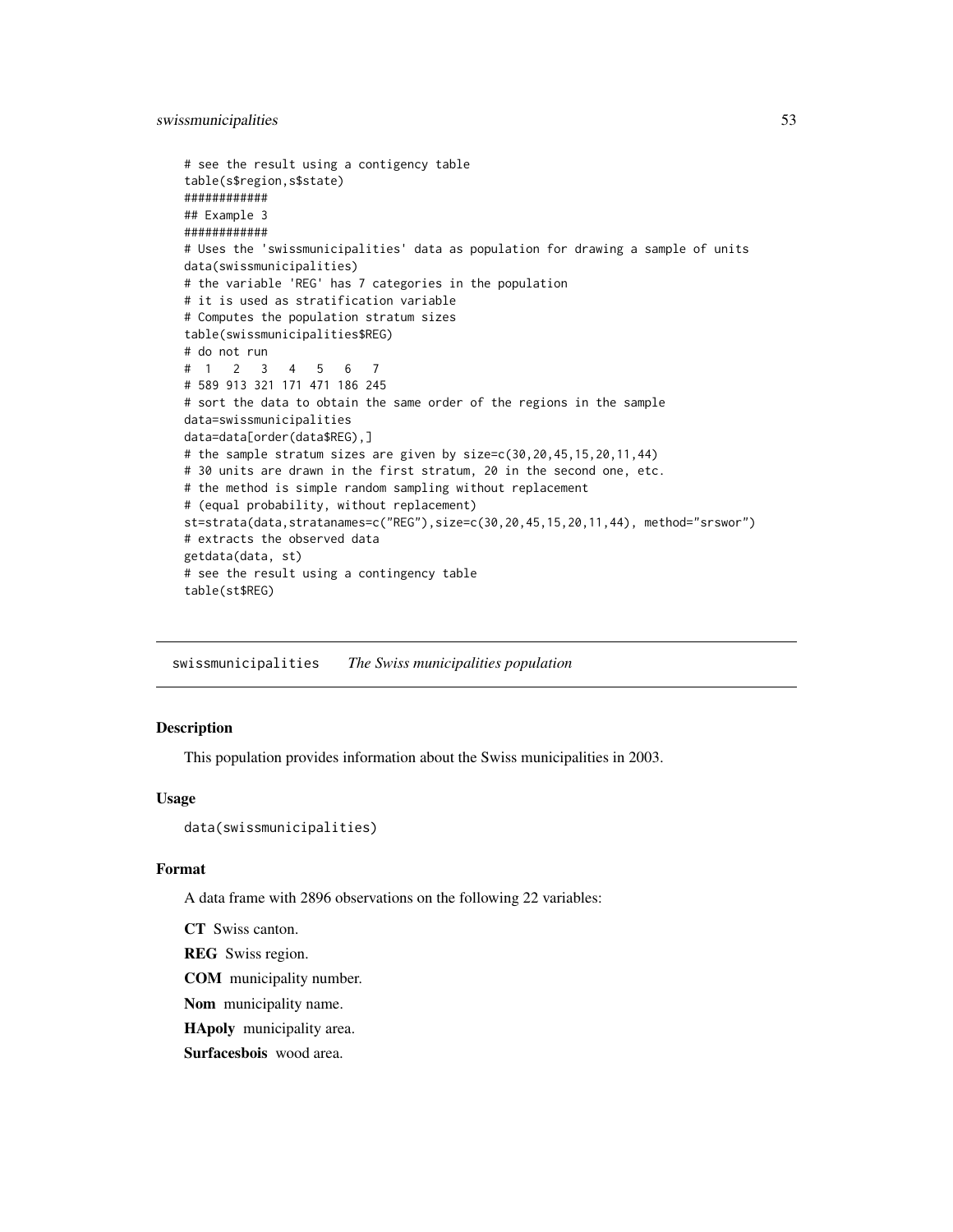Surfacescult area under cultivation.

Alp mountain pasture area.

Airbat area with buildings.

Airind industrial area.

P00BMTOT number of men.

P00BWTOT number of women.

Pop020 number of men and women aged between 0 and 19.

Pop2040 number of men and women aged between 20 and 39.

Pop4065 number of men and women aged between 40 and 64.

Pop65P number of men and women aged between 65 and over.

H00PTOT number of households.

H00P01 number of households with 1 person.

H00P02 number of households with 2 persons.

H00P03 number of households with 3 persons.

H00P04 number of households with 4 persons.

POPTOT total population.

# Source

Swiss Federal Statistical Office.

## Examples

data(swissmunicipalities) hist(swissmunicipalities\$POPTOT)

UPbrewer *Brewer sampling*

# Description

Uses the Brewer's method to select a sample of units (unequal probabilities, without replacement, fixed sample size).

#### Usage

UPbrewer(pik,eps=1e-06)

#### **Arguments**

| pik | vector of the inclusion probabilities.                                                                          |
|-----|-----------------------------------------------------------------------------------------------------------------|
| eps | the control value, by default equal to 1e-06; it is used to control pik (pik>eps $\&$<br>$\text{pik}$ < 1-eps). |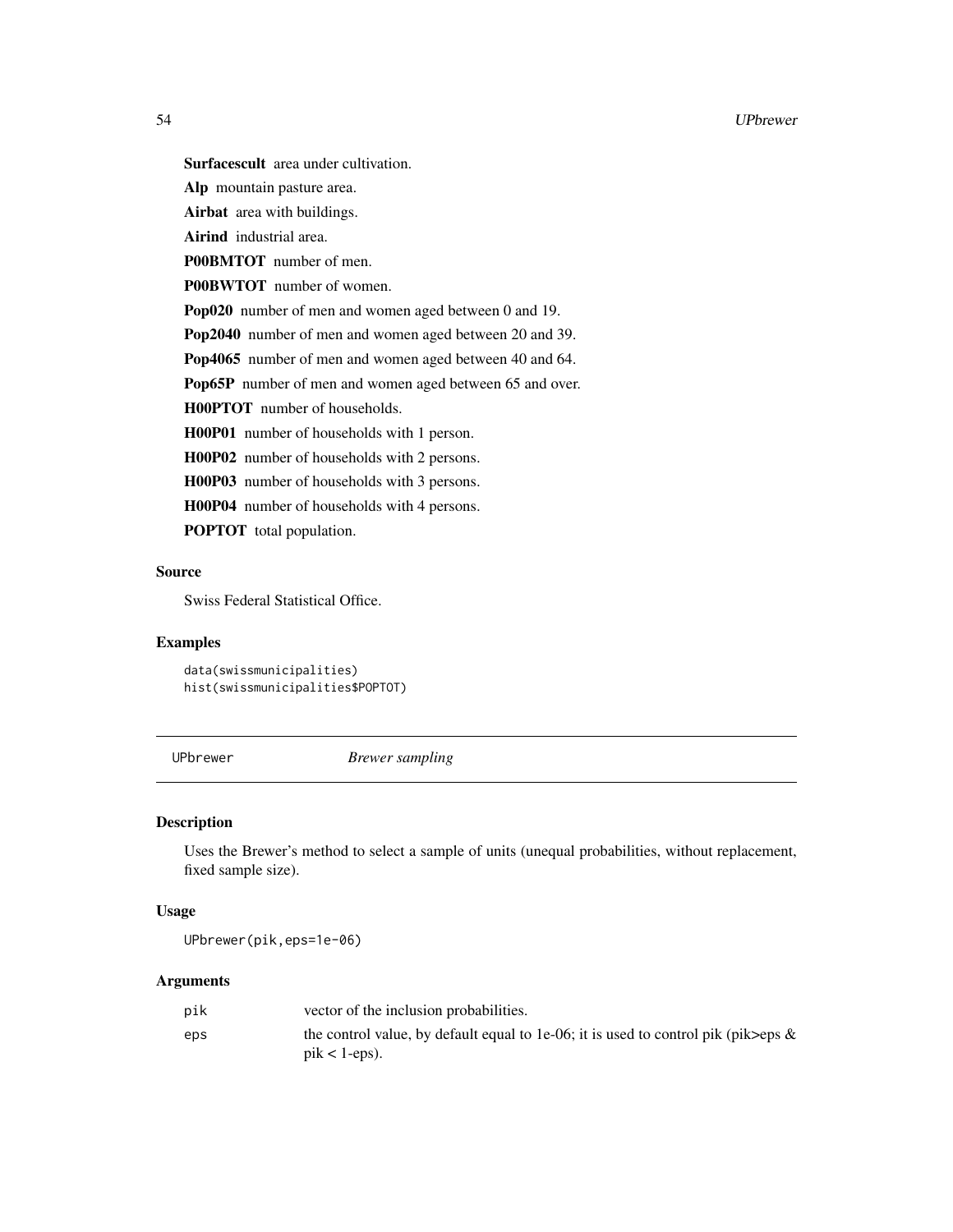# UPmaxentropy 55

## Value

Returns a vector (with elements 0 and 1) of size N, the population size. Each element k of this vector indicates the status of unit k (1, unit k is selected in the sample; 0, otherwise).

# References

Brewer, K. (1975), A simple procedure for \$pi\$pswor, *Australian Journal of Statistics*, 17:166-172.

## See Also

[UPsystematic](#page-67-0)

# Examples

```
#define the inclusion probabilities
pik=c(0.2,0.7,0.8,0.5,0.4,0.4)
#select a sample
s=UPbrewer(pik)
#the sample is
(1:length(pik))[s==1]
```

| UPmaxentropy | Maximum entropy sampling with fixed sample size and unequal prob- |
|--------------|-------------------------------------------------------------------|
|              | <i>abilities</i>                                                  |

## Description

Maximum entropy sampling with fixed sample size and unequal probabilities (or Conditional Poisson sampling) is implemented by means of a sequential method.

# Usage

```
UPmaxentropy(pik)
UPmaxentropypi2(pik)
UPMEqfromw(w,n)
UPMEpikfromq(q)
UPMEpiktildefrompik(pik,eps=1e-6)
UPMEsfromq(q)
UPMEpik2frompikw(pik,w)
```
#### Arguments

| n   | sample size.                                                                    |
|-----|---------------------------------------------------------------------------------|
| pik | vector of prescribed inclusion probabilities.                                   |
| eps | tolerance in the Newton's method; by default is 1E-6.                           |
|     | matrix of the conditional selection probabilities for the sequential algorithm. |
| W   | parameter vector of the maximum entropy design.                                 |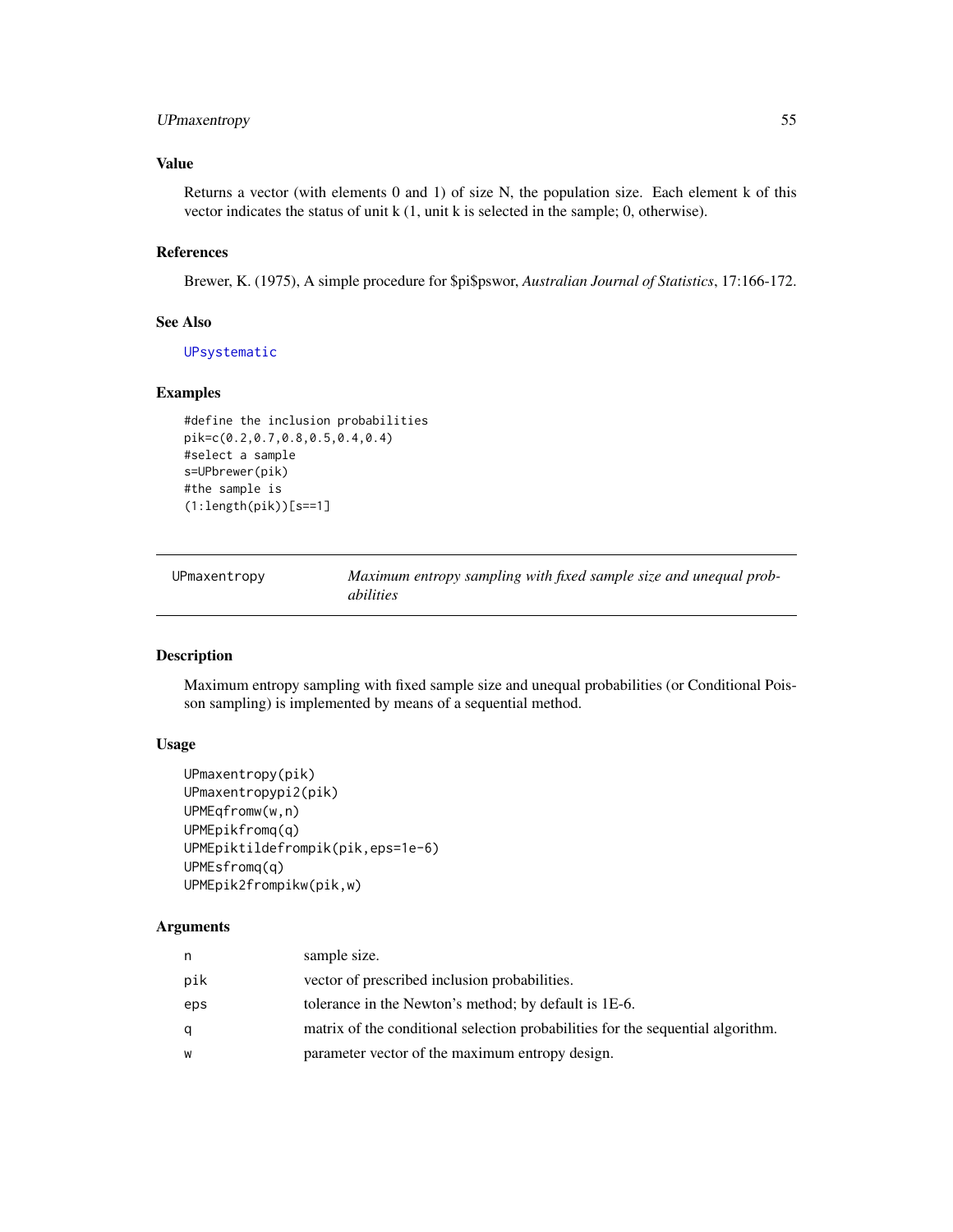#### Details

The maximum entropy sampling maximizes the entropy criterion:

$$
I(p) = -\sum_{s} p(s) \log[p(s)]
$$

The main procedure is UPmaxentropy which selects a sample (a vector of 0 and 1) from a given vector of inclusion probabilities. The procedure UPmaxentropypi2 returns the matrix of joint inclusion probabilities from the first-order inclusion probability vector. The other procedures are intermediate steps. They can be useful to run simulations as shown in the examples below. The procedure UPMEpiktildefrompik computes the vector of the inclusion probabilities (denoted pikt) of a Poisson sampling from the vector of the inclusion probabilities of the maximum entropy sampling. The maximum entropy sampling is the conditional design given the fixed sample size. The vector w can be easily obtained by w=pikt/(1-pikt). Once piktilde and w are deduced from pik, a matrix of selection probabilities q can be derived from the sample size n and the vector w via UPMEqfromw. Next, a sample can be selected from q using UPMEsfromq. In order to generate several samples, it is more efficient to compute the matrix q (which needs some calculation), and then to use the procedure UPMEsfromq. The vector of the inclusion probabilities can be recomputed from q using UPMEpikfromq, which also checks the numerical precision of the algorithm. The procedure UPMEpik2frompikw computes the matrix of the joint inclusion probabilities from q and w.

#### References

Chen, S.X., Liu, J.S. (1997). Statistical applications of the Poisson-binomial and conditional Bernoulli distributions, *Statistica Sinica*, 7, 875-892;

Deville, J.-C. (2000). *Note sur l'algorithme de Chen, Dempster et Liu.* Technical report, CREST-ENSAI, Rennes.

Matei, A., Tillé, Y. (2005) Evaluation of variance approximations and estimators in maximum entropy sampling with unequal probability and fixed sample size, *Journal of Official Statistics*, Vol. 21, No. 4, p. 543-570.

Tillé, Y. (2006), *Sampling Algorithms*, Springer.

```
############
## Example 1
############
# Simple example - sample selection
pik=c(0.07,0.17,0.41,0.61,0.83,0.91)
# First method
UPmaxentropy(pik)
# Second method by using the intermediate procedures
n=sum(pik)
pikt=UPMEpiktildefrompik(pik)
w=pikt/(1-pikt)
q=UPMEqfromw(w,n)
UPMEsfromq(q)
# The matrix of inclusion probabilities
# First method: direct computation from pik
UPmaxentropypi2(pik)
```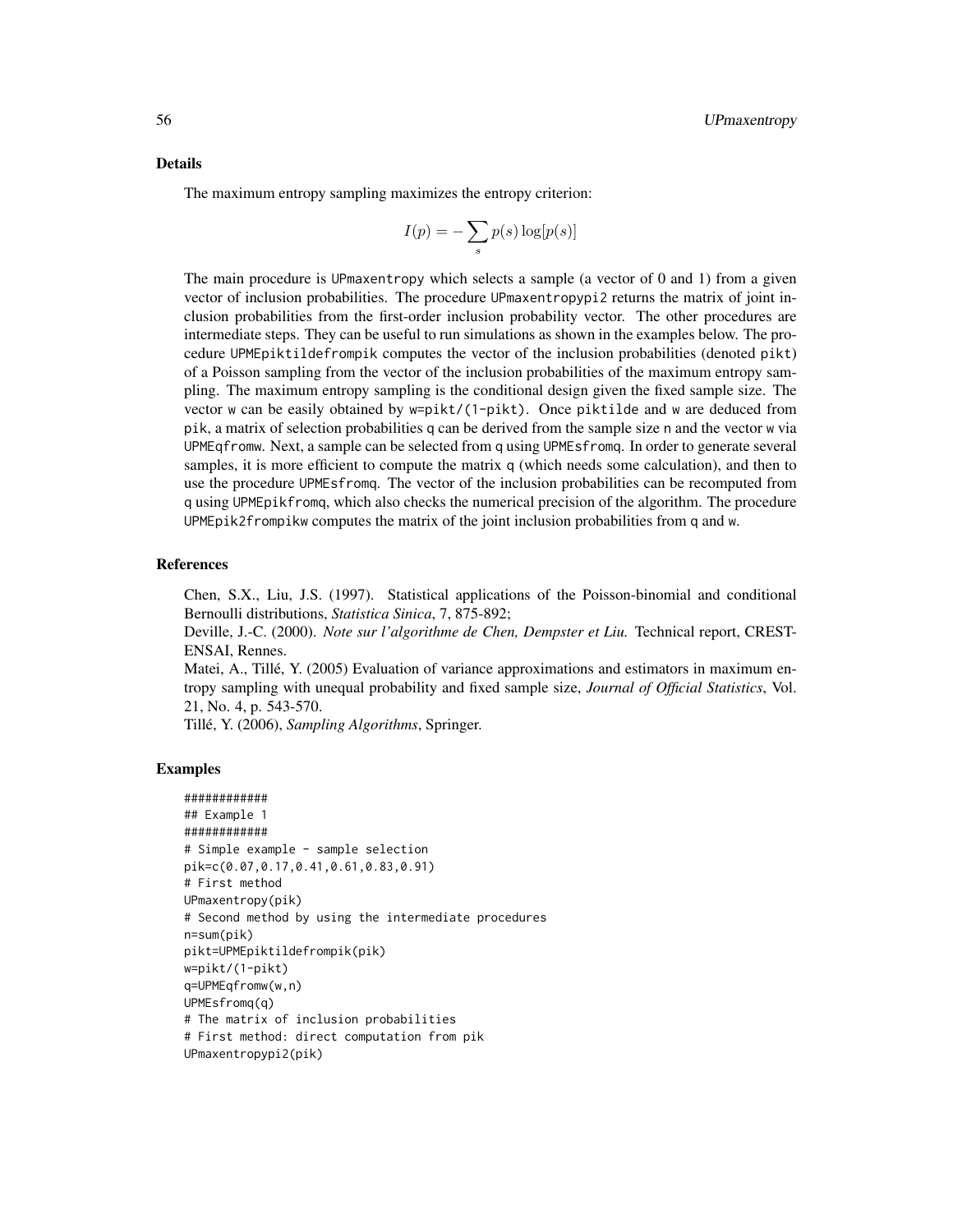#### UPmidzuno 57

```
# Second method: computation from pik and w
UPMEpik2frompikw(pik,w)
############
## Example 2
############
# other examples in the 'UPexamples' vignette
# vignette("UPexamples", package="sampling")
```
UPmidzuno *Midzuno sampling*

#### Description

Uses the Midzuno's method to select a sample of units (unequal probabilities, without replacement, fixed sample size).

#### Usage

UPmidzuno(pik,eps=1e-6)

# Arguments

| pik | vector of the inclusion probabilities.       |
|-----|----------------------------------------------|
| eps | the control value, by default equal to 1e-6. |

#### Value

Returns a vector (with elements 0 and 1) of size N, the population size. Each element k of this vector indicates the status of unit k (1, unit k is selected in the sample; 0, otherwise). The value 'eps' is used to control pik (pik>eps & pik < 1-eps).

# References

Midzuno, H. (1952), On the sampling system with probability proportional to sum of size. *Annals of the Institute of Statistical Mathematics*, 3:99-107.

Deville, J.-C. and Tillé, Y. (1998), Unequal probability sampling without replacement through a splitting method, *Biometrika*, 85:89-101.

# See Also

# [UPtille](#page-69-0)

```
#define the prescribed inclusion probabilities
pik=c(0.2,0.7,0.8,0.5,0.4,0.4)
#select a sample
s=UPmidzuno(pik)
#the sample is
(1:length(pik))[s==1]
```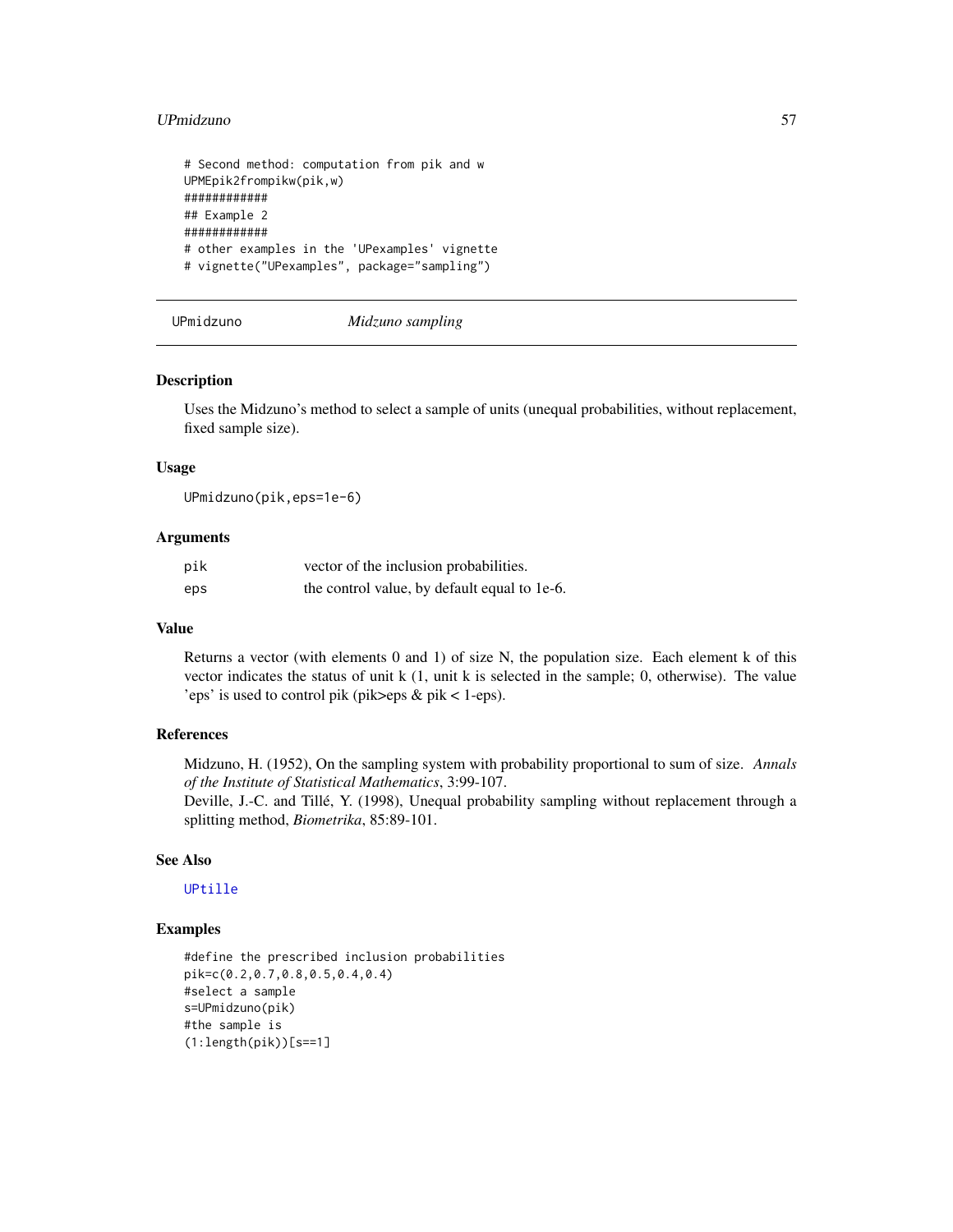Computes the joint (second-order) inclusion probabilities for Midzuno sampling.

#### Usage

UPmidzunopi2(pik)

#### Arguments

pik vector of the first-order inclusion probabilities.

## Value

Returns a NxN matrix of the following form: the main diagonal contains the first-order inclusion probabilities for each unit k in the population; elements (k,l) are the joint inclusion probabilities of units k and l, with k not equal to l. N is the population size.

# References

Midzuno, H. (1952), On the sampling system with probability proportional to sum of size. *Annals of the Institute of Statistical Mathematics*, 3:99-107.

# See Also

[UPmidzuno](#page-56-0)

# Examples

#define the prescribed inclusion probabilities pik=c(0.2,0.7,0.8,0.5,0.4,0.4) #matrix of the joint inclusion probabilities UPmidzunopi2(pik)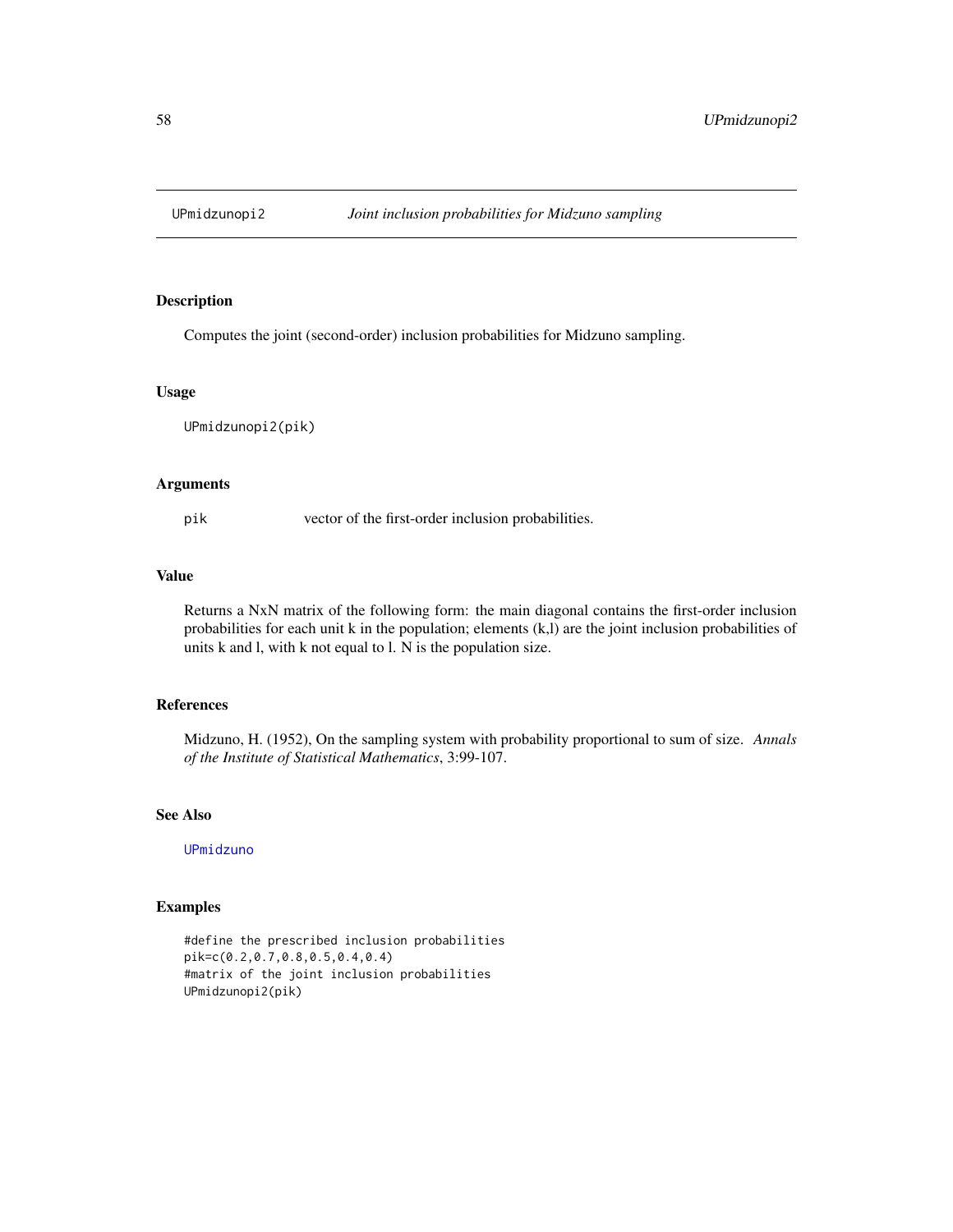UPminimalsupport *Minimal support sampling*

#### Description

Uses the minimal support method to select a sample of units (unequal probabilities, without replacement, fixed sample size).

# Usage

```
UPminimalsupport(pik)
```
### Arguments

pik vector of the inclusion probabilities.

# Value

Returns a vector (with elements 0 and 1) of size N, the population size. Each element k of this vector indicates the status of unit k (1, unit k is selected in the sample; 0, otherwise).

#### References

Deville, J.-C., Tillé, Y. (1998), Unequal probability sampling without replacement through a splitting method, *Biometrika* , 85, 89-101. Tillé, Y. (2006), *Sampling Algorithms*, Springer.

```
############
## Example 1
############
#defines the prescribed inclusion probabilities
pik=c(0.2,0.7,0.8,0.5,0.4,0.4)
#selects a sample
s=UPminimalsupport(pik)
#the sample is
(1:length(pik))[s==1]
############
## Example 2
############
data(belgianmunicipalities)
Tot=belgianmunicipalities$Tot04
name=belgianmunicipalities$Commune
pik=inclusionprobabilities(Tot,200)
#selects a sample
s=UPminimalsupport(pik)
#the sample is
as.vector(name[s==1])
```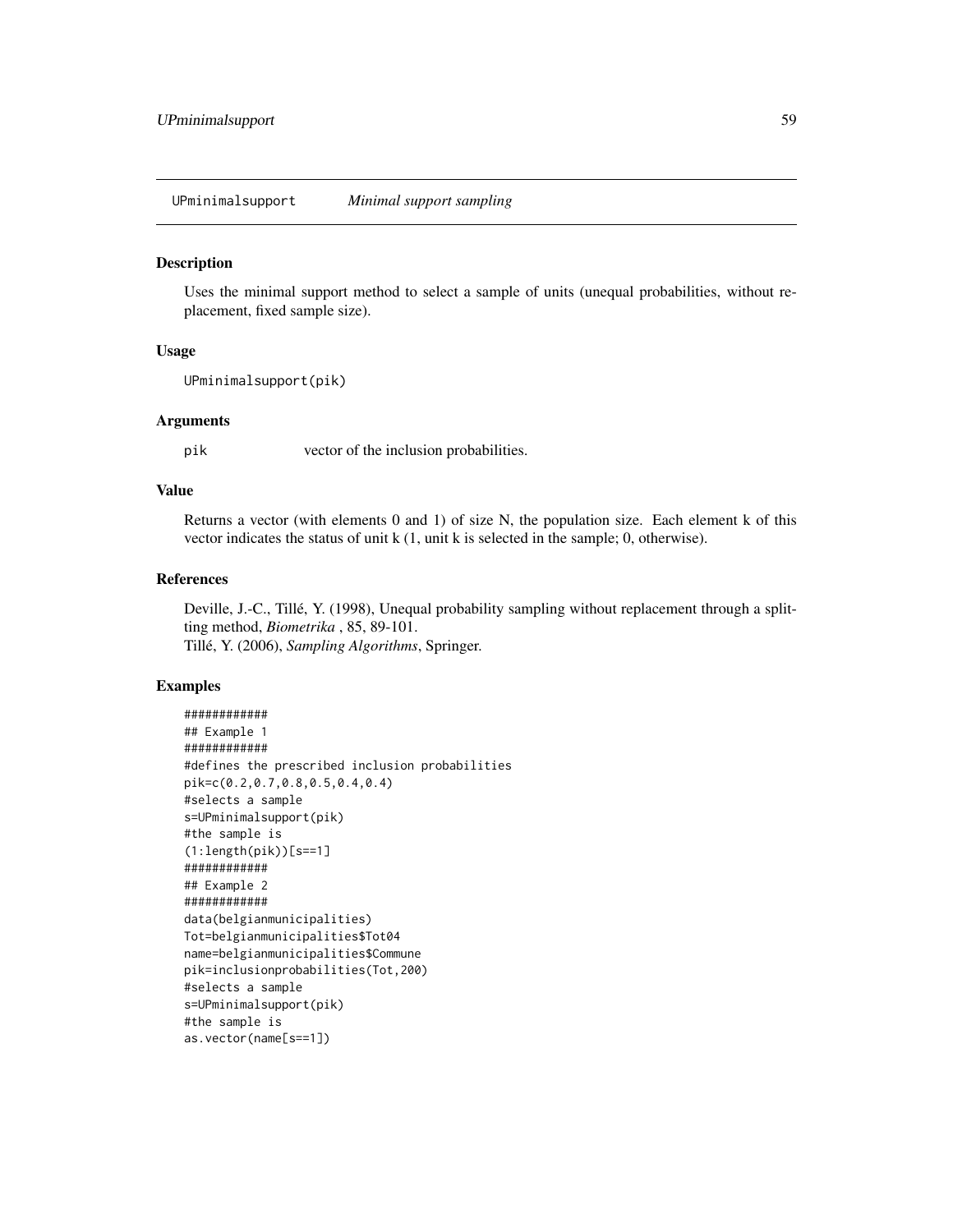<span id="page-59-0"></span>

Uses the Hansen-Hurwitz method to select a sample of units (unequal probabilities, with replacement, fixed sample size).

#### Usage

UPmultinomial(pik)

# Arguments

pik vector of the the inclusion probabilities.

## Value

Returns a vector of size N, the population size. Each element k of this vector indicates the number of replicates for unit k in the sample.

#### References

Hansen, M. and Hurwitz, W. (1943), On the theory of sampling from finite populations. *Annals of Mathematical Statistics*, 14:333-362.

```
#defines the prescribed inclusion probabilities
pik=c(0.2,0.7,0.8,0.5,0.4,0.4)
#selects a sample
s=UPmultinomial(pik)
#the selected units are
(1:length(pik))[s!=0]#with the number of replicates
s[s!=0]
#or use
rep((1:length(pik))[s!=0],s[s!=0])
```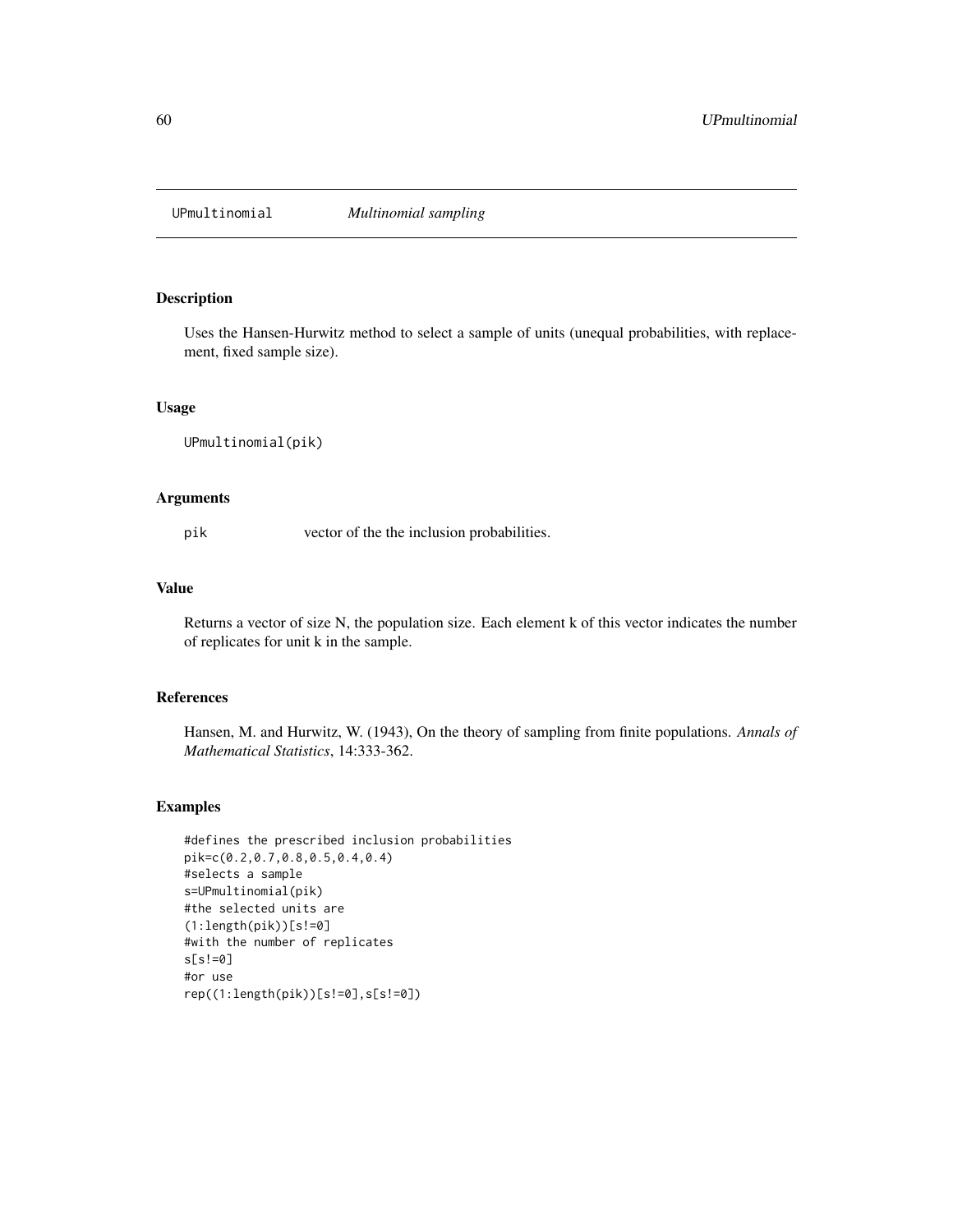Implements order  $\pi ps$  sampling (unequal probabilities, without replacement, fixed sample size).

## Usage

```
UPopips(lambda,type=c("pareto","uniform","exponential"))
```
# Arguments

| lambda | vector of working inclusion probabilities or target ones.  |
|--------|------------------------------------------------------------|
| type   | the type of order sampling (pareto, uniform, exponential). |

# Value

Returns a vector of selected units of size n, the sample size.

# References

Rosén, B. (1997), Asymptotic theory for order sampling, *Journal of Statistical Planning and Inference*, 62:135-158. Rosén, B. (1997), On sampling with probability proportional to size, *Journal of Statistical Planning and Inference*, 62:159-191.

#### See Also

[inclusionprobabilities](#page-23-0)

```
#define the working inclusion probabilities
lambda=c(0.2,0.7,0.8,0.5,0.4,0.4)
#draw a Pareto sample
s=UPopips(lambda, type="pareto")
#the sample is
s
```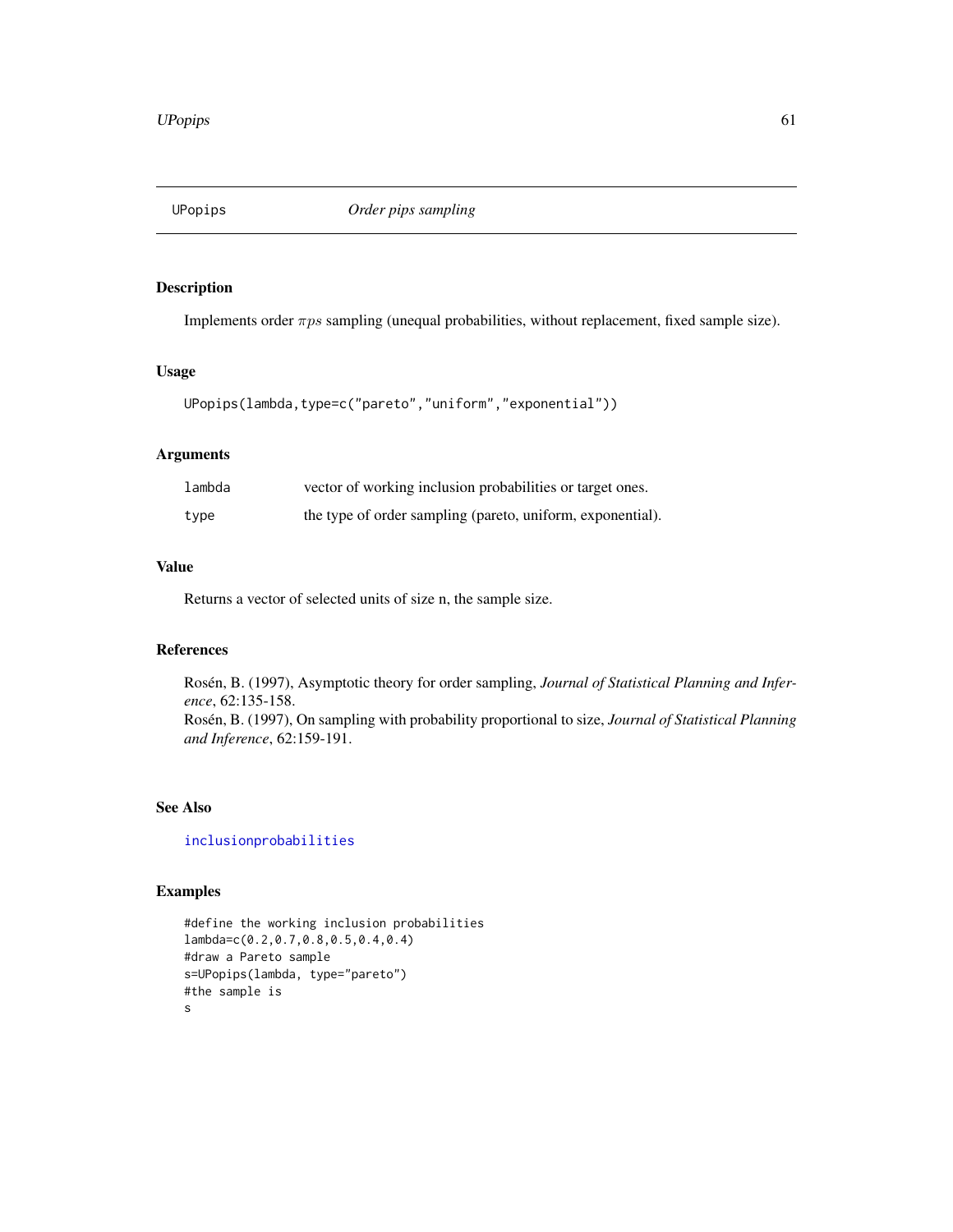<span id="page-61-0"></span>

Selects an unequal probability sample using the pivotal method (unequal probabilities, without replacement, fixed sample size).

# Usage

UPpivotal(pik,eps=1e-6)

# Arguments

| pik | vector of the inclusion probabilities.       |
|-----|----------------------------------------------|
| eps | the control value, by default equal to 1e-6. |

# Value

Returns a vector (with elements 0 and 1) of size N, the population size. Each element k of this vector indicates the status of unit k (1, unit k is selected in the sample; 0, otherwise). The value eps is used to control pik (pik>eps  $&$  pik < 1-eps).

# References

Deville, J.-C. and Tillé, Y. (1998), Unequal probability sampling without replacement through a splitting method, *Biometrika*, 85:89-101.

Chauvet, G. and Tillé, Y. (2006). A fast algorithm of balanced sampling. *to appear in Computational Statistics*.

Tillé, Y. (2006), *Sampling Algorithms*, Springer.

# See Also

[UPrandompivotal](#page-63-0)

```
#define the prescribed inclusion probabilities
pik=c(0.2,0.7,0.8,0.5,0.4,0.4)
#select a sample
s=UPpivotal(pik)
#the sample is
(1:length(pik))[s==1]
```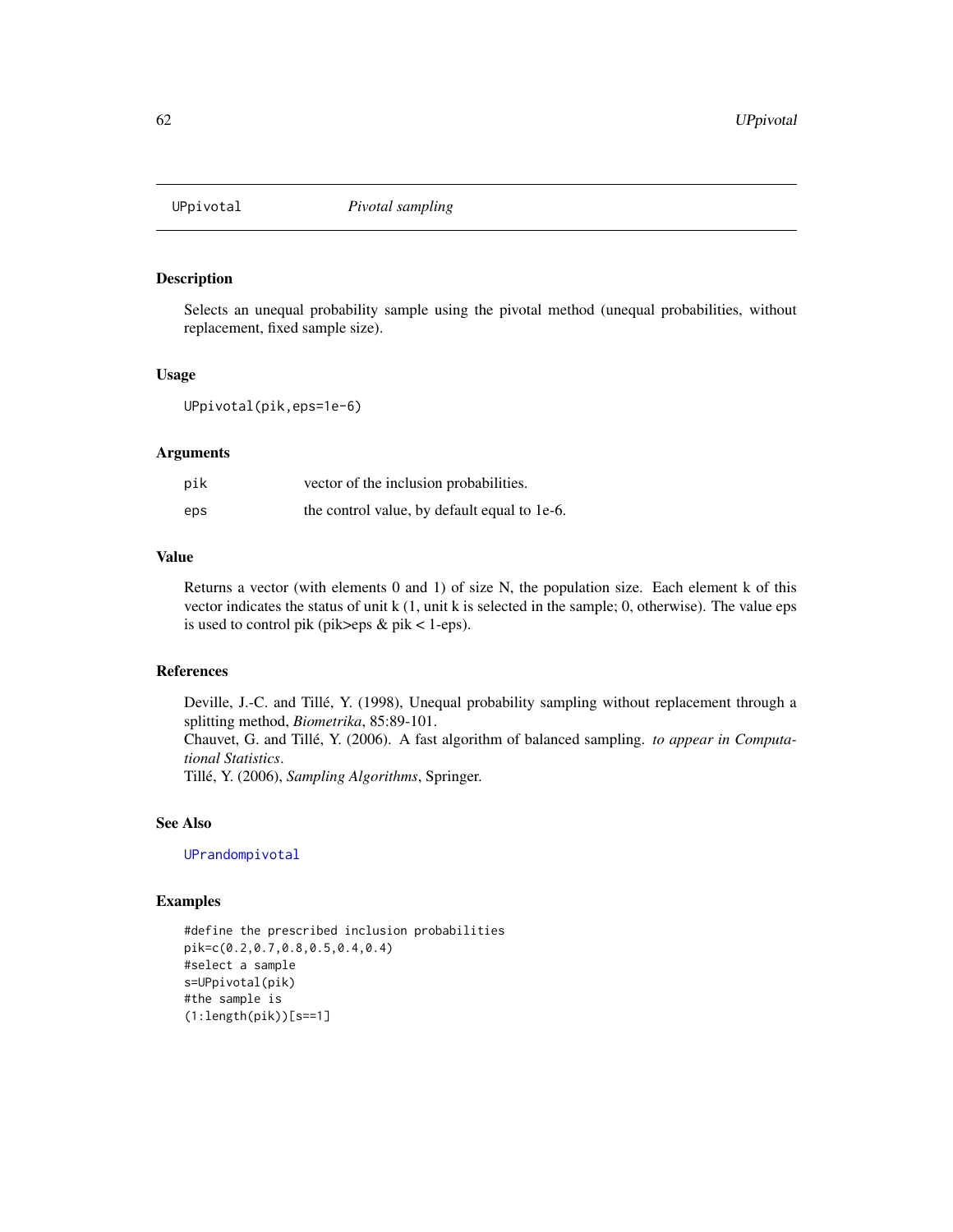Draws a Poisson sample using a prescribed vector of first-order inclusion probabilities (unequal probabilities, without replacement, random sample size).

## Usage

```
UPpoisson(pik)
```
## Arguments

pik vector of the first-order inclusion probabilities.

## Value

Returns a vector (with elements 0 and 1) of size N, the population size. Each element k of this vector indicates the status of unit k (1, unit k is selected in the sample; 0, otherwise). The value 'eps' is used to control pik (pik>eps & pik < 1-eps).

# See Also

[inclusionprobabilities](#page-23-0)

```
############
## Example 1
############
# definition of pik
pik=c(1/3,1/3,1/3)
# selects a sample
s=UPpoisson(pik)
#the sample is
(1:length(pik))[s==1]
############
## Example 2
############
data(belgianmunicipalities)
Tot=belgianmunicipalities$Tot04
name=belgianmunicipalities$Commune
n=200
pik=inclusionprobabilities(Tot,n)
# select a sample
s=UPpoisson(pik)
#the sample is
getdata(name,s)
```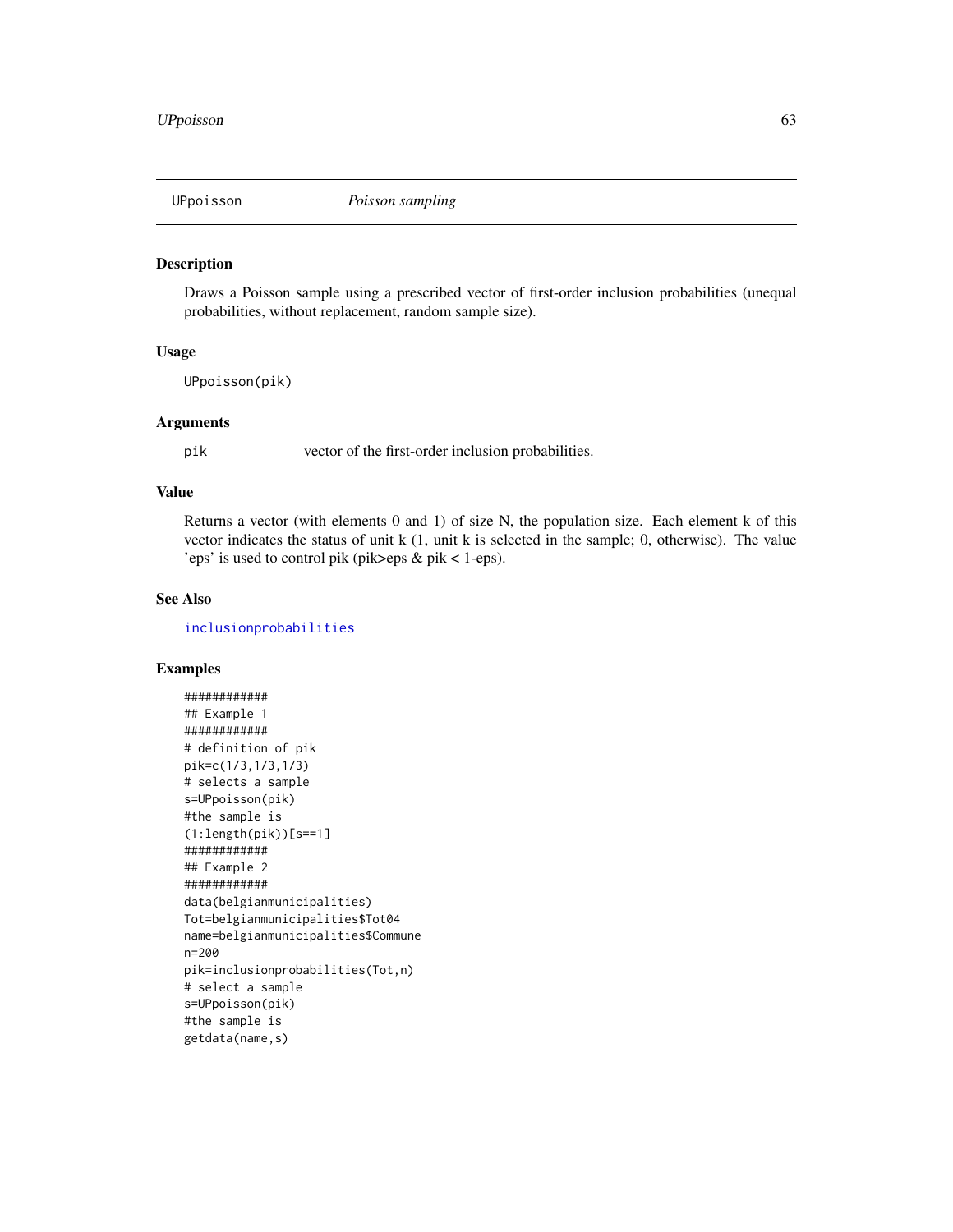<span id="page-63-0"></span>UPrandompivotal *Random pivotal sampling*

## Description

Selects a sample using the pivotal method, when the order of the population units is random (unequal probabilities, without replacement, fixed sample size).

#### Usage

UPrandompivotal(pik,eps=1e-6)

#### Arguments

| pik | vector of the inclusion probabilities.       |
|-----|----------------------------------------------|
| eps | the control value, by default equal to 1e-6. |

# Value

Returns a vector (with elements 0 and 1) of size N, the population size. Each element k of this vector indicates the status of unit k (1, unit k is selected in the sample; 0, otherwise). The value 'eps' is used to control pik (pik>eps and pik<1-eps).

# References

Deville, J.-C. and Tillé, Y. (1998), Unequal probability sampling without replacement through a splitting method, *Biometrika*, 85:89–101. Tillé, Y. (2006), *Sampling Algorithms*, Springer.

# See Also

[UPpivotal](#page-61-0)

## Examples

#define the prescribed inclusion probabilities pik=c(0.2,0.7,0.8,0.5,0.4,0.4) #select a sample s=UPrandompivotal(pik) #the sample is (1:length(pik))[s==1]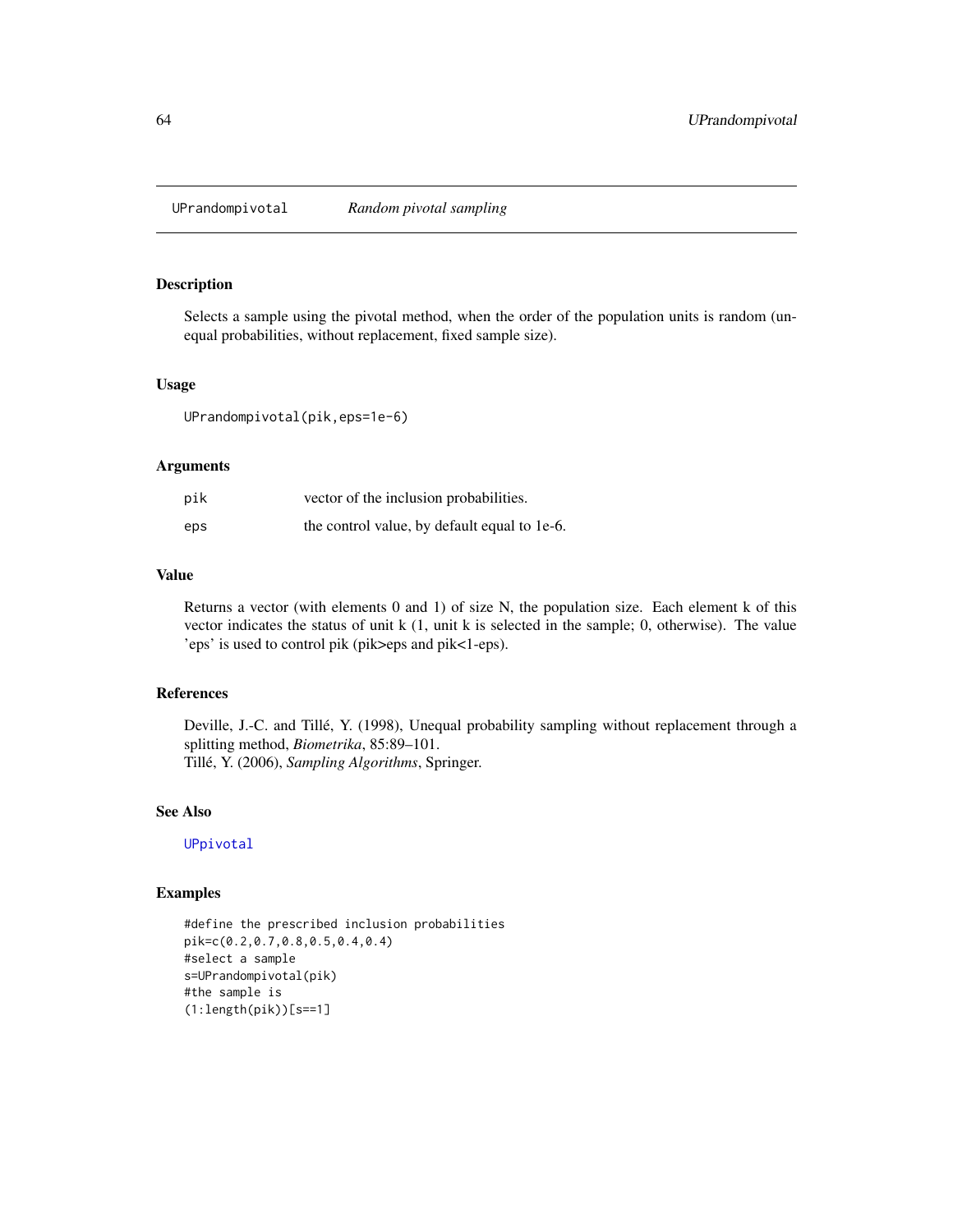<span id="page-64-0"></span>Selects a sample using the systematic method, when the order of the population units is random (unequal probabilities, without replacement, fixed sample size).

#### Usage

UPrandomsystematic(pik,eps=1e-6)

# Arguments

| pik | vector of the inclusion probabilities.       |
|-----|----------------------------------------------|
| eps | the control value, by default equal to 1e-6. |

## Value

Returns a vector (with elements 0 and 1) of size N, the population size. Each element k of this vector indicates the status of unit k (1, unit k is selected in the sample; 0, otherwise). The value 'eps' is used to control pik (pik>eps and pik<1-eps).

# References

Madow, W.G. (1949), On the theory of systematic sampling, II, *Annals of Mathematical Statistics*, 20, 333-354.

## See Also

[UPsystematic](#page-67-0)

# Examples

#define the prescribed inclusion probabilities pik=c(0.2,0.7,0.8,0.5,0.4,0.4) #select a sample s=UPrandomsystematic(pik) #the sample is  $(1:length(pik))$ [s==1]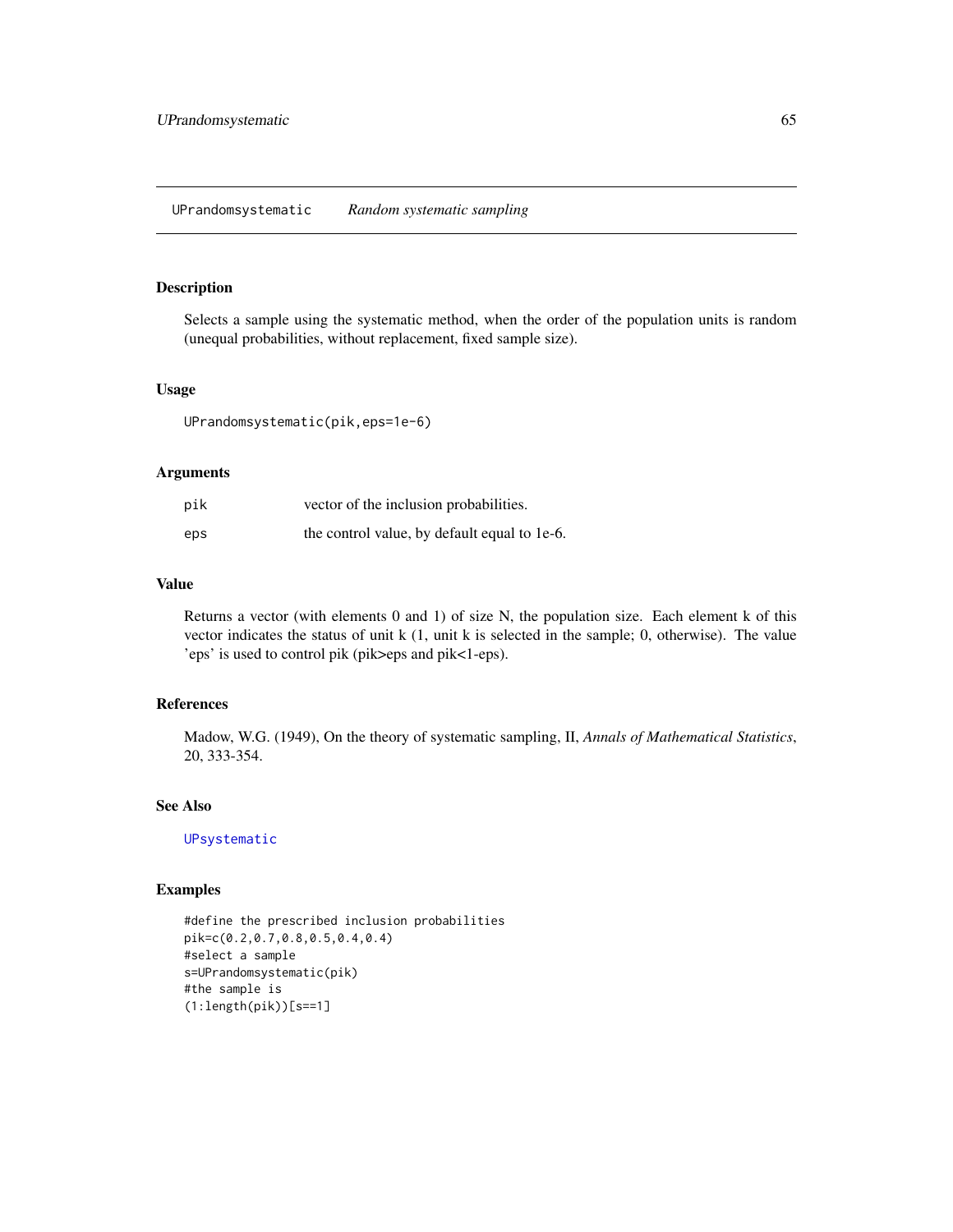<span id="page-65-0"></span>

Uses the Sampford's method to select a sample of units (unequal probabilities, without replacement, fixed sample size).

#### Usage

UPsampford(pik,eps=1e-6, max\_iter=500)

# Arguments

| pik      | vector of the inclusion probabilities.         |
|----------|------------------------------------------------|
| eps      | the control value, by default equal to 1e-6.   |
| max iter | maximum number of iterations in the algorithm. |

# Value

Returns a vector (with elements 0 and 1) of size N, the population size. Each element k of this vector indicates the status of unit k (1, unit k is selected in the sample; 0, otherwise). The value eps is used to control pik (pik>eps & pik < 1-eps). The sample size must be small with respect to the population size; otherwise, the selection time can be very long.

# References

Sampford, M. (1967), On sampling without replacement with unequal probabilities of selection, *Biometrika*, 54:499-513.

#### See Also

[UPsampfordpi2](#page-66-0)

#### Examples

#define the prescribed inclusion probabilities pik=c(0.2,0.7,0.8,0.5,0.4,0.4) s=UPsampford(pik) #the sample is  $(1:length(pik))$ [s==1]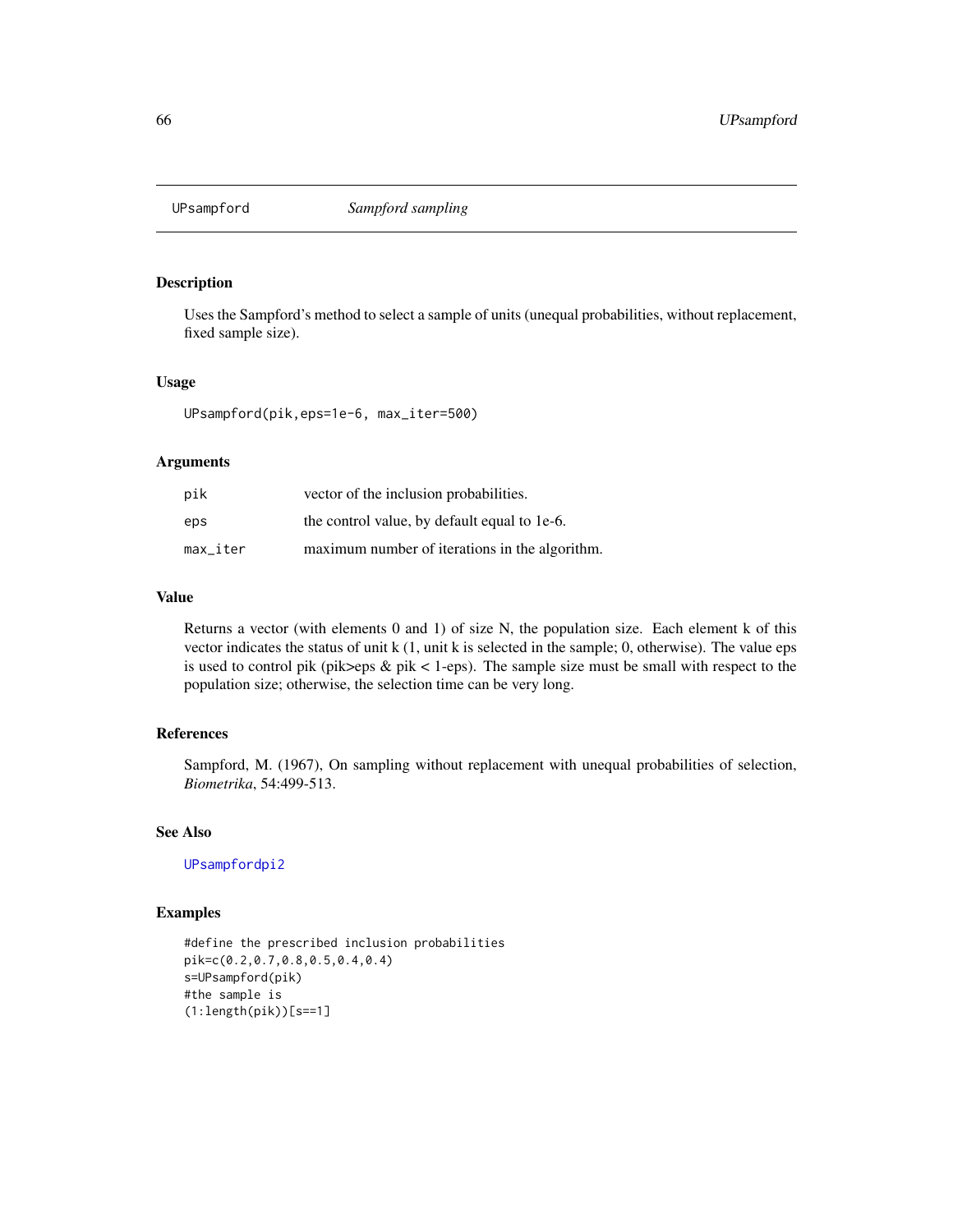<span id="page-66-0"></span>

Computes the joint (second-order) inclusion probabilities for Sampford sampling.

#### Usage

UPsampfordpi2(pik)

#### Arguments

pik vector of the first-order inclusion probabilities.

# Value

Returns a NxN matrix of the following form: the main diagonal contains the first-order inclusion probabilities for each unit k in the population; elements (k,l) are the joint inclusion probabilities of units k and l, with k not equal to l. N is the population size.

#### References

Sampford, M. (1967), On sampling without replacement with unequal probabilities of selection, *Biometrika*, 54:499-513.

Wu, C. (2004). R/S-PLUS Implementation of pseudo empirical likelihood methods under unequal probability sampling. Working paper 2004-07, Department of Statistics and Actuarial Science, University of Waterloo.

## See Also

[UPsampford](#page-65-0)

#### Examples

#define the prescribed inclusion probabilities pik=c(0.2,0.7,0.8,0.5,0.4,0.4) #matrix of the joint inclusion probabilities UPsampfordpi2(pik)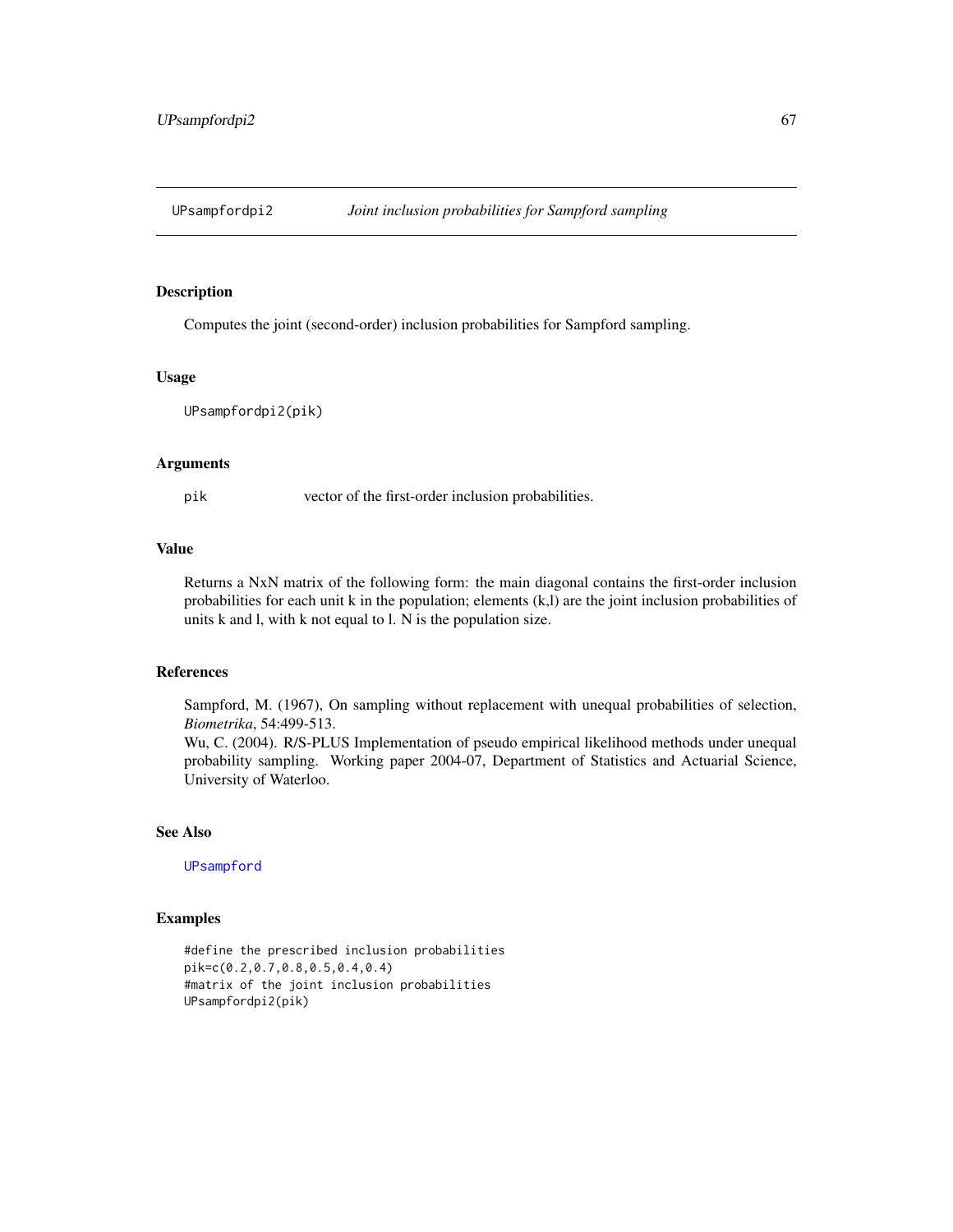<span id="page-67-0"></span>

Uses the systematic method to select a sample of units (unequal probabilities, without replacement, fixed sample size).

#### Usage

UPsystematic(pik,eps=1e-6)

# Arguments

| pik | vector of the inclusion probabilities.       |
|-----|----------------------------------------------|
| eps | the control value, by default equal to 1e-6. |

# Value

Returns a vector (with elements 0 and 1) of size N, the population size. Each element k of this vector indicates the status of unit k (1, unit k is selected in the sample; 0, otherwise).

#### References

Madow, W.G. (1949), On the theory of systematic sampling, II, *Annals of Mathematical Statistics*, 20, 333-354.

## See Also

[inclusionprobabilities](#page-23-0), [UPrandomsystematic](#page-64-0)

```
############
## Example 1
############
#defines the prescribed inclusion probabilities
pik=c(0.2,0.7,0.8,0.5,0.4,0.4)
#selects a sample
s=UPsystematic(pik)
#the sample is
(1:length(pik))[s==1]
############
## Example 2
############
data(belgianmunicipalities)
Tot=belgianmunicipalities$Tot04
name=belgianmunicipalities$Commune
pik=inclusionprobabilities(Tot,200)
```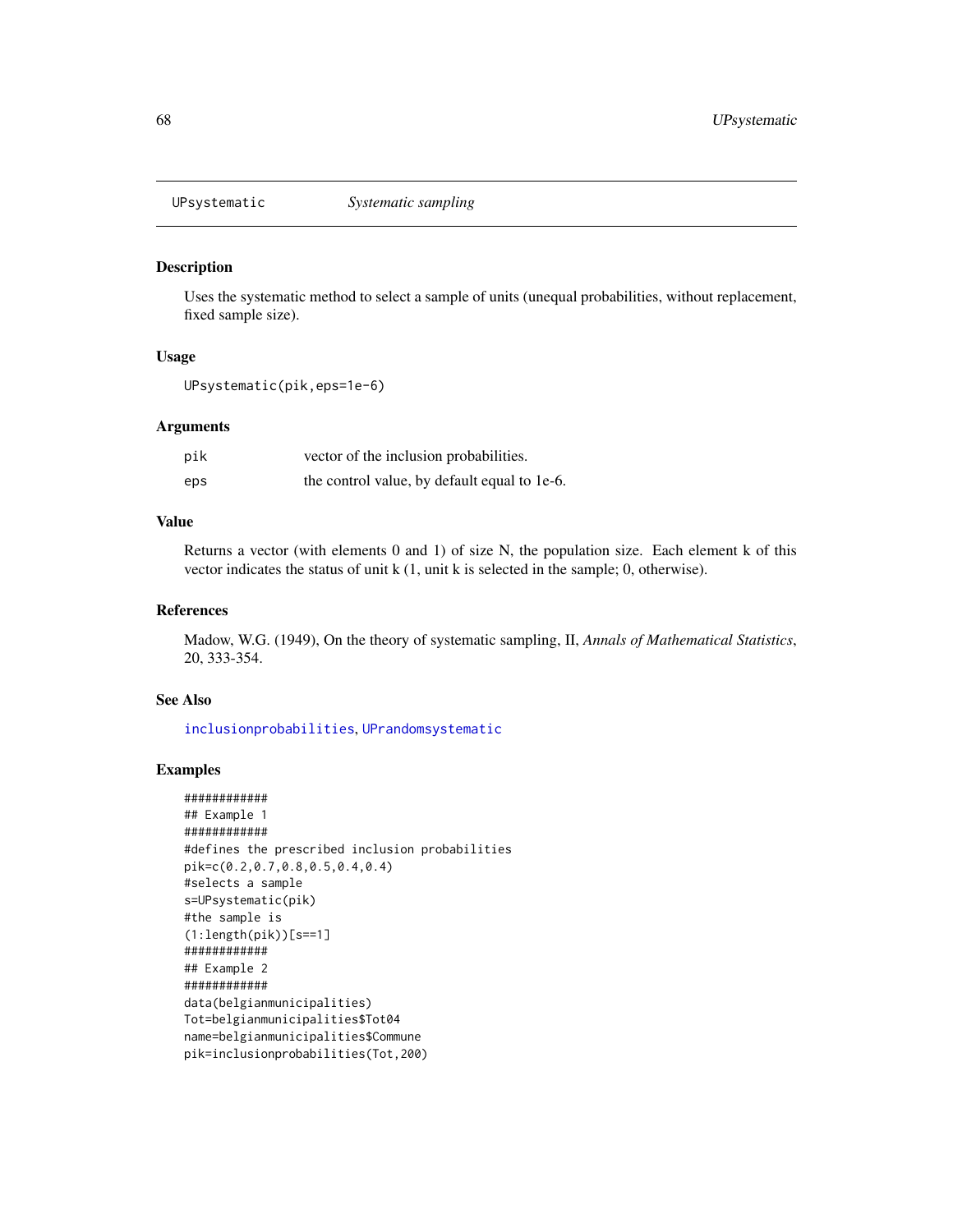# UPsystematicpi2 69

```
#selects a sample
s=UPsystematic(pik)
#the sample is
as.vector(name[s==1])
# extracts the observed data
getdata(belgianmunicipalities,s)
```
UPsystematicpi2 *Joint inclusion probabilities for systematic sampling*

## Description

Computes the joint (second-order) inclusion probabilities for systematic sampling.

#### Usage

```
UPsystematicpi2(pik)
```
#### Arguments

pik vector of the first-order inclusion probabilities.

## Value

Returns a NxN matrix of the following form: the main diagonal contains the first-order inclusion probabilities for each unit k in the population; elements (k,l) are the joint inclusion probabilities of units k and l, with k not equal to l. N is the population size.

# References

Madow, W.G. (1949), On the theory of systematic sampling, II, *Annals of Mathematical Statistics*, 20, 333-354.

# See Also

[UPsystematic](#page-67-0)

## Examples

#define the prescribed inclusion probabilities pik=c(0.2,0.7,0.8,0.5,0.4,0.4) #matrix of the joint inclusion probabilities UPsystematicpi2(pik)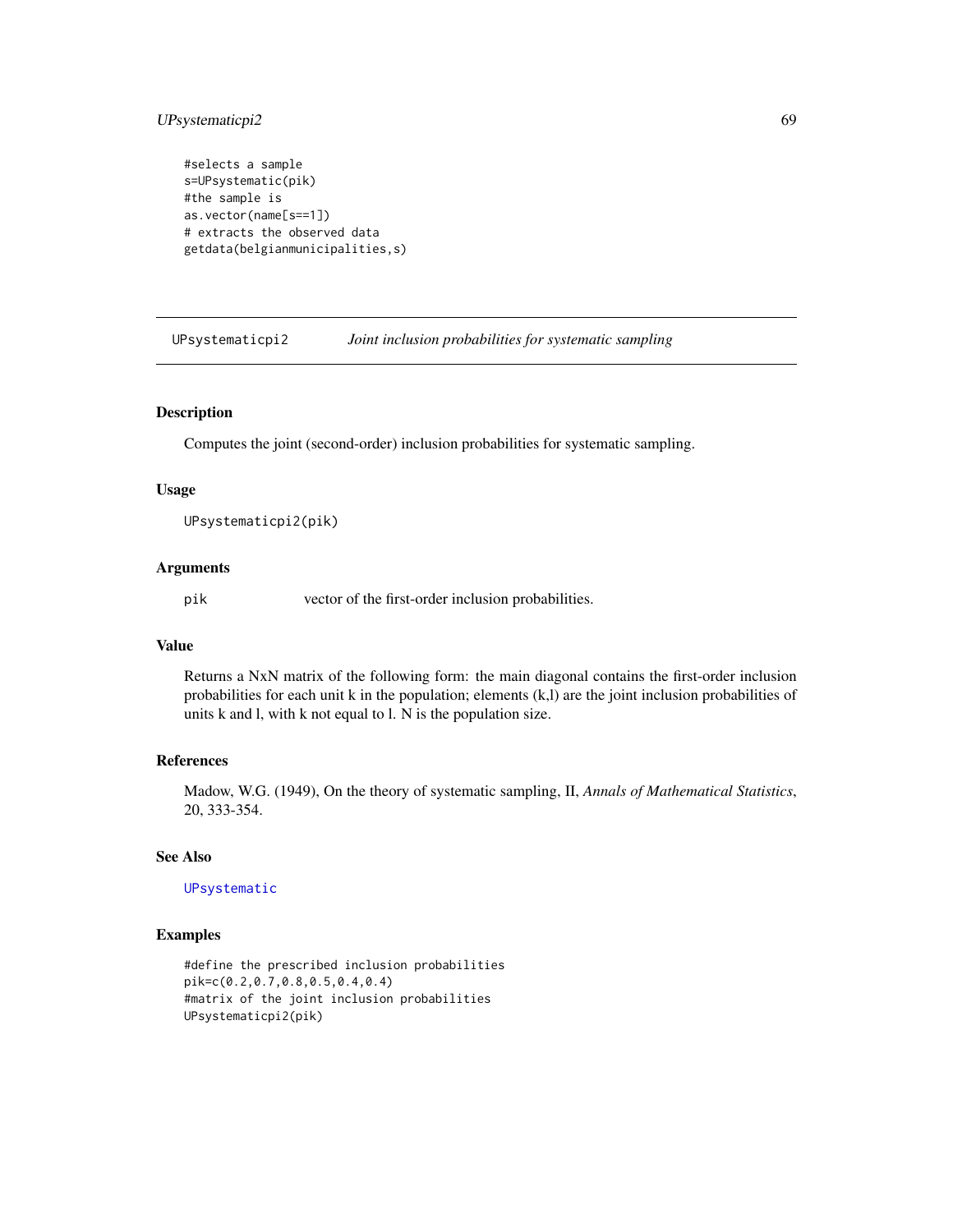<span id="page-69-0"></span>

Uses the Tillé's method to select a sample of units (unequal probabilities, without replacement, fixed sample size).

#### Usage

UPtille(pik,eps=1e-6)

## Arguments

| pik | vector of the inclusion probabilities.       |
|-----|----------------------------------------------|
| eps | the control value, by default equal to 1e-6. |

# Value

Returns a vector (with elements 0 and 1) of size N, the population size. Each element k of this vector indicates the status of unit k (1, unit k is selected in the sample; 0, otherwise). The value eps is used to control pik (pik>eps  $&$  pik < 1-eps).

# References

Tillé, Y. (1996), An elimination procedure of unequal probability sampling without replacement, *Biometrika*, 83:238-241.

Deville, J.-C. and Tillé, Y. (1998), Unequal probability sampling without replacement through a splitting method, *Biometrika*, 85:89-101.

# See Also

[UPsystematic](#page-67-0)

## Examples

############ ## Example 1 ############ #defines the prescribed inclusion probabilities pik=c(0.2,0.7,0.8,0.5,0.4,0.4) #selects a sample s=UPtille(pik) #the sample is  $(1:length(pik))$ [s==1] ############ ## Example 2 ############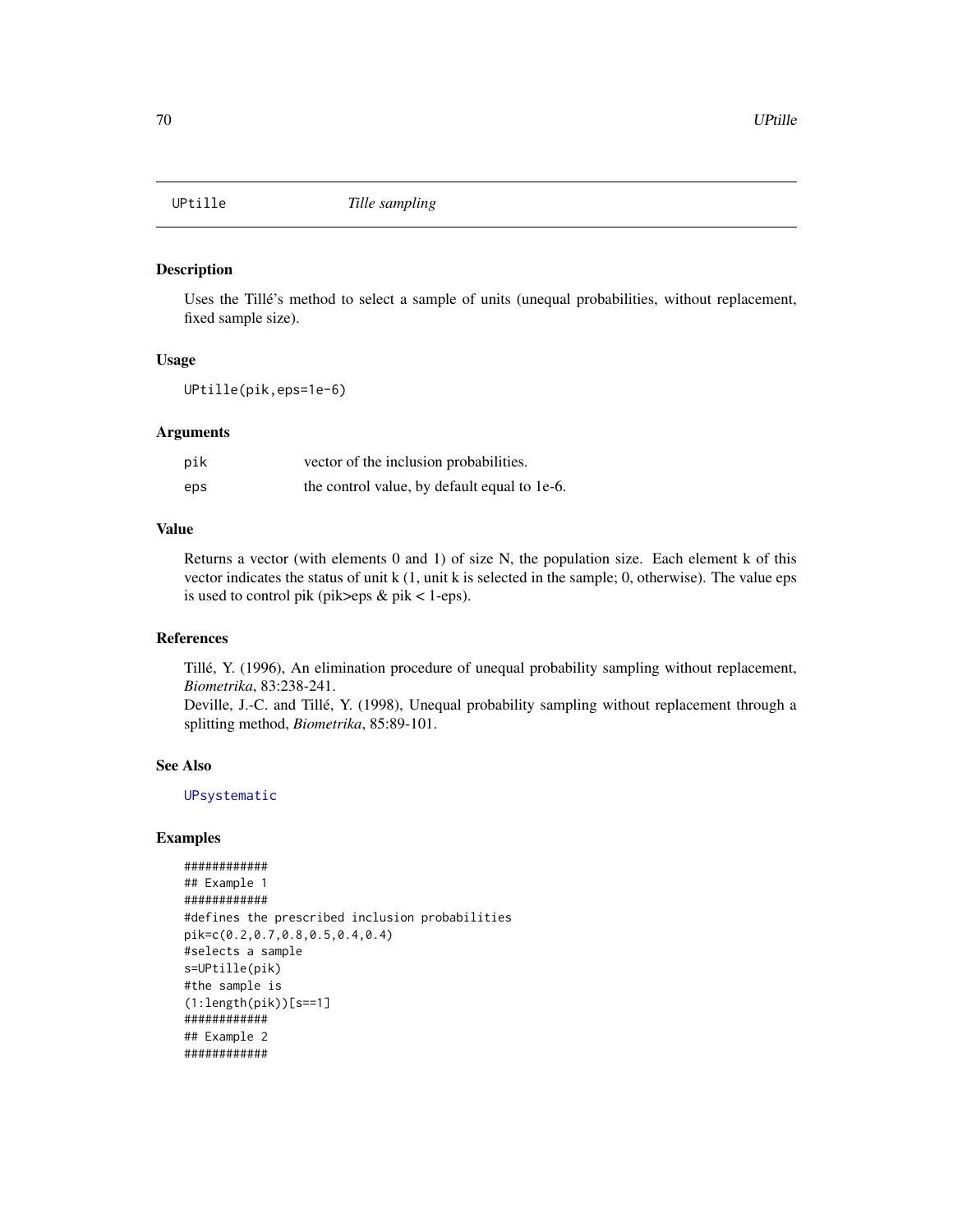# UPtillepi2 71

```
# see in the 'UPexamples' vignette
# vignette("UPexamples", package="sampling")
```
# UPtillepi2 *Joint inclusion probabilties for Tille sampling*

# Description

Computes the joint (second-order) inclusion probabilities for Tillé sampling.

#### Usage

```
UPtillepi2(pik,eps=1e-6)
```
#### Arguments

| pik | vector of the first-order inclusion probabilities. |
|-----|----------------------------------------------------|
| eps | the control value, by default equal to 1e-6.       |

# Value

Returns a NxN matrix of the following form: the main diagonal contains the first-order inclusion probabilities for each unit k in the population; elements (k,l) are the joint inclusion probabilities of units k and l, with k not equal to l. N is the population size. The value eps is used to control pik  $(\text{pik}\text{>eps } \& \text{pik} < 1-\text{eps}).$ 

# References

Tillé, Y. (1996), An elimination procedure of unequal probability sampling without replacement, *Biometrika*, 83:238-241.

# See Also

[UPtille](#page-69-0)

# Examples

#defines the prescribed inclusion probabilities pik=c(0.2,0.7,0.8,0.5,0.4,0.4) pik\_joint=UPtillepi2(pik) #the joint inclusion probabilities pik\_joint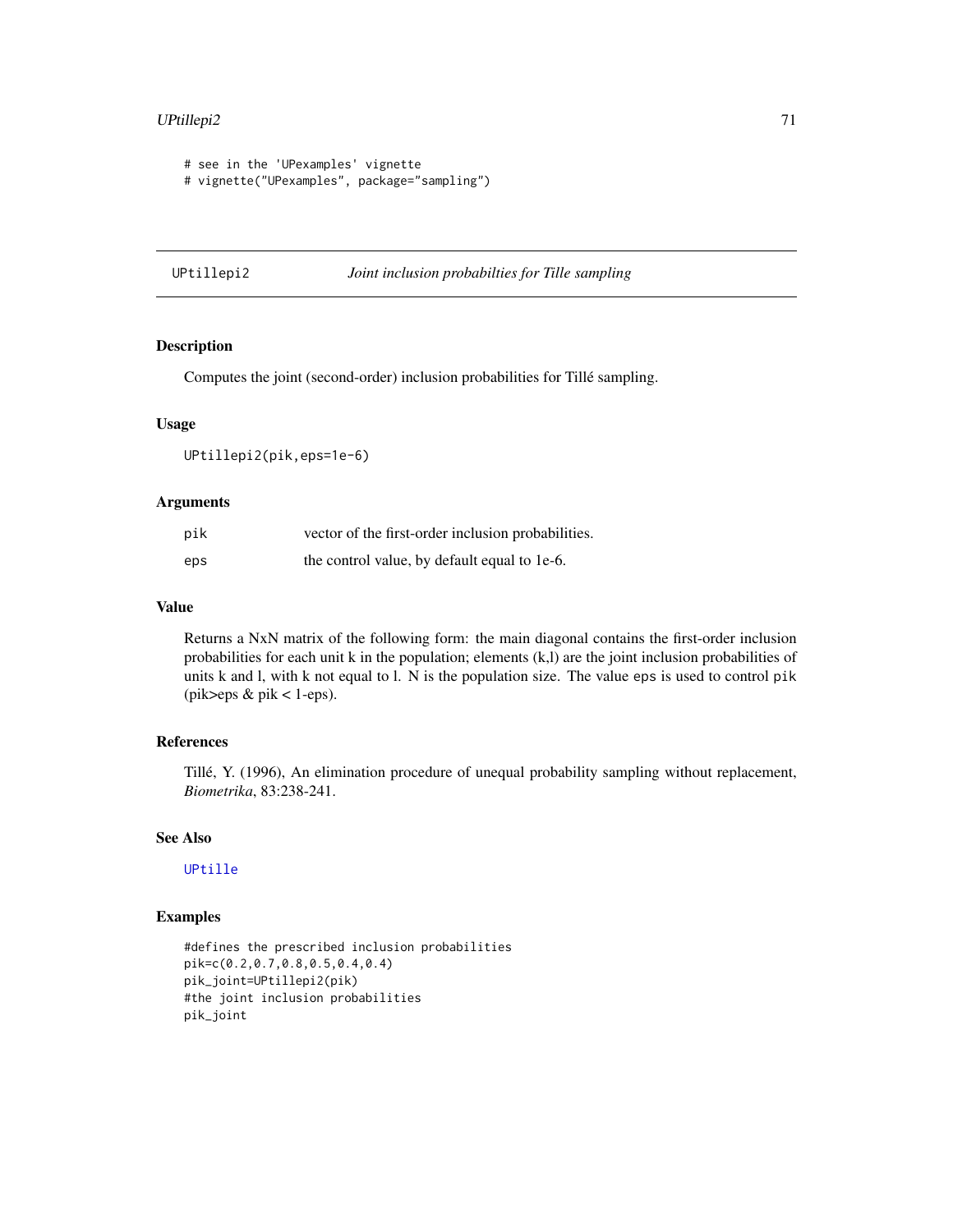Computes the variance estimation of an estimator of the population total using the Deville's method.

#### Usage

```
varest(Ys,Xs=NULL,pik,w=NULL)
```
# Arguments

| Ys  | vector of the variable of interest; its length is equal to n, the sample size.                                               |
|-----|------------------------------------------------------------------------------------------------------------------------------|
| Xs  | matrix of the auxiliary variables; for the calibration estimator, this is the matrix<br>of the sample calibration variables. |
| pik | vector of the first-order inclusion probabilities; its length is equal to n, the sam-<br>ple size.                           |
| W   | vector of the calibrated weights (for the calibration estimator); its length is equal<br>to n, the sample size.              |

## Details

The function implements the following estimator:

$$
\widehat{Var}(\widehat{Ys}) = \frac{1}{1 - \sum_{k \in s} a_k^2} \sum_{k \in s} (1 - \pi_k) \left( \frac{y_k}{\pi_k} - \frac{\sum_{l \in s} (1 - \pi_l) y_l / \pi_l}{\sum_{l \in s} (1 - \pi_l)} \right)
$$

where  $a_k = (1 - \pi_k) / \sum_{l \in s} (1 - \pi_l)$ .

# References

Deville, J.-C. (1993). *Estimation de la variance pour les enquêtes en deux phases*. Manuscript, INSEE, Paris.

#### See Also

[calibev](#page-9-0)

```
# Belgian municipalities data base
data(belgianmunicipalities)
attach(belgianmunicipalities)
# Computes the inclusion probabilities
pik=inclusionprobabilities(Tot04,200)
N=length(pik)
n=sum(pik)
```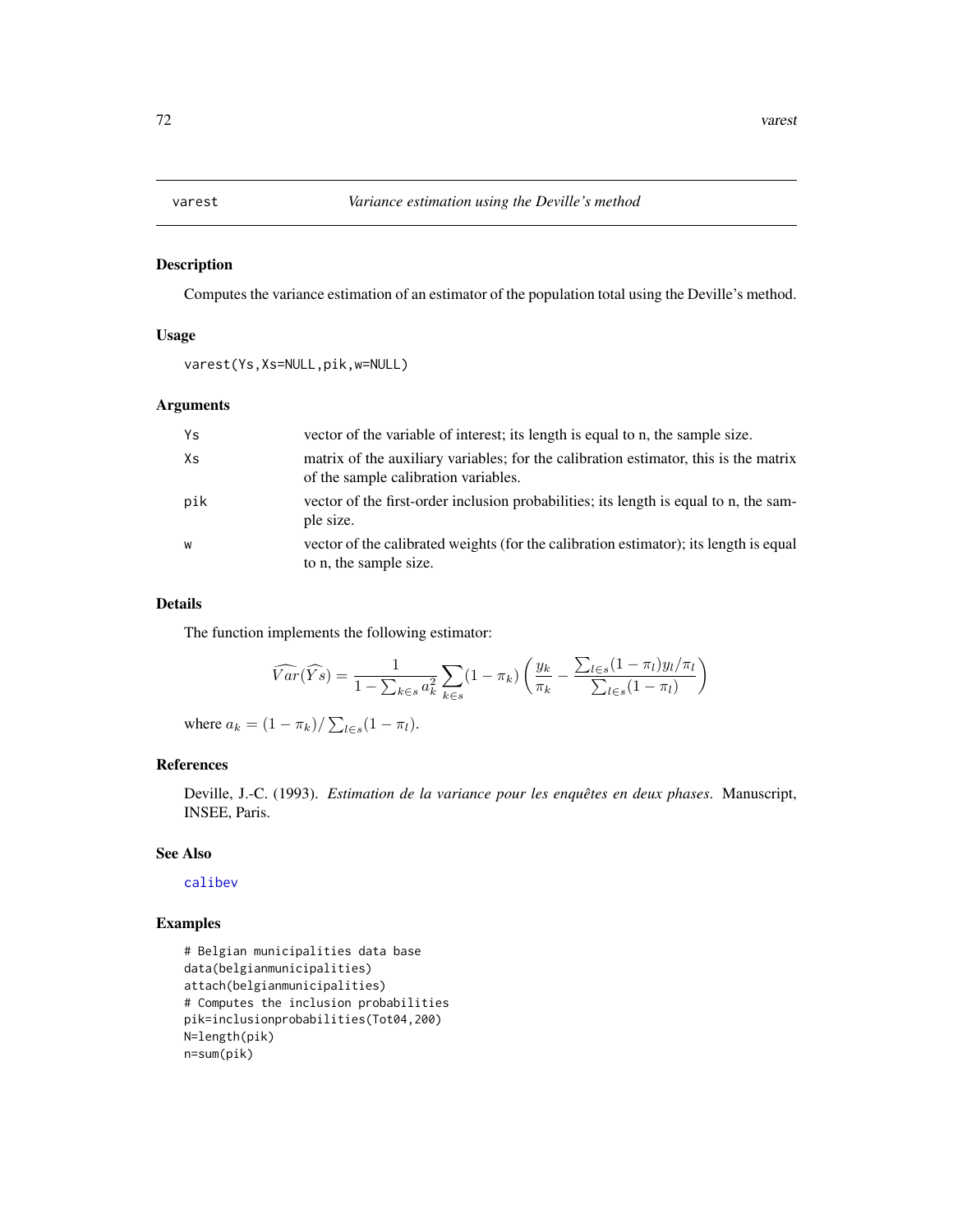#### <span id="page-72-0"></span> $varHT$  73

```
# Defines the variable of interest
y=TaxableIncome
# Draws a Tille sample of size 200
s=UPtille(pik)
# Computes the Horvitz-Thompson estimator
HTestimator(y[s==1],pik[s==1])
# Computes the variance estimation of the Horvitz-Thompson estimator
varest(Ys=y[s==1],pik=pik[s==1])
# for an example using calibration estimator see the 'calibration' vignette
# vignette("calibration", package="sampling")
```

```
varHT Variance estimators of the Horvitz-Thompson estimator
```
## Description

Computes variance estimators of the Horvitz-Thompson estimator of the population total.

#### Usage

varHT(y,pikl,method)

### Arguments

| <b>V</b> | vector of the variable of interest; its length is equal to n, the sample size.                                                                                  |  |
|----------|-----------------------------------------------------------------------------------------------------------------------------------------------------------------|--|
| pikl     | matrix of second-order inclusion probabilities; its dimension is nxn.                                                                                           |  |
| method   | if 1, an unbiased variance estimator is computed; if 2, the Sen-Yates-Grundy<br>variance estimator for fixed sample size is computed; be default, the method is |  |

## Details

If method is 1, the following estimator is implemented

$$
\widehat{Var}(\widehat{Y}_{HT})_1 = \sum_{k \in s} \sum_{\ell \in s} \frac{y_k y_\ell}{\pi_{k\ell} \pi_k \pi_{\ell}} (\pi_{k\ell} - \pi_k \pi_{\ell})
$$

If method is 2, the following estimator is implemented

$$
\widehat{Var}(\widehat{Y}_{HT})_2 = \frac{1}{2} \sum_{k \in s} \sum_{\ell \in s} \left(\frac{y_k}{\pi_k} - \frac{y_\ell}{\pi_\ell}\right)^2 \frac{\pi_k \pi_\ell - \pi_{k\ell}}{\pi_{k\ell}}
$$

See Also

[HTestimator](#page-21-0)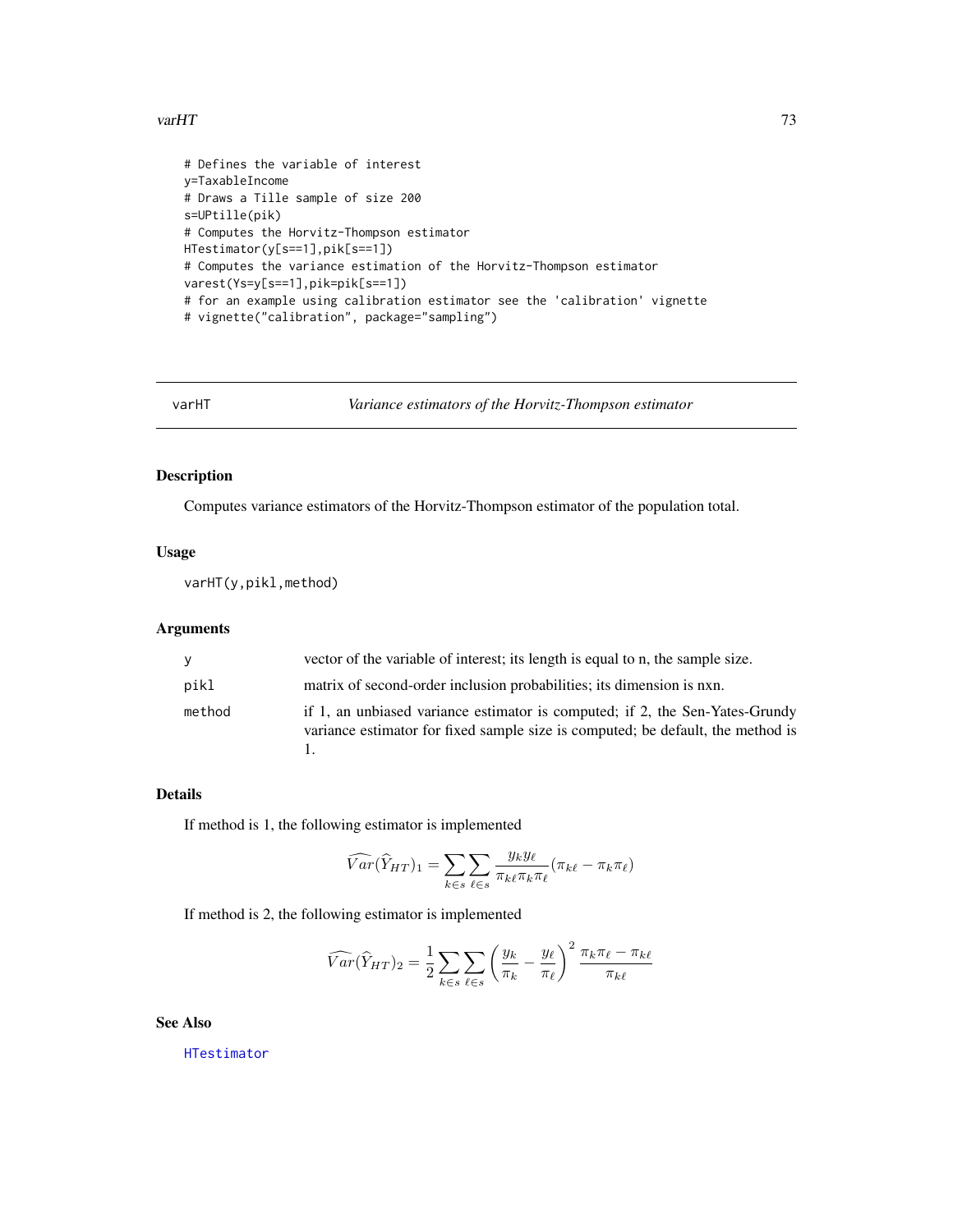## Examples

```
pik=c(0.2,0.7,0.8,0.5,0.4,0.4)
N=length(pik)
n=sum(pik)
# Defines the variable of interest
y=rnorm(N,10,2)
# Draws a Poisson sample of expected size n
s=UPpoisson(pik)
# Computes the Horvitz-Thompson estimator
HTestimator(y[s==1],pik[s==1])
# Computes the second-order inclusion prob. for Poisson sampling
pikl=outer(pik,pik,"*")
diag(pikl)=pik
# Computes the variance estimator (method=1, the sample size is not fixed)
varHT(y[s==1],pikl[s==1,s==1],1)
# Draws a Tille sample of size n
s=UPtille(pik)
# Computes the Horvitz-Thompson estimator
HTestimator(y[s==1],pik[s==1])
# Computes the second-order inclusion prob. for Tille sampling
pikl=UPtillepi2(pik)
# Computes the variance estimator (method=2, the sample size is fixed)
varHT(y[s==1],pikl[s==1,s==1],2)
```
vartaylor\_ratio *Taylor-series linearization variance estimation of a ratio*

## Description

Computes the Taylor-series linearization variance estimation of the ratio

$$
\frac{\widehat{Y}_s}{\widehat{X}_s}.
$$

The estimators in the ratio are Horvitz-Thompson estimators.

## Usage

```
vartaylor_ratio(Ys,Xs,pikls)
```
#### Arguments

| Ys    | vector of the first observed variable; its length is equal to n, the sample size.  |
|-------|------------------------------------------------------------------------------------|
| Хs    | vector of the second observed variable; its length is equal to n, the sample size. |
| pikls | matrix of joint inclusion probabilities of the sample units; its dimension is nxn. |

<span id="page-73-0"></span>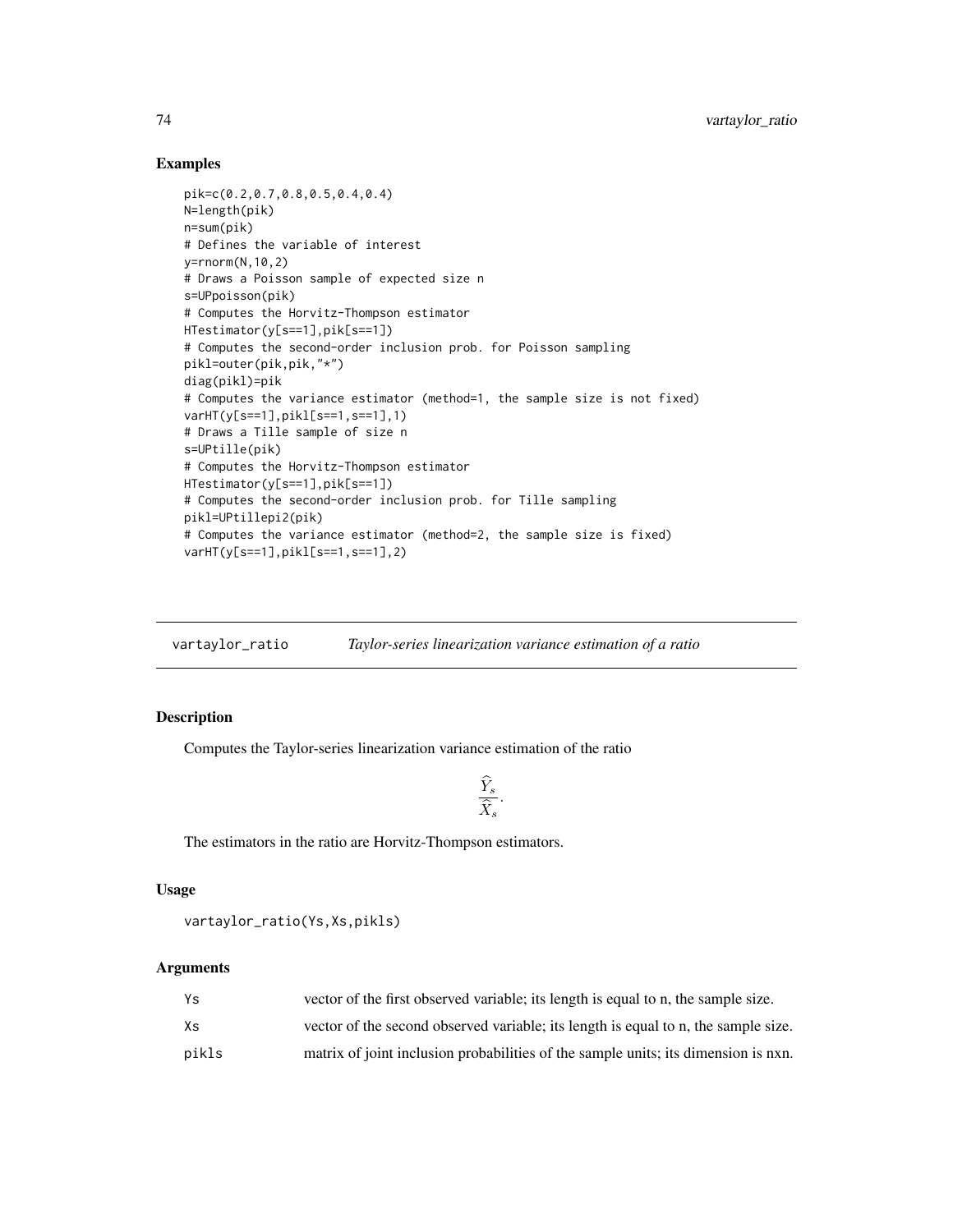<span id="page-74-0"></span>writesample 75

## Details

The function implements the following estimator:

$$
\widehat{Var}\left(\frac{\widehat{Y}s}{\widehat{X}s}\right) = \sum_{i \in s} \sum_{j \in s} \frac{\pi_{ij} - \pi_i \pi_j}{\pi_{ij}} \frac{\widehat{z}_i \widehat{z}_j}{\pi_i \pi_j}
$$
\nwhere  $\widehat{z}_i = (Ys_i - \widehat{r}Xs_i)/\widehat{X}_s$ ,  $\widehat{r} = \widehat{Y}_s/\widehat{X}_s$ ,  $\widehat{Y}_s = \sum_{i \in s} Ys_i/\pi_i$ ,  $\widehat{X}_s = \sum_{i \in s} Xs_i/\pi_i$ .

## References

Woodruff, R. (1971). *A Simple Method for Approximating the Variance of a Complicated Estimate*, Journal of the American Statistical Association, Vol. 66, No. 334 , pp. 411–414.

#### Examples

```
data(belgianmunicipalities)
attach(belgianmunicipalities)
# inclusion probabilities, sample size 200
pik=inclusionprobabilities(Tot04,200)
# the first variable (population level)
Y=Men04
# the second variable (population level)
X=Women04
# population size
N=length(pik)
# joint inclusion probabilities for Poisson sampling
pikl=outer(pik,pik,"*")
# draw a sample using Poisson sampling
s=UPpoisson(pik)
# sample inclusion probabilities
piks=pik[s==1]
# the first observed variable
Ys=Y[s==1]
# the second observed variable
Xs=X[s==1]# matrix of joint inclusion prob. (sample level)
pikls=pikl[s==1,s==1]
# ratio estimator and its estimated variance
vartaylor_ratio(Ys,Xs,pikls)
```
writesample *All possible samples of fixed size*

## Description

Gives a matrix whose rows are the vectors (0 or 1) of all samples of fixed size.

#### Usage

writesample(n,N)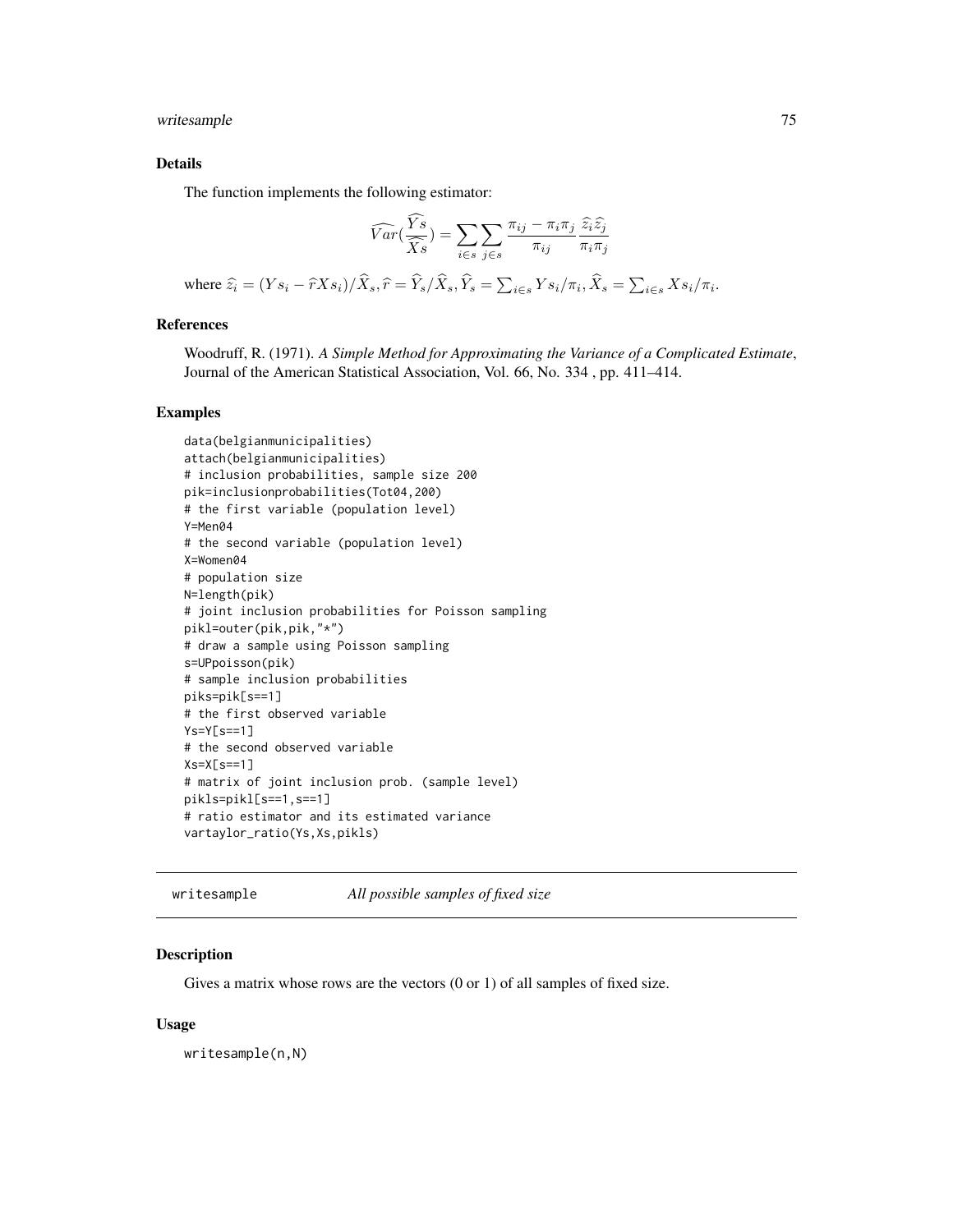## <span id="page-75-0"></span>76 writesample

## Arguments

| n | sample size.     |
|---|------------------|
| Ν | population size. |

## See Also

[landingcube](#page-25-0)

# Examples

```
# all samples of size 4
# from a population of size 10.
w=writesample(4,10)
# the samples are
t(apply(w,1,function(x) (1:ncol(w))[x==1]))
```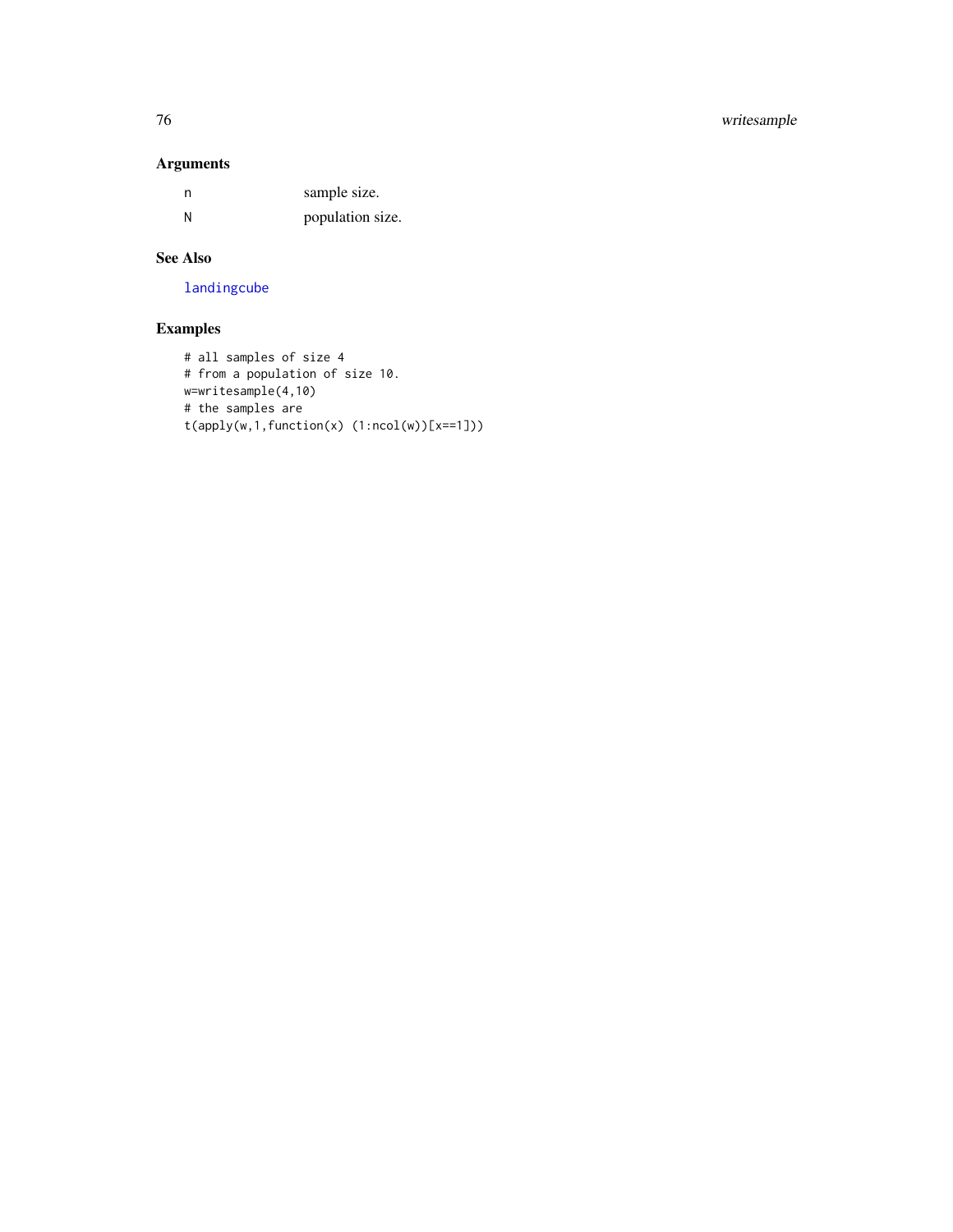# Index

∗ datasets belgianmunicipalities, [6](#page-5-0) MU284, [30](#page-29-0) rec99, [38](#page-37-0) swissmunicipalities, [53](#page-52-0) ∗ survey balancedcluster, [3](#page-2-0) balancedstratification, [4](#page-3-0) balancedtwostage, [5](#page-4-0) calib, [8](#page-7-0) calibev, [10](#page-9-0) checkcalibration, [12](#page-11-0) cleanstrata, [13](#page-12-0) cluster, [14](#page-13-0) disjunctive, [15](#page-14-0) fastflightcube, [16](#page-15-0) getdata, [20](#page-19-0) Hajekestimator, [20](#page-19-0) Hajekstrata, [21](#page-20-0) HTestimator, [22](#page-21-1) HTstrata, [23](#page-22-0) inclusionprobabilities, [24](#page-23-0) inclusionprobastrata, [25](#page-24-0) landingcube, [26](#page-25-1) mstage, [27](#page-26-0) postest, [31](#page-30-0) poststrata, [34](#page-33-0) ratioest, [35](#page-34-0) ratioest\_strata, [36](#page-35-0) regest, [39](#page-38-0) regest\_strata, [40](#page-39-0) rhg, [42](#page-41-0) rhg\_strata, [43](#page-42-0) rmodel, [44](#page-43-0) samplecube, [46](#page-45-0) srswor, [48](#page-47-0) srswor1, [49](#page-48-0) srswr, [50](#page-49-0) strata, [51](#page-50-0)

UPbrewer, [54](#page-53-0) UPmaxentropy, [55](#page-54-0) UPmidzuno, [57](#page-56-0) UPmidzunopi2, [58](#page-57-0) UPminimalsupport, [59](#page-58-0) UPmultinomial, [60](#page-59-0) UPopips, [61](#page-60-0) UPpivotal, [62](#page-61-0) UPpoisson, [63](#page-62-0) UPrandompivotal, [64](#page-63-0) UPrandomsystematic, [65](#page-64-0) UPsampford, [66](#page-65-0) UPsampfordpi2, [67](#page-66-0) UPsystematic, [68](#page-67-0) UPsystematicpi2, [69](#page-68-0) UPtille, [70](#page-69-0) UPtillepi2, [71](#page-70-0) varest, [72](#page-71-0) varHT, [73](#page-72-0) vartaylor\_ratio, [74](#page-73-0) writesample, [75](#page-74-0) balancedcluster, [3,](#page-2-0) *[6](#page-5-0)* balancedstratification, [4,](#page-3-0) *[6](#page-5-0)*, *[14,](#page-13-0) [15](#page-14-0)*, *[25](#page-24-0)* balancedtwostage, [5](#page-4-0) belgianmunicipalities, [6](#page-5-0) calib, [8,](#page-7-0) *[11](#page-10-0)*, *[13](#page-12-0)*, *[18](#page-17-0)*, *[42,](#page-41-0) [43](#page-42-0)* calibev, *[9](#page-8-0)*, [10,](#page-9-0) *[72](#page-71-0)* checkcalibration, *[9](#page-8-0)*, [12,](#page-11-0) *[18](#page-17-0)* cleanstrata, [13](#page-12-0) cluster, [14,](#page-13-0) *[20](#page-19-0)*, *[28](#page-27-0)* disjunctive, [15](#page-14-0)

fastflightcube, *[3](#page-2-0)*, *[5,](#page-4-0) [6](#page-5-0)*, [16,](#page-15-0) *[26](#page-25-1)*, *[46](#page-45-0)*

gencalib, *[9](#page-8-0)*, [17](#page-16-0) getdata, *[15](#page-14-0)*, [19,](#page-18-0) *[28](#page-27-0)*, *[52](#page-51-0)*

Hajekestimator, [20](#page-19-0)